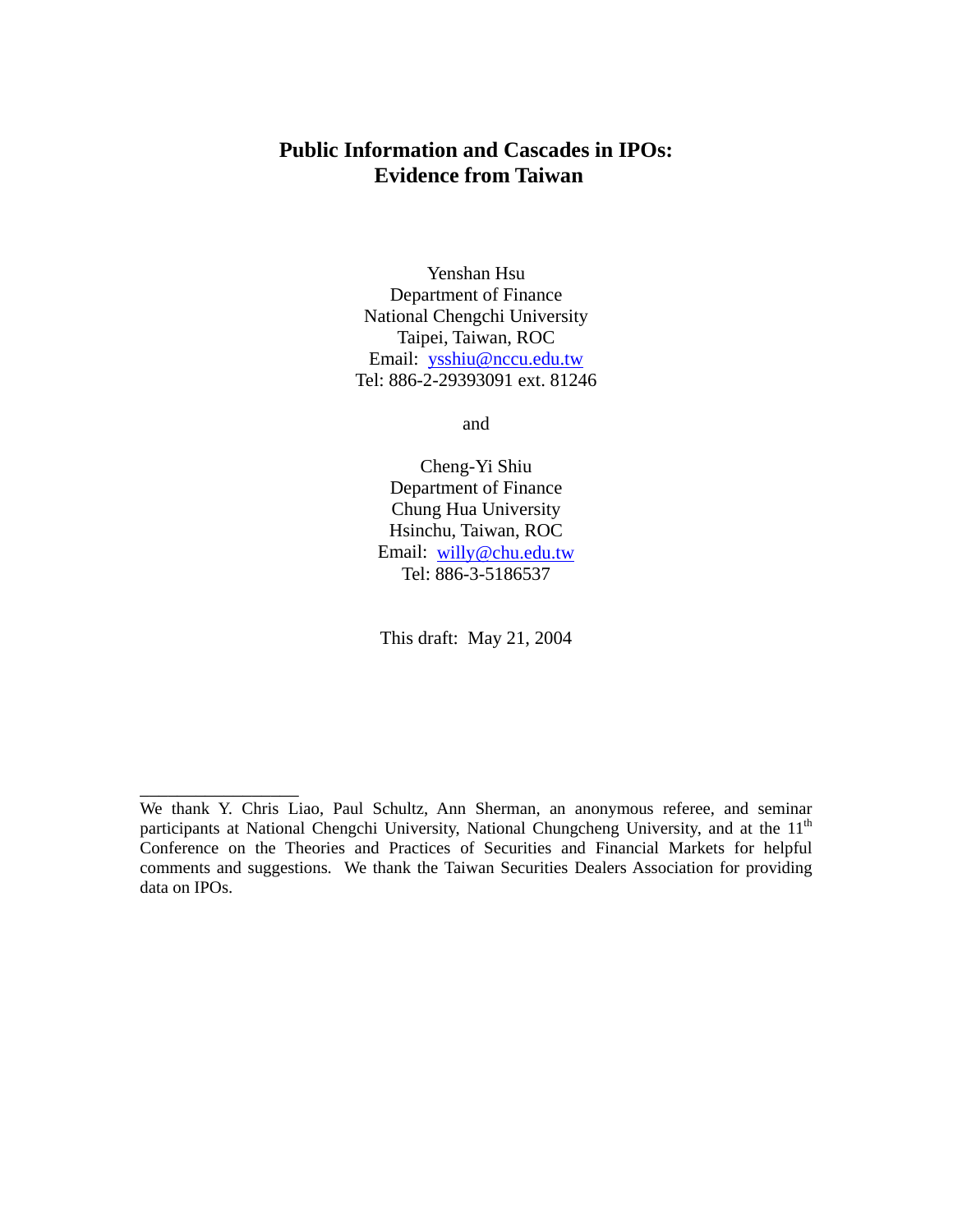# **Public Information and Cascades in IPOs: Evidence from Taiwan**

#### **Abstract**

This paper examines information cascades in Taiwanese IPOs. We find that public information is the primary driver of a positive cascade. The evidence suggests that investors condition their demand for shares on public information, and issuers might also condition their going-public decisions on market conditions. Although private information affects IPO underpricing, the effect of public information on underpricing is even stronger, indicating that asymmetric information is not the primary driver of IPO underpricing. Rather, underpricing is attributable more to public than to private signals. Finally, we show that herding is more likely to occur in fixed-price offerings than in IPO auctions.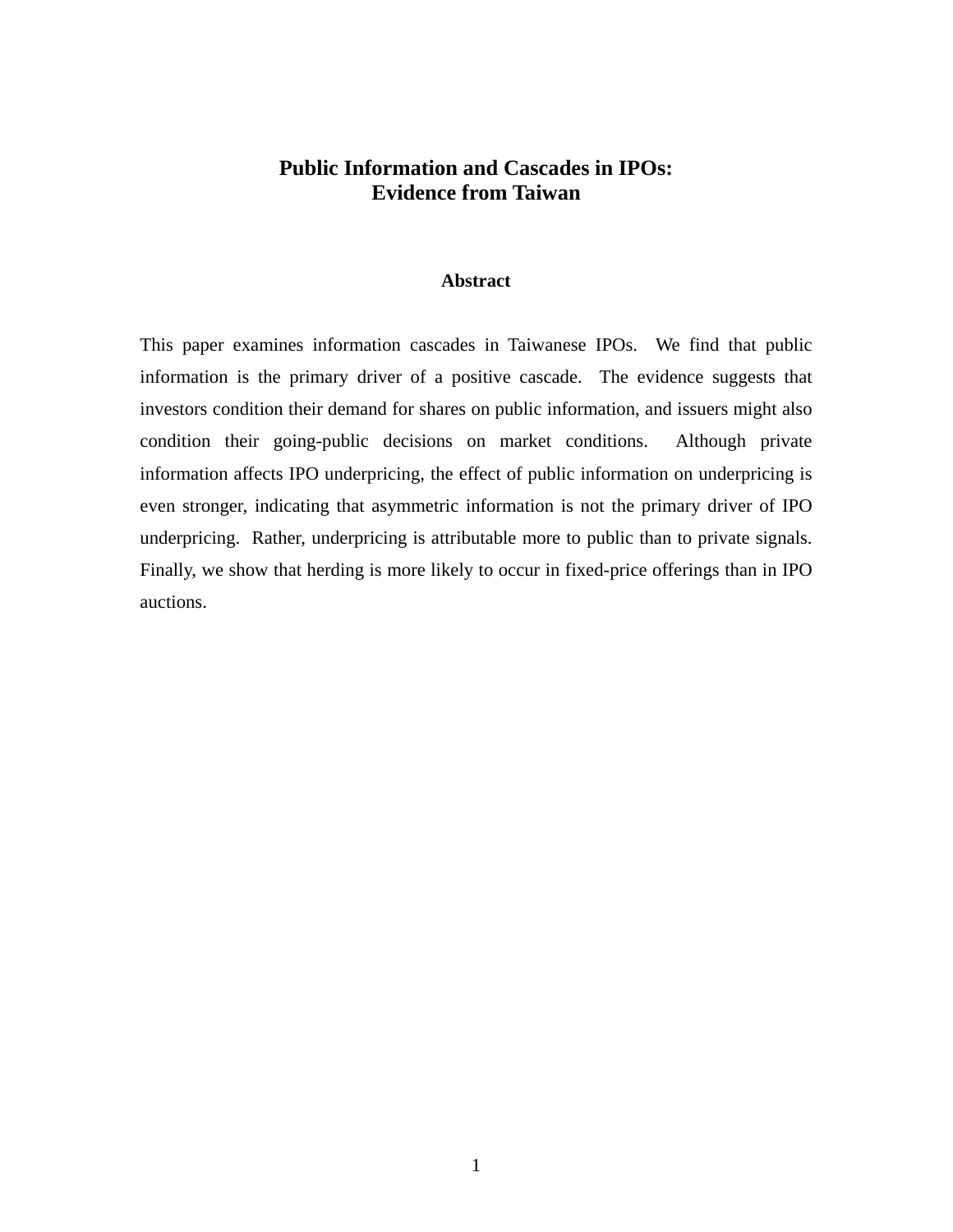# **I. Introduction**

 $\overline{a}$ 

Welch (1992) models the effect of information cascades on fixed-price selling procedures, assuming that investors are differently informed but more informed than issuers, and that once investors observe previous investors' actions they will update their valuation of the company. Issuers hence have to underprice issues in order to create a positive cascade. On the other hand, Benveniste and Busaba (1997) propose an alternative concept of information spillovers on that issuing firms can eliminate the threat of negative information cascades by releasing collective investors' private information to later investors.

We test both the implication of Welch's (1992) model on information cascades and Benveniste and Busaba's (1997) hypothesis of eliminating the threat of a negative cascade through information spillovers from earlier investors to later investors. For Taiwanese pure fixed-price offerings, we find a U-shaped distribution of allocation rates similar to that found by Amihud, Hauser, and Kirsh (2003); in other words, investors either overwhelmingly subscribe to new issues or avoid them, which is consistent with the information cascade model. The distribution of allocation rates is skewed to the left, so there is a considerable difference of positive and negative cascades.<sup>1</sup>

In a test of Benveniste and Busuba's (1997) hypothesis on Taiwanese hybrid offerings, where an auction precedes a follow-on fixed-price offer, we find that after observing information conveyed by earlier investors in IPO auctions, later investors indeed subscribe overwhelmingly to shares of follow-on fixed-price offerings, and they rarely refrain from subscribing.<sup>2</sup> The distribution pattern of allocation rates for follow-on fixed-price offerings is consistent with the implication in Benveniste and Busaba (1997) that the threat of a negative cascade can be eliminated.

A second objective is examination of the possible relationship between public information and investors' demand for shares. We analyze how much public information affects investors' demand for shares in an information cascade, or the influence of public information on the observed U-shaped distribution of our IPO sample.

<sup>&</sup>lt;sup>1</sup> We define a positive cascade as an issue with an allocation rate of lower than 5%; a negative cascade with an allocation rate of greater than 95%; and an in-between issue with an allocation rate of between 5% and 95%. 2

 $2$  Benveniste and Busaba (1997) apply their model to the book-building process, but their argument is also applicable to IPO auctions, because what matters in their prediction is the information spillover *per se*, not the selling process. In addition, Benveniste and Wilhelm (1990) and Biais and Faugeron-Crouzet (2002) argue, assuming all information is endowed, that an auction is essentially equivalent to the book-building method with regard to its ability to convey information to investors.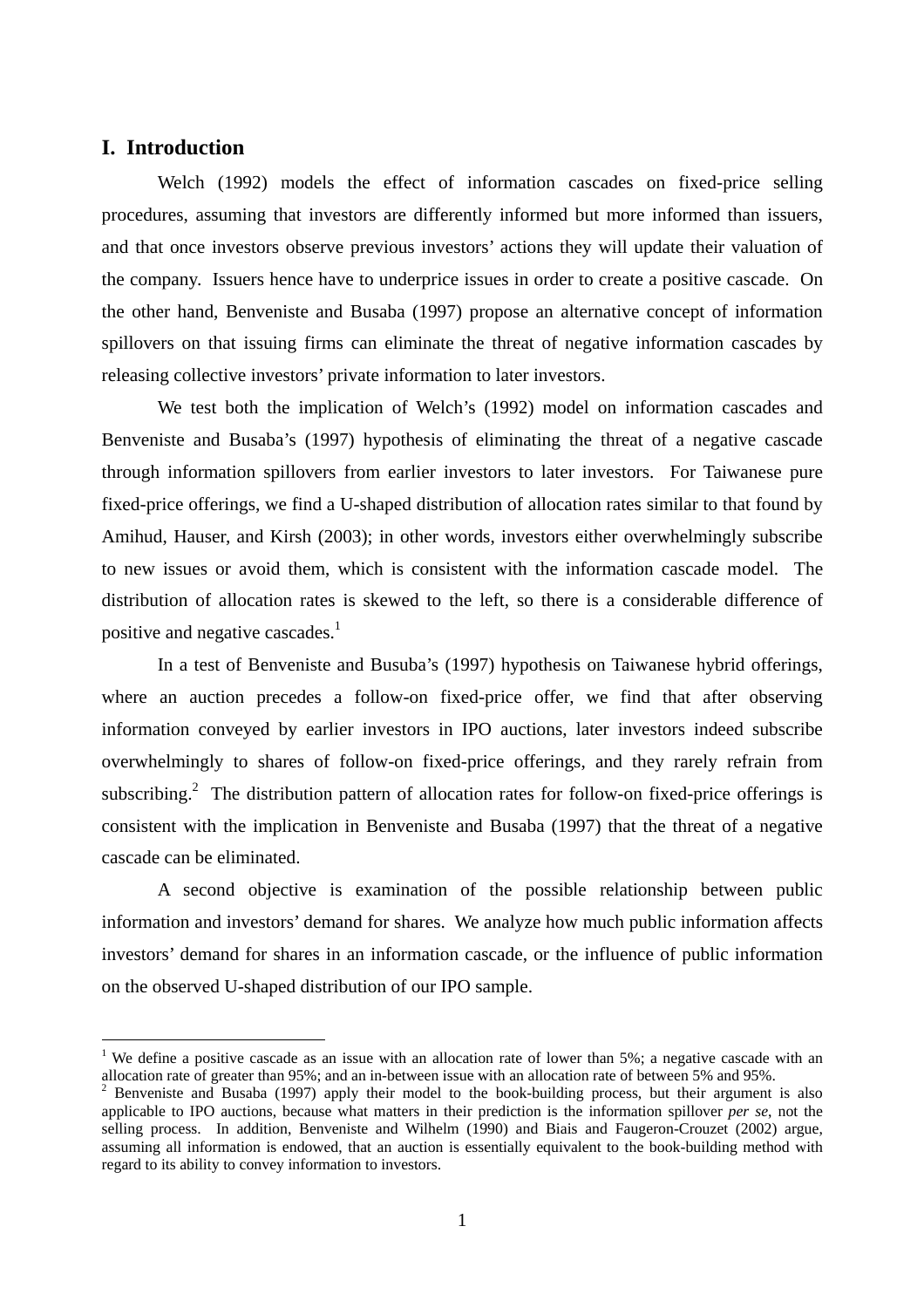We focus primarily on five public variables: industry factor, firm size, market index returns, initial returns of contemporaneous IPOs, and oversubscription of contemporaneous IPOs (i.e., the total demand for shares divided by total supply of shares). While the first four variables are motivated by previous research, as known to have an impact on underpricing, the last one is an extension of research on hot issue markets. Some researchers also view these variables as potential measures of investor sentiment.

First, behavioral theories posit that investors put too much weight on recent market results and trends. Market conditions will therefore have an impact on investors' demand for IPO shares. Second, individual investors in the IPO market tend to be swayed by fads, and small IPOs are more likely to be owned by individual investors. Finally, Ljungqvist, Nanda, and Singh (2001) argue that some investors might be irrationally exuberant about the prospects of IPOs in a particular industry.

We find that once we have separated the effects of public information from investors' demand for shares, as translated into investor subscriptions, the distribution of the residual allocation rates is skewed to the extreme right end of the U-shaped distribution (i.e., higher allocation rates), indicating that private signal is the primary driver of a negative cascade. The distribution of allocation rates induced by public information is skewed to the extreme left end of the U-shaped distribution (i.e., lower allocation rates), indicating that public information is the primary driver of a positive cascade. These two phenomena combine to create a U-shaped distribution of allocation rates.

We show that 25% to 45% of the variation in investor oversubscription can be predicted using public information known before the subscription date, suggesting that investors condition subscription on market conditions.

Our results also reflect the fact that most of our sample firms have gone public during favorable market conditions. We see that both market index returns and initial returns before the subscription date have a positive and significant influence on investor oversubscription. For most of our individual IPOs, the oversubscription ratio (i.e., the ratio of total demand to total supply of shares) attributed to these two market condition variables is greater than five. This is consistent with research of Ritter and Welch (2002), Schultz (2003), and Subrahmanyam and Titman (1999), who all predict that firms are more likely to go public during favorable market conditions.

Ritter and Welch (2002) argue that asymmetric information is not the primary driver of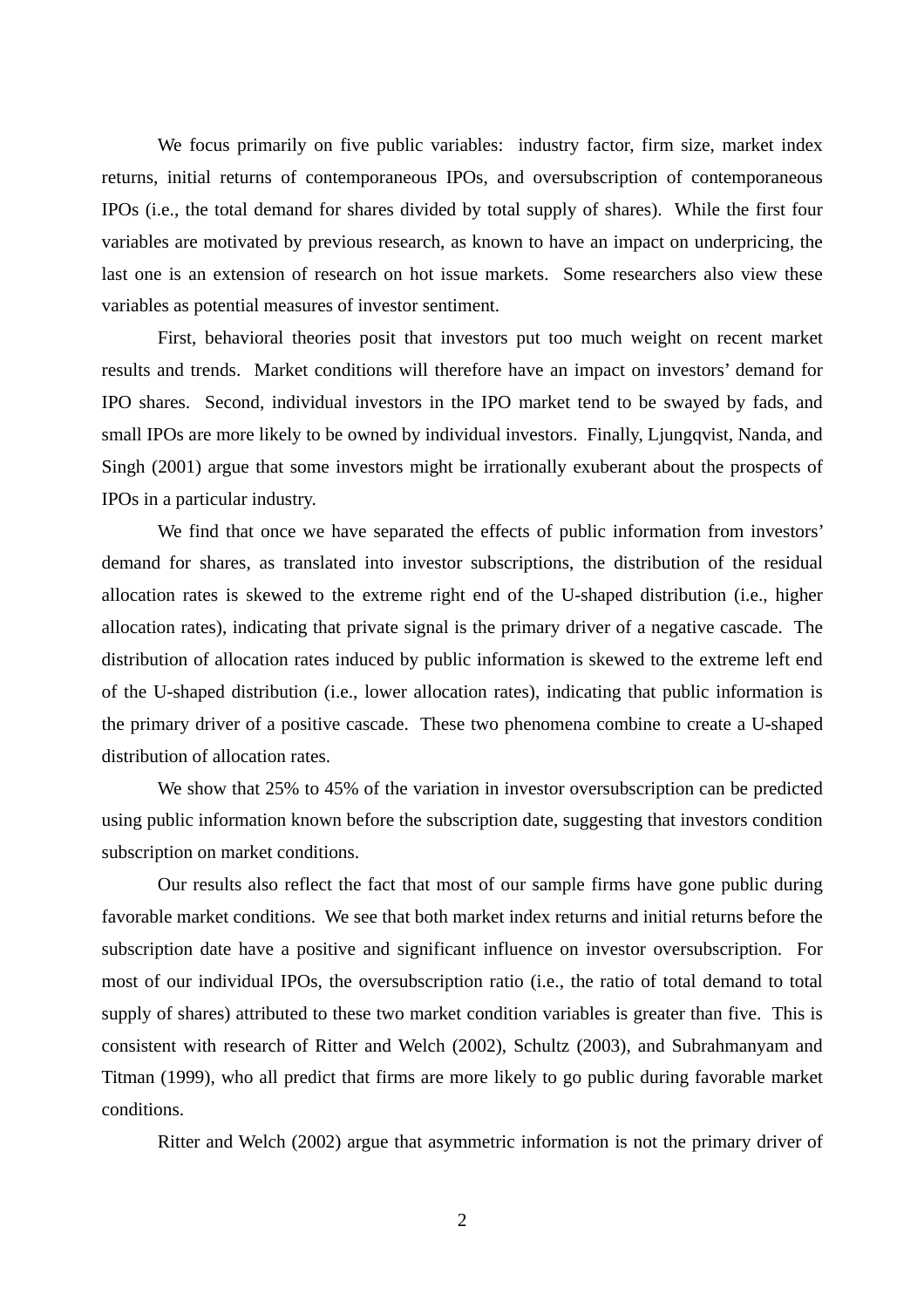IPO underpricing, and others have shown that public information has a very strong influence on IPO underpricing. We hence investigate whether it is public information or asymmetric information that has a stronger influence on IPO underpricing. Welch's (1992) model of information cascades predicts that positive cascades are likely to be more underpriced than negative cascades. We find that although a cascade dummy has a significant effect on the underpricing, the effect of public information on underpricing is even stronger. Moreover, the investor oversubscription that is induced by public information has a stronger influence on underpricing than does the oversubscription that is induced by asymmetric information, suggesting that asymmetric information is unlikely to be the primary driver of IPO underpricing.

Finally, for follow-on fixed-price offers of hybrid offerings, we see that public information also accounts for the lion's share of the variations in later investor subscriptions. This provides additional evidence that public information has a stronger influence on investor subscriptions to IPOs than does private information when it is incorporated into investor auction bids. In addition, we find that the distribution of allocation rates of IPO auctions exhibits a reverse U-shaped distribution, in striking contrast to the U-shaped distribution we see in fixedprice offerings. This striking difference indicates that herding is more likely to occur in fixedprice offerings than in IPO auctions.

We interpret the evidence as suggesting that investor characteristics are relevant to herding in IPO markets, for participants in our fixed-price offerings are exclusively individual investors, who are relatively homogeneous and uninformed, while participants in auctions include both institutional investors and individual investors who are relatively diverse. Some of these investors have better information, making herding less likely.

Not many authors have empirically examined the issue of information cascades in IPOs. The only exception, to our knowledge, is Amihud et al. (2003), who document evidence of information cascades in Israeli IPOs. We both document evidence of information cascades and identify the primary drivers of information cascades. Our overall results indicate, first, that a private signal is the primary driver of a negative cascade, and, second, a public signal is not only the primary driver of a positive cascade, but it also outweighs the private signal, resulting in a left-skewed U-shaped distribution of allocation rates.

The paper is organized as follows. Section II introduces the IPO selling procedures in Taiwan. In Section III we show data and summary statistics. Section IV presents the evidence of information cascades in pure fixed-price offerings and the evidence of information spillovers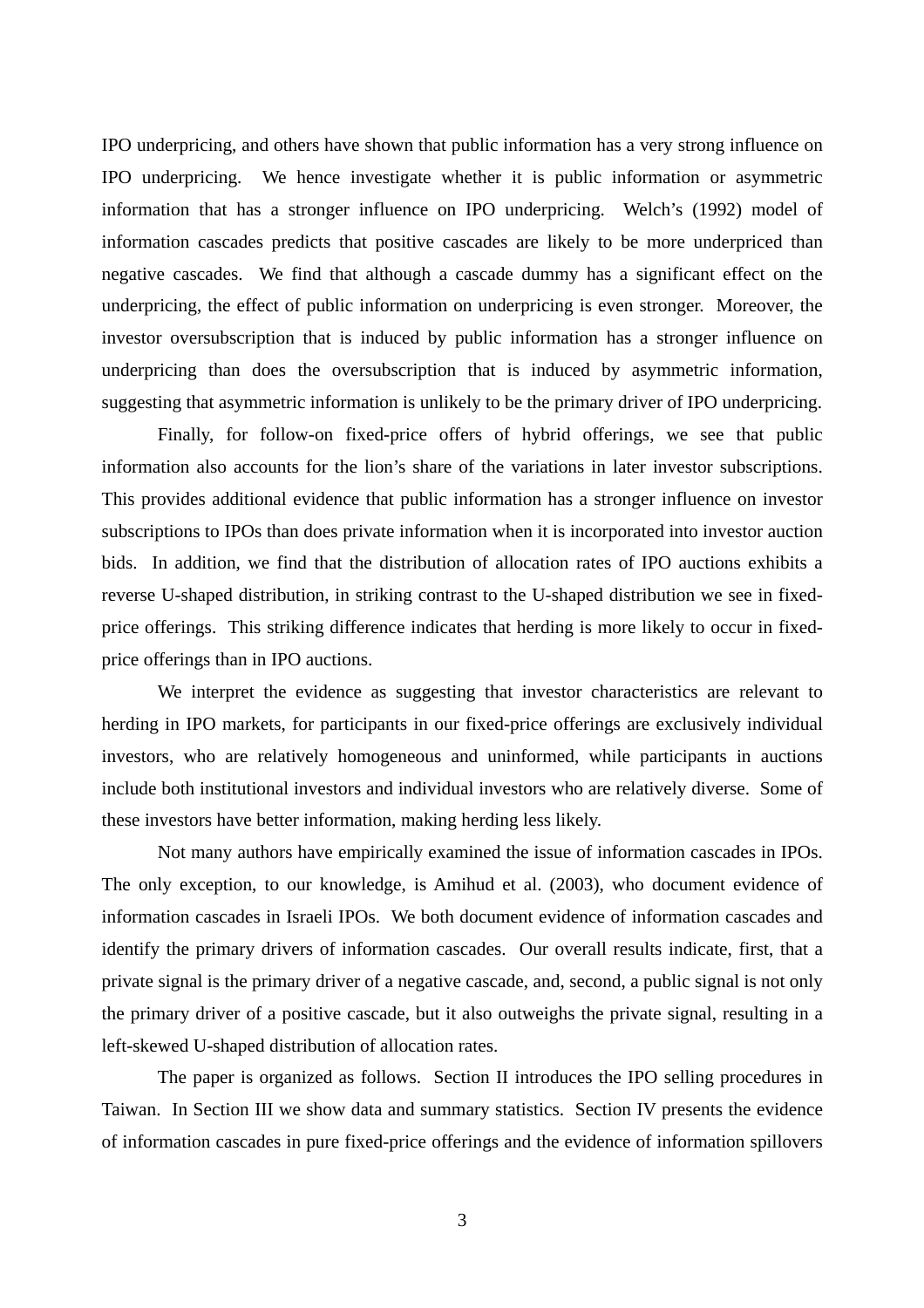in sequential hybrid offerings. Section V examines the relation between public information and positive cascades. Section VI investigates the relation between information released from auctions and herding among investors in follow-on fixed-price offerings. Section VII concludes.

## **II. IPO Selling Procedures in Taiwan**

 $\overline{a}$ 

Since December 1995, issuers in Taiwan have been able to adopt either a pure fixedprice method or a sequential hybrid procedure, where a discriminatory auction precedes the fixed-price method, to distribute IPO shares. The pure fixed-price method is valid for distributing either primary or secondary shares, while the sequential hybrid is valid only for distributing secondary shares.

In the pure fixed-price method, underwriters and issuers look at comparable firms and set issue prices according to a pricing formula prescribed by the Security and Futures Commission in Taiwan. Order sizes offered for subscription normally range from one to three lots (1,000 shares per lot). Institutional investors are eligible to subscribing to shares of fixedprice offers, but they are generally not interested in fixed-price offers because of constraints on order size. Never has an institutional investor in our IPO sample subscribed to shares of fixedprice offers. In the event of oversubscription occurs, underwriters adopt a lottery to allocate shares. The fixed-price offer will last about one calendar week, and the IPO date is two weeks later.

In the sequential hybrid procedure, an issuer will put 50% of IPO shares in an auction, and follow this with a fixed-price open offer to distribute the remaining shares, including shares not sold out in the auction. Before the start of the discriminatory auction, the underwriter and issuer announce the number of shares to be auctioned, the minimum acceptable price (i.e., the auction base price), and the initial price range for the offer price of follow-on fixed-price offers.<sup>3</sup> Each eligible investor can submit one or more price/quantity bids, just as in a sealed-bid auction, up to 3% of total IPO shares, i.e., 6% of auctioned shares. The submission period normally lasts one calendar week.

On the next business day following the auction closing date, the Taiwan Securities Dealers Association will then fill orders, starting with the higher bidding prices first until all

 $3$  Prior to 2000, the maximum price range that issuing firms were allowed to set was from the minimum acceptable price to 1.5 times the price; in 2000, the factor 1.5 was adjusted to 1.3. All our IPO sample firms set their possible price ranges corresponding to the maximum price ranges.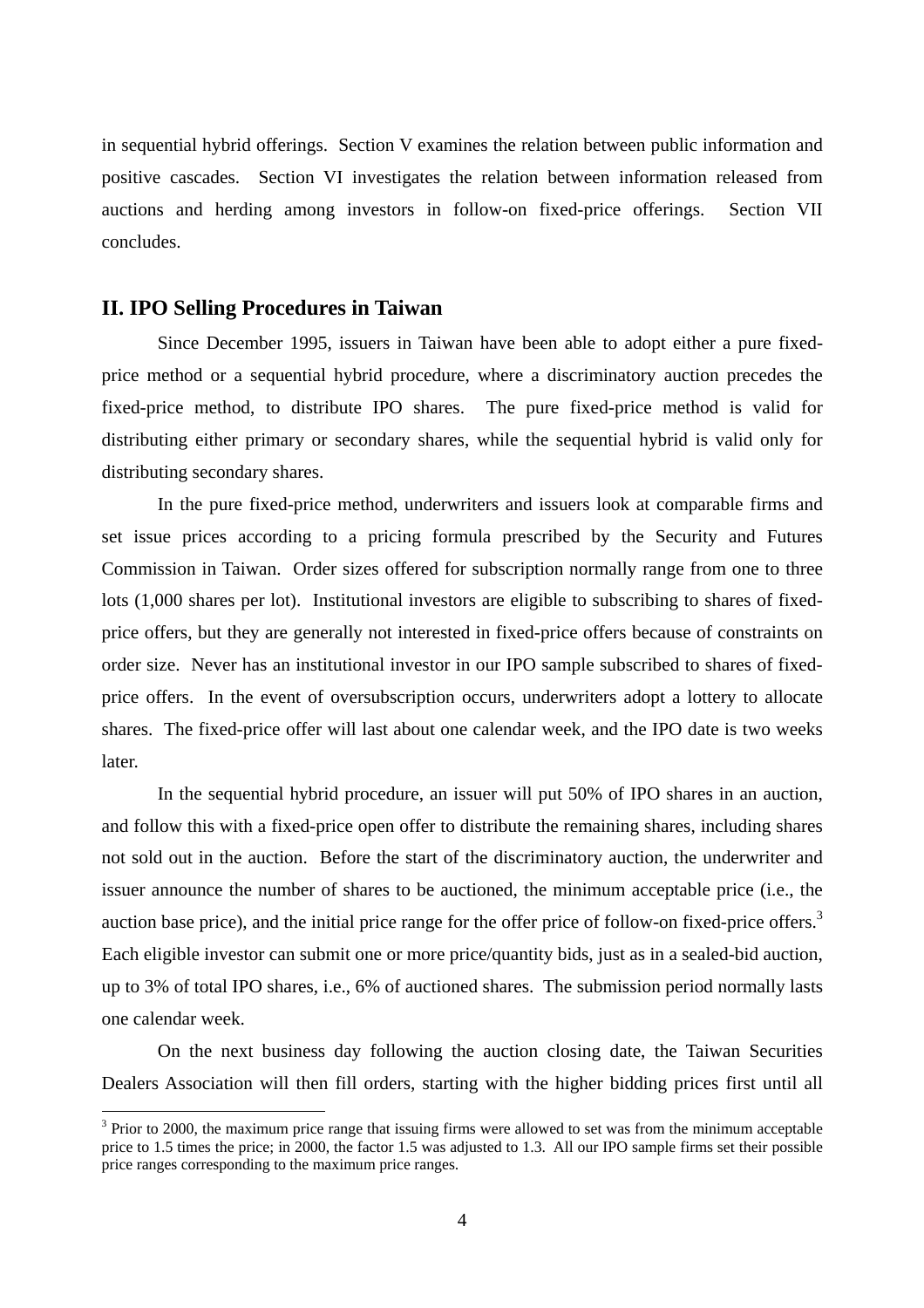auctioned shares are distributed. Each winning bidder pays what it bids. The Association will then announce the price/quantity schedule for each individual winning bid, the identity of each winning bidder, and the offer price for the follow-on fixed-price offer.

The pricing rule for follow-on fixed-price offers is as follows: First, if there is oversubscription with an auction clearing price above the maximum price of the initial price range, the underwriter will then take the maximum price as the offer price for the follow-on fixed-price offering. Second, if there is oversubscription with an auction clearing price within the initial price range, the underwriter will first eliminate the winning bids with bidding prices above the initial price range, and then set the offer price at the quantity-weighted price calculated using the winning bids within the initial price range. Finally, if there is undersubscription, the underwriter will set the auction base price as the offer price for the follow-on fixed-price offering. We provide numerical examples of how the pricing rule operates in these three cases in the appendix.

The underwriter will conduct the follow-on fixed-price offer about three calendar weeks after the announcement of the auction results. The selling procedure is the same as in the pure fixed-price method.

Figure 1 depicts the timing of the sequential hybrid selling procedure.

Place Figure 1 about here

## **III. Data and Summary Statistics**

We analyze 311 IPOs, 234 pure fixed-price offers and 77 hybrid offers, during the period from January 1996 through June 2000. This is the number of IPOs after excluding closed-end mutual funds and Taiwan Depository Receipts. We acquire the sample data through the Taiwan Securities Dealers Association.

Table 1 shows the distribution of our pure fixed-price and hybrid IPOs by year within our study period. Of the 234 pure fixed-price offers, 61 issues initially began trading on the Taiwan Stock Exchange and 173 issues on the over-the-counter market. Of the 77 hybrids, 44 initially began trading on the Taiwan Stock Exchange and 33 on the OTC market. In contrast to IPOs in Israel, fixed-price methods remain dominant for distributing IPO shares in Taiwan, although issuing firms can choose the auction process. Moreover, Israeli IPO auctions distribute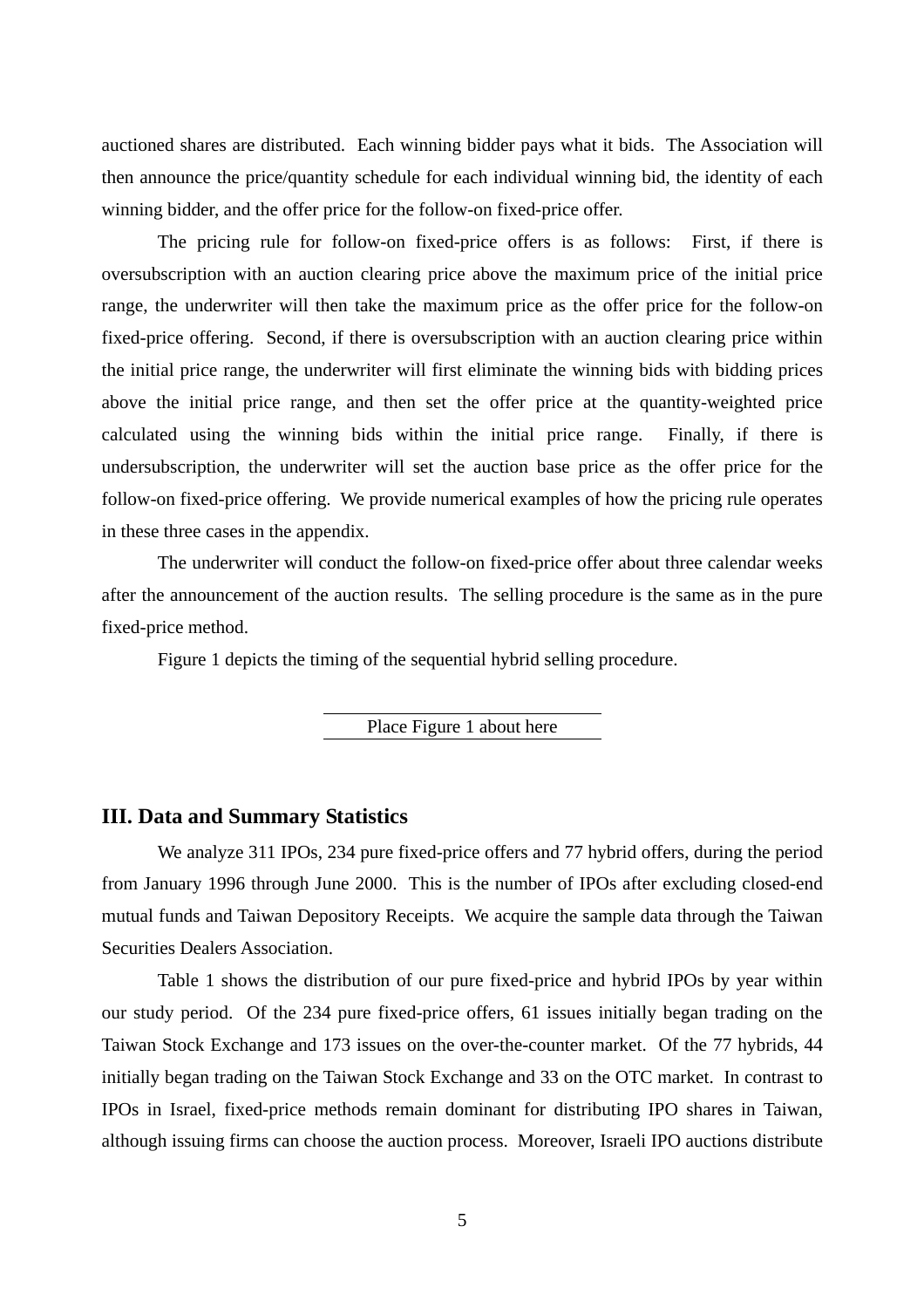all of the IPO shares, while Taiwanese IPO auctions are only one part (the first stage) of a sequential hybrid selling procedure to distribute 50% of IPO shares. The fixed-price methods (the second stage) distribute the remaining shares. Of the 234 pure fixed-price issues, 97 IPOs represent high-tech firms, while 137 issues are traditional firms. Of the 77 sequential hybrids, 41 issues are high-tech firms, while 36 issues are traditional firms. More firms of either type of firm are inclined to adopt the pure fixed-price procedure.

## Place Table 1 about here

Table 2 presents the descriptive statistics for both samples of pure fixed-price IPOs (Panel A) and sequential hybrids (Panel B) by year. Of the 234 pure fixed-price offers, 27 issues are with an allocation rate (that is, the total supply divided by total demand) of greater than 0.95; most of them cluster in the year of 1996 and of 1999. On the other hand, 131 issues are with an allocation rate of less than 0.05; and most of them cluster in the year of 1999 and of 2000. Of the 77 follow-on fixed-price offers, 65 issues are with an allocation rate of less than 0.05, while only one issue is with an allocation rate of greater than 0.95.

## Place Table 2 about here

We also see that larger issues are more apt to be distributed through the hybrid procedure, while smaller issues tend to be distributed through the fixed-price procedure. The average IPO proceeds in hybrid offerings are 1,073 million NT dollars, versus 433 million in pure fixed-price offerings.<sup>4</sup> A higher percentage of equity is also sold in hybrids rather than in pure fixed-price offerings. Pure fixed-price issuers have lower sales in the year preceding the IPO than do hybrids. These IPO characteristics are consistent with the prediction of Chemmanur and Liu (2002), who suggest that IPO auctions are the optimal choice for firms to sell a relatively high fraction of their equity and/or larger firms

On the other hand, the average age (that is, the number of years from the inception of a firm to its IPO year) is higher for pure fixed-price issues than that for hybrid issues. These results are not quite consistent with Chemmanur and Liu (2002), who predict that IPO auctions

 $\overline{a}$ 

<sup>&</sup>lt;sup>4</sup> During the sample period, the exchange rate ranges from about 27 to 35 NT\$/US\$.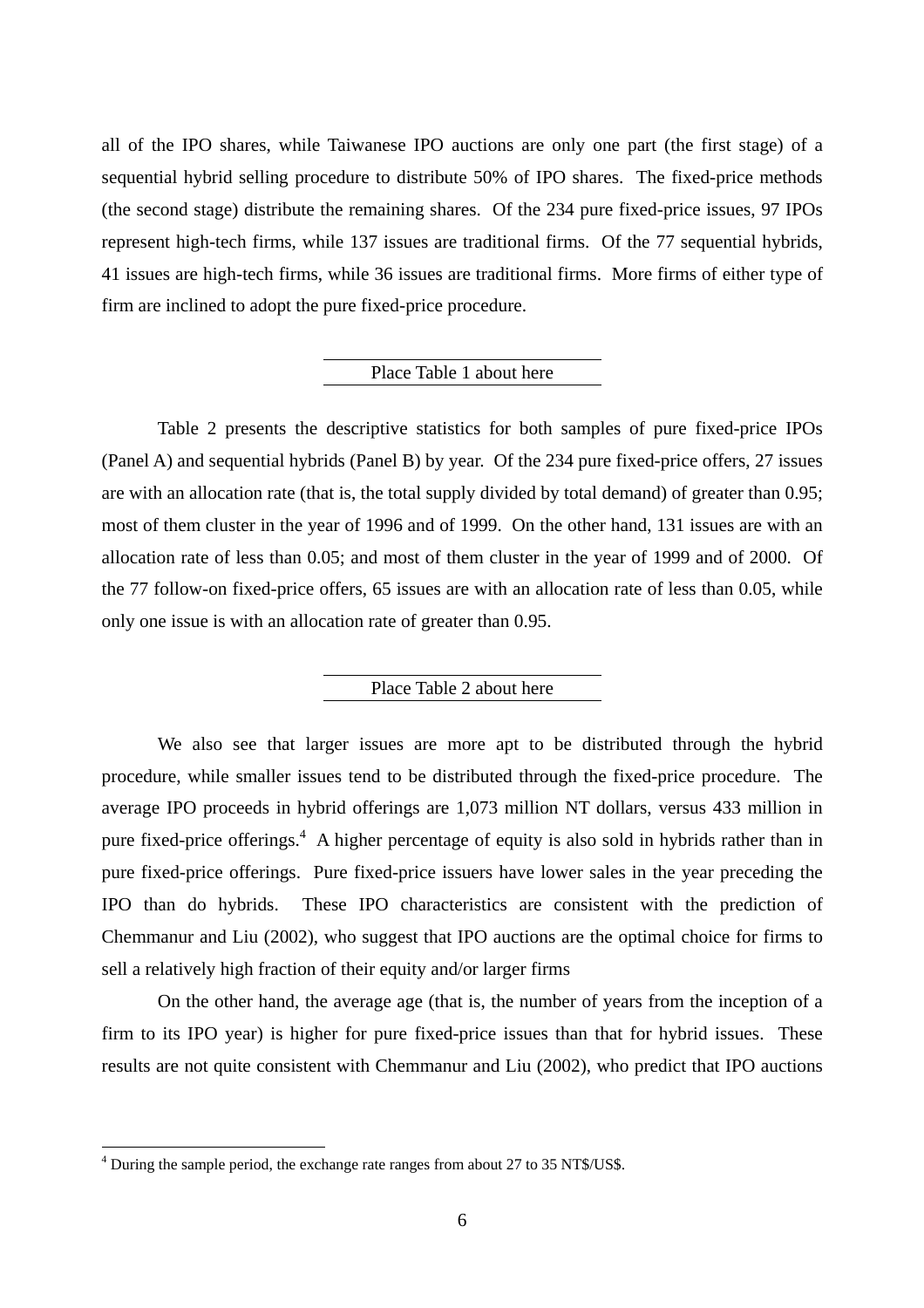will be the optimal choice for older firms.<sup>5</sup>

 $\overline{a}$ 

The mean initial returns, benchmarked to the Taiwan Stock Exchange value-weighted index, are 21.64% and 22.72% for pure fixed-price offerings and sequential hybrids, respectively. 6

## **IV. Information Cascades and Spillovers**

Welch (1992) models the effect of information cascades on fixed-price issues assuming that investors attempt to evaluate the interest of other investors, and that later investors, having observed the actions of earlier investors, will make the same choices as to staying out of the market or subscribing, regardless of their private information. Hence, pricing an issue just a little too high or too low will give the issuer too high a probability of complete failure or complete success; in other words, investors will either subscribe overwhelmingly to shares or largely ignore them. We test the implication of Welch's (1992) model of information cascades using our sample of 234 pure fixed-price offerings.<sup>7</sup>

Panel A of Figure 2 is a histogram of the allocation rates for the 234 pure fixed-price offerings. The distribution pattern reveals that of 234 IPOs, 130 have an allocation rate of lower than 5%; in other words, investors subscribe aggressively to shares of these issues. Another 37 IPOs have an allocation rate falling between 5% and 15%; most investors also subscribe aggressively to shares of these issues, but to less of a degree. At the other end of the scale, 27 IPOs have an allocation rate of higher than 95%; in these cases, most investors stay away.

## Place Figure 2 about here

The distribution of allocation rates with only a few issues in between is similar to the finding of Amihud et al. (2003). Our results are hence consistent with the implication of Welch's (1992) model of information cascades.

<sup>&</sup>lt;sup>5</sup> This calls for some caution in interpreting our evidence. Chemmanur and Liu (2002) model their predictions based on uniform-price auctions rather than based on discriminatory auctions. Moreover, some firms in our sample might not act optimally in choosing the selling procedure.<br><sup>6</sup> The return data are retrieved from the data bank of the Taiwan Economic Journal; the stock markets in Taiwan

impose a daily price limit of 7% on securities traded in the markets; a security's price may therefore continue to hit the limit several days after the listing. The initial return reported here is the cumulative market-adjusted return until the day the limit is not hit.<br><sup>7</sup> Amihud et al. (2003) include both fixed-price offerings and auctions in their study. We include only fixed-price

offerings in order to be consistent with Welch's (1992) model, which assumes the fixed-price procedure is the IPO selling method.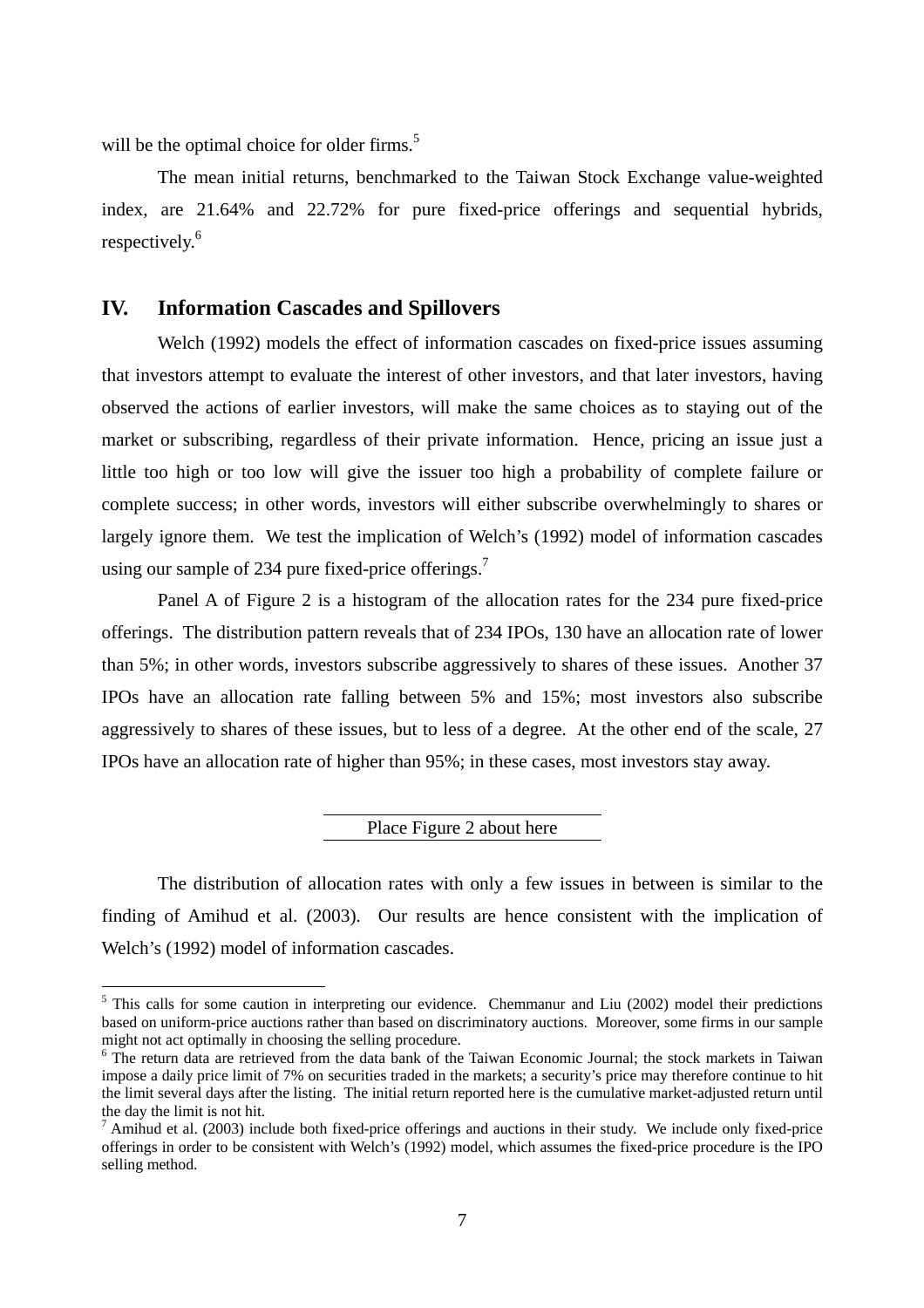Panel B of Figure 2 is a histogram of allocation rates for the 77 follow-on fixed-price offerings. Of 77 offerings, 65 have an allocation rate of lower than 5%, and only one offering has an allocation rate of higher than 95%.<sup>8</sup> This indicates that auctions create information spillover for follow-on fixed-price offerings, suggesting that underwriters and issuing firms can avoid the threat of negative cascades by gathering earlier investors' private information and releasing it to later investors. The distribution of allocation rates for these follow-on fixed-price offerings is consistent with the implication of Benveniste and Busaba's (1997) model of information spillovers.

Even though the sequential hybrid procedure enables issuers to eliminate the threat of negative cascades, the fixed-price procedure is still the dominant IPO selling method in Taiwan. Because there is such a difference between the numbers of fixed-price offerings (234 IPOs) and sequential hybrids (77 IPOs), we have to ask why issuing firms prefer the fixed-price procedure to the sequential hybrid procedure.

Four possible reasons may explain this phenomenon. First, Welch (1992) argues that if issuers are highly risk-averse, they can do better by pricing low enough to create an information cascade immediately, rather than adjust the offering price in response to sales. Sherman (2003) shows that there are problems with discriminatory IPO auctions, including variation in the number of bidders and volatility in aftermarket trading. Therefore, highly risk-averse issuers may opt for the fixed-price method. Benveniste and Busaba (1997) also reach a similar conclusion that firms with greater concern for risk are also more likely to prefer a fixed price offering.

The second reason for the use of fixed-price offering is that issuers of primary shares cannot help but choose the pure fixed-price method. Of the 234 pure fixed-price offerings in our IPO sample, though, only three IPOs are associated with primary shares. Primary shares therefore cannot explain why most issuing firms adopt the pure fixed-price method to distribute IPO shares.

Third, the time between the auction and the follow-on fixed-price offering imposes additional market risk on issuers. If issuers cannot tolerate additional market risk, they will prefer a fixed-price offering. In addition, the delay between the auction and IPO date is longer

 $\overline{a}$ 

<sup>&</sup>lt;sup>8</sup> The failed issue is Sinyi Realty. Investors avoided the first-stage auction for this issue. According to the explicit pricing rule, the issuer must take the initial base price in the auction as the offer price for the follow-on fixed-price offering. The inability by Sinyi Realty to price the issue below the initial base price led to the failure of its followon fixed-price offering.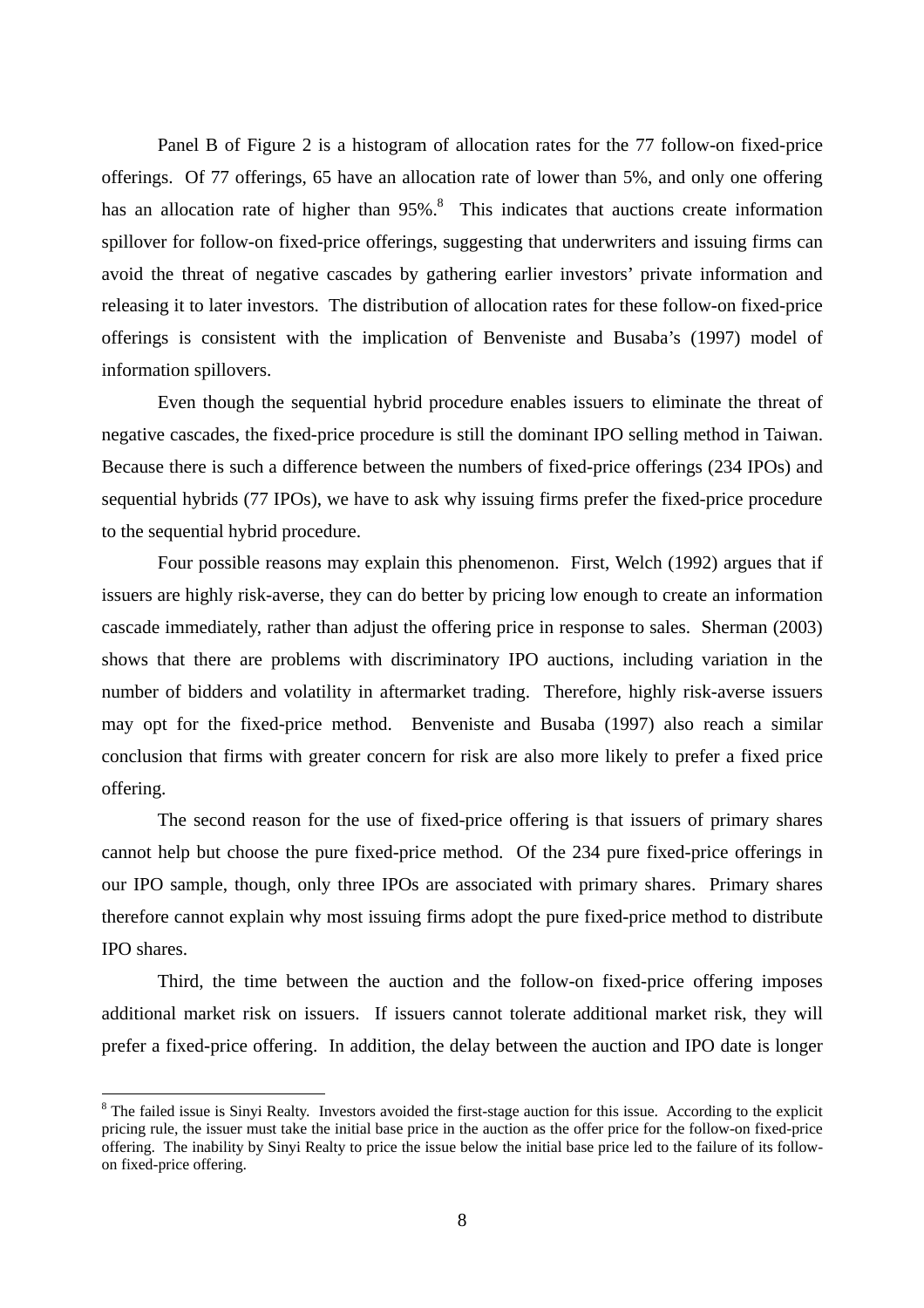than the delay between the fixed-price offering and IPO date. Investors will therefore expose themselves to market risk more in auctions than in fixed-price offerings. Investors hence are more likely to hold back in auctions, increasing the probability of failure at auction. A shortened time lapse would definitely give issuers incentives to adopt the sequential hybrid procedure.

Finally, according to the prespecified pricing rule, issuing firms are unable to incorporate all the information from the auction in setting their offer prices. For instance, issuers of even highly sought after issues are unable to price these issues above the initial price range, so they leave more money on the table. Table 1 indicates that sequential hybrids are more underpriced than the pure fixed-price offerings. This might be attributable to the rigid pricing rule according to which issuers set the offer price of their follow-on fixed-price offerings. Issuers of unwanted issues similarly cannot price these issues below the price range, so they expose themselves to the possibility of a negative cascade. Auction procedures such as the French *offre à prix minimal* that give more price discretion to issuers are more competitive with fixed-price offerings.<sup>9</sup>

# **V. Public Information and Information Cascades**

Benveniste, Busaba, and Wilhelm (2002) theorize that when a firm goes public, it produces information spillovers. The information produced is valuable to firms planning to go public. Draho (2001), on the other hand, argues that public information generated by previous IPOs creates incentives for investors, and their actions increase the probability that an IPO will be desirable.

In other words, investors may condition their decisions to purchase on public information, and the influential role of public information in hot market IPOs implies that something similar to an information cascade is at work. We thus investigate the relationship between public information and herding among investors.

## **A. Public information variables**

 $\overline{a}$ 

We examine three types of public information: firm characteristics, stock market conditions, and demand/pricing of other contemporaneous IPOs in our sample period. For firm

<sup>9</sup> In the French *offre à prix minimal*, issuers and underwriters negotiate with the market authority to choose the offer price. Bias, Bossaert, and Rochet (2002) show theoretically and Derrien and Womack (2003) empirically that the French *offre à prix minimal* is an optimal selling procedure.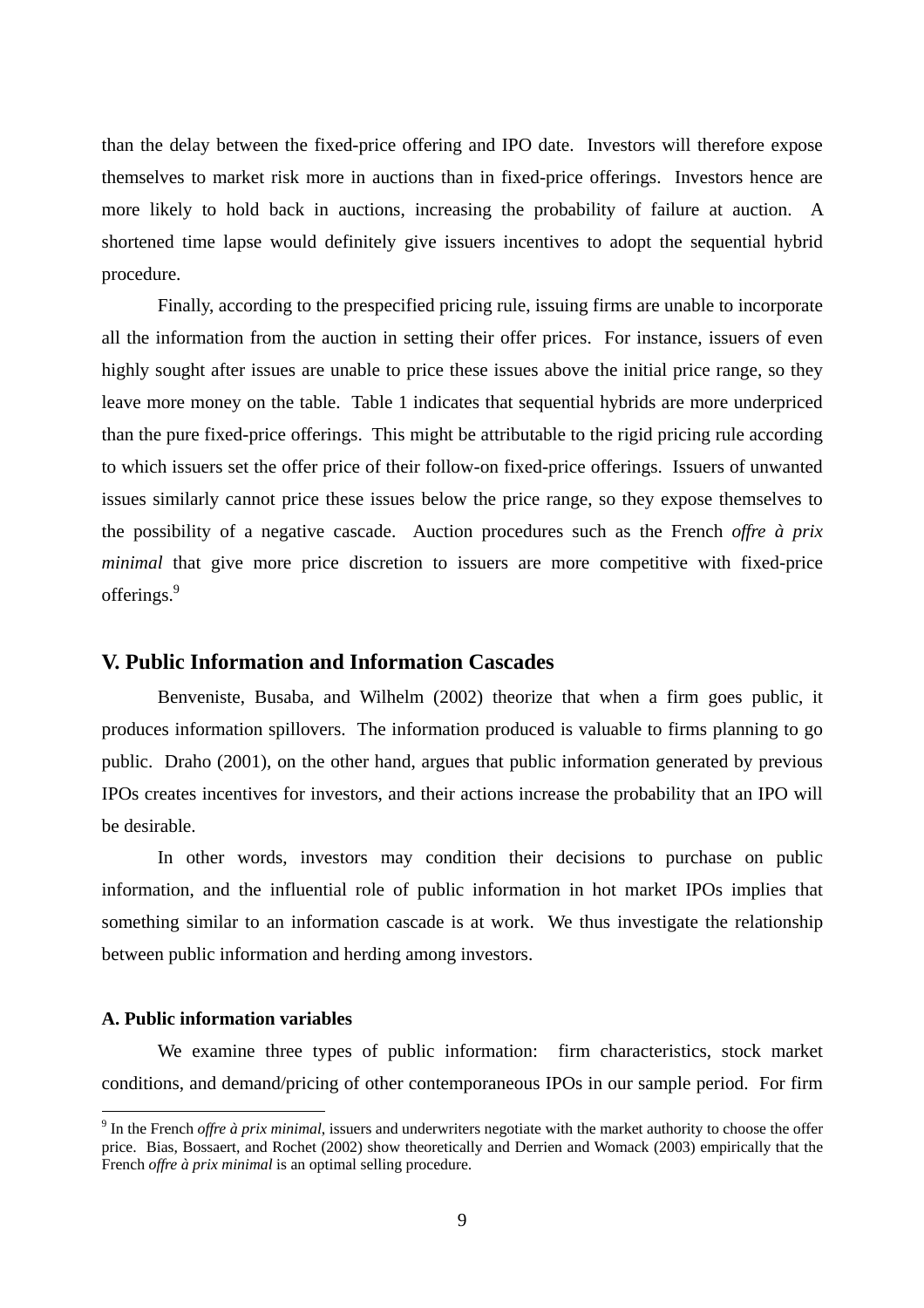characteristics we include *Ln\_sale*, which is equal to the natural logarithm of the yearly sales preceding the IPO year, to proxy for the size of a firm, and *Hi\_tech*, which is a dummy variable equal to 1 if the firm is a high-tech firm, and 0 otherwise.

We follow Derrien and Womack (2003) to construct a series of market index returns to capture stock market conditions. For each individual offering, we construct a three-month weighted market index return variable as a weighted average of the buy-and-hold returns of the Taiwan Stock Exchange value-weighted index in the three months before the subscription's beginning date. The weights are three for the most recent month, two for the next, and one for the third month before the subscription's beginning date. We then divide this weighted sum by six to get a weighted monthly market return.

We next examine the oversubscription of and the initial return of other contemporaneous IPOs. Similarly, we construct a three-month weighted variable of oversubscription, defined as the total demand of shares divided by total supply of shares. For each individual offering, we first calculate the monthly (arithmetic) average oversubscription of other contemporaneous IPOs for each of the three months before the subscription's beginning date. A three-month weighted oversubscription variable is then constructed as a weighted average of the calculated monthly oversubscriptions in the three months before the subscription's beginning date. The weights are three for the most recent month, two for the next, and one for the third month before the subscription beginning date. We also divide the weighted sum to get a weighted monthly oversubscription.

Similarly, for each individual offering we construct a three-month weighted initial return variable, which is the weighted average of monthly arithmetic initial returns of other contemporaneous IPOs in the three months before the subscription's beginning date.

Table 3 presents the summary statistics for the public information variables. The mean market index return before the subscription period is 2.64% for pure fixed-price offerings and 0.46% for follow-on fixed-price offerings. This considerable difference (and a higher standard deviation for the hybrid offerings) indicates that the added time for conducting follow-on fixedprice offerings might impose additional market risks on issuers adopting the hybrid method.

Place Table 3 about here

The mean oversubscription of other contemporaneous IPOs is 58.57 for pure fixed-price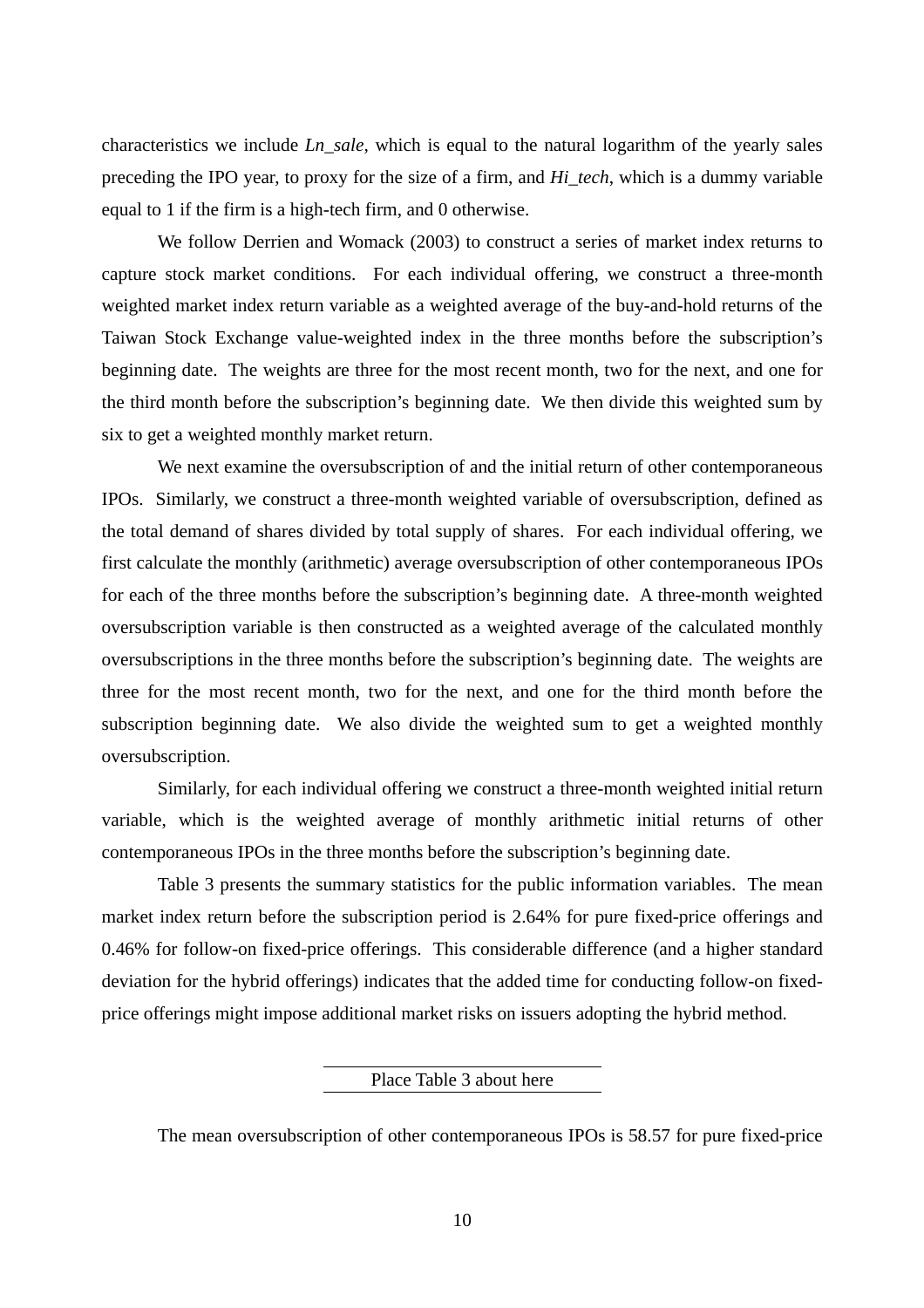offerings and 81.12 for follow-on fixed-price offerings. The follow-on fixed-price offerings on average attract more investor subscriptions than the pure ones. Finally, the mean initial return of other contemporaneous IPOs is 18.30% for pure fixed-price offerings and 19.03% for follow-on ones, not very different.

## **B. Public information and positive cascades**

 $\overline{a}$ 

We use three variables to measure whether public information has a role in the U-shaped distribution of allocation: *Ln\_os*, *Ir\_cipo*, and *Mkt\_rtn*. *Ln\_os* is the natural logarithm of the oversubscription of other contemporaneous IPOs; *Ir\_cipo* is the initial return of other contemporaneous IPOs; and *Mkt* rtn is the market index return prior to the subscription period. We also include the firm characteristic variables: *Ln\_sale* and *Hi\_tech*. *Ln\_sale* is the natural logarithm of the yearly sales preceding the IPO year, and *Hi\_tech* is a dummy variable equal to 1 if the firm is a high-tech firm, and 0 otherwise.

Table 4 shows results of the analysis that relates investors' oversubscription (actually the logarithm of oversubscription) of pure fixed-price offerings to the public information variables. Regression 1 in Table 4 shows that the coefficient of *Mkt\_rtn* is positive and very significantly different from zero. The regression has an adjusted R-squared of over 20%, indicating that the market index return variable has a very strong influence on investors' decision to subscribe to IPO shares.

## Place Table 4 about here

In Regression 2 we observe a similar result for the oversubscription variable (*Ln*\_*os*); the coefficient of *Ln*\_*os* is positive and significant, but to a lesser degree. This regression has an adjusted R-squared of over 17%.

Regression 4 also shows a similar result for the initial return variable (*Ir\_cipo*). The coefficient of *Ir cipo* is positive and significant. The adjusted R-squared is 16.98%.<sup>10</sup>

The evidence suggests that any one of the three public information variables (*Mkt\_rtn*, *Ln\_os*, and *Ir\_cipo*) has a strong influence on investor decisions to subscribe to IPO shares. In Regression 5 we hence simultaneously regress the three public information variables on investor oversubscription. The result shows that the market index return variable has the strongest

<sup>&</sup>lt;sup>10</sup> In these regressions, we model the interplay of the information variables on investors' oversubscription as multiplicative rather than additive.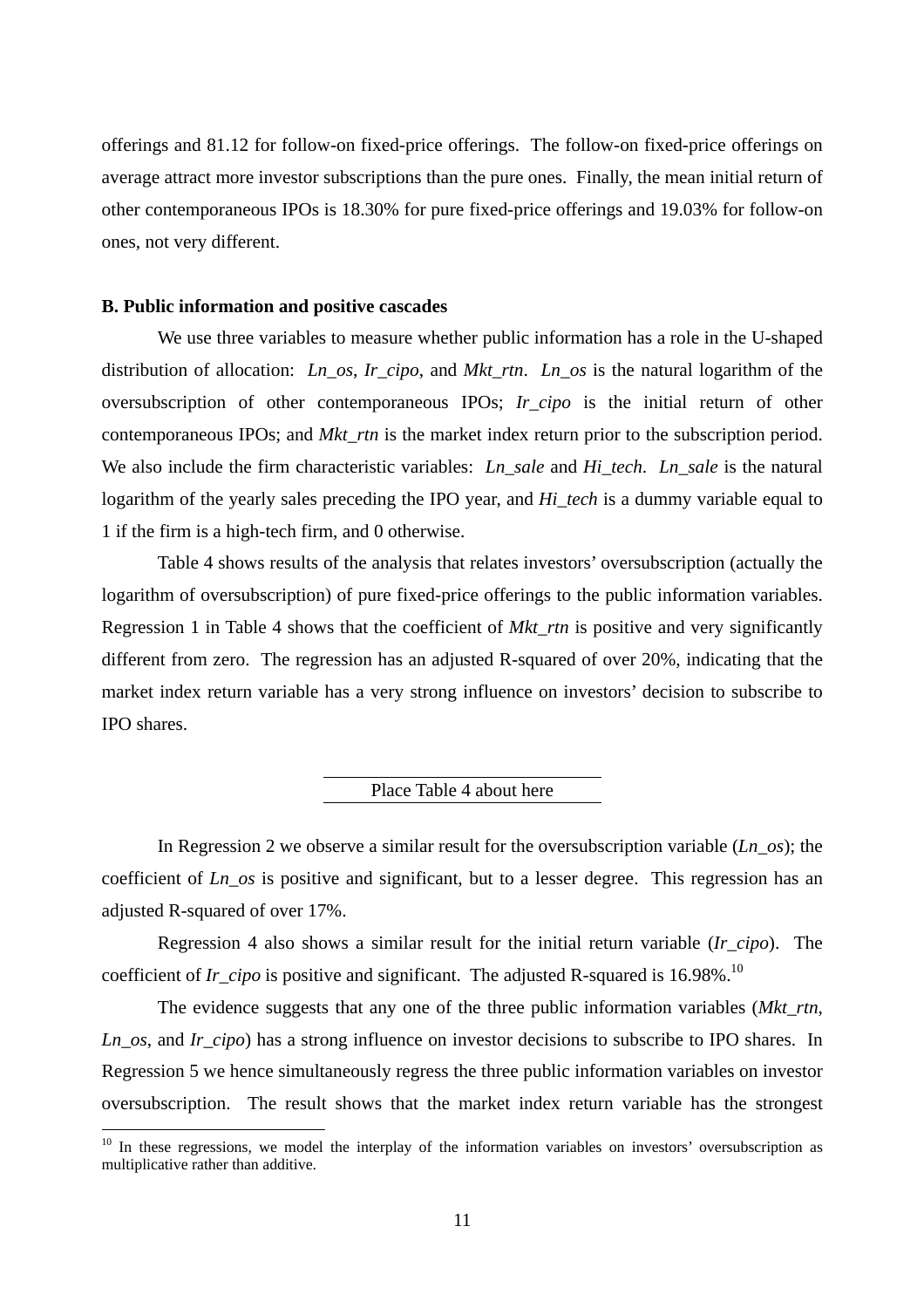influence, but the initial return variable becomes insignificant, suggesting that the market index return variable and the oversubscription variable account for the effect of the initial return variable on investor demand for shares.

In Regression 6 we add the firm characteristic variables, size and industry. The coefficient of industry dummy is positive and significant, while the coefficient of the size variable is negative, but insignificant. These results are similar to the findings of Cornelli and Goldreich (2003), who report that oversubscription is significantly higher for a high-tech firm, and oversubscription is not significantly related to the size of a firm.

Our results overall reveal that the public information variables together account for greater than 47% of the variation of investor subscription. This immediately presents a conjecture that public information is the primary driver of the positive cascades.

To examine this conjecture, we first separate allocation rates into two parts: one part based on public information and the other based on private information and other factors. We then use the fitted values and the residuals derived from the regressions in Table 4 to capture the portion of oversubscription based on public information and the portion based on private information and other factors.

Table 5 presents the summary statistics for the fitted and residual allocation rates (i.e., the reciprocal of oversubscriptions) for the Table 4 regressions. The results show that the mean allocation rate based on public information ranges from 0.07 to 0.12, while the mean allocation rate based on private information and other factors ranges from 3.70 to 8.00. The evidence suggests that public information indeed induces a lot of investors to subscribe to IPO shares; in other words, the positive cascades can be attributed to the public information.

## Place Table 5 about here

To provide further evidence on this, in Panel A of Figure 3 we plot the histogram of 234 fitted allocation rates according to Regression 5 in Table 4. Of the 234 IPOs, 108 have a fitted allocation rate of lower than 5%; in other words, public information has a very strong influence on the oversubscription of these issues. Of the 234 IPOs, 76 have a fitted allocation rate falling between 5% and 15%; public information also has a strong impact on the oversubscription of these issues, but to a lesser degree. Finally, all 234 IPOs have a fitted allocation rate of lower than 45%, reflecting that public information indeed plays a very important role in investors'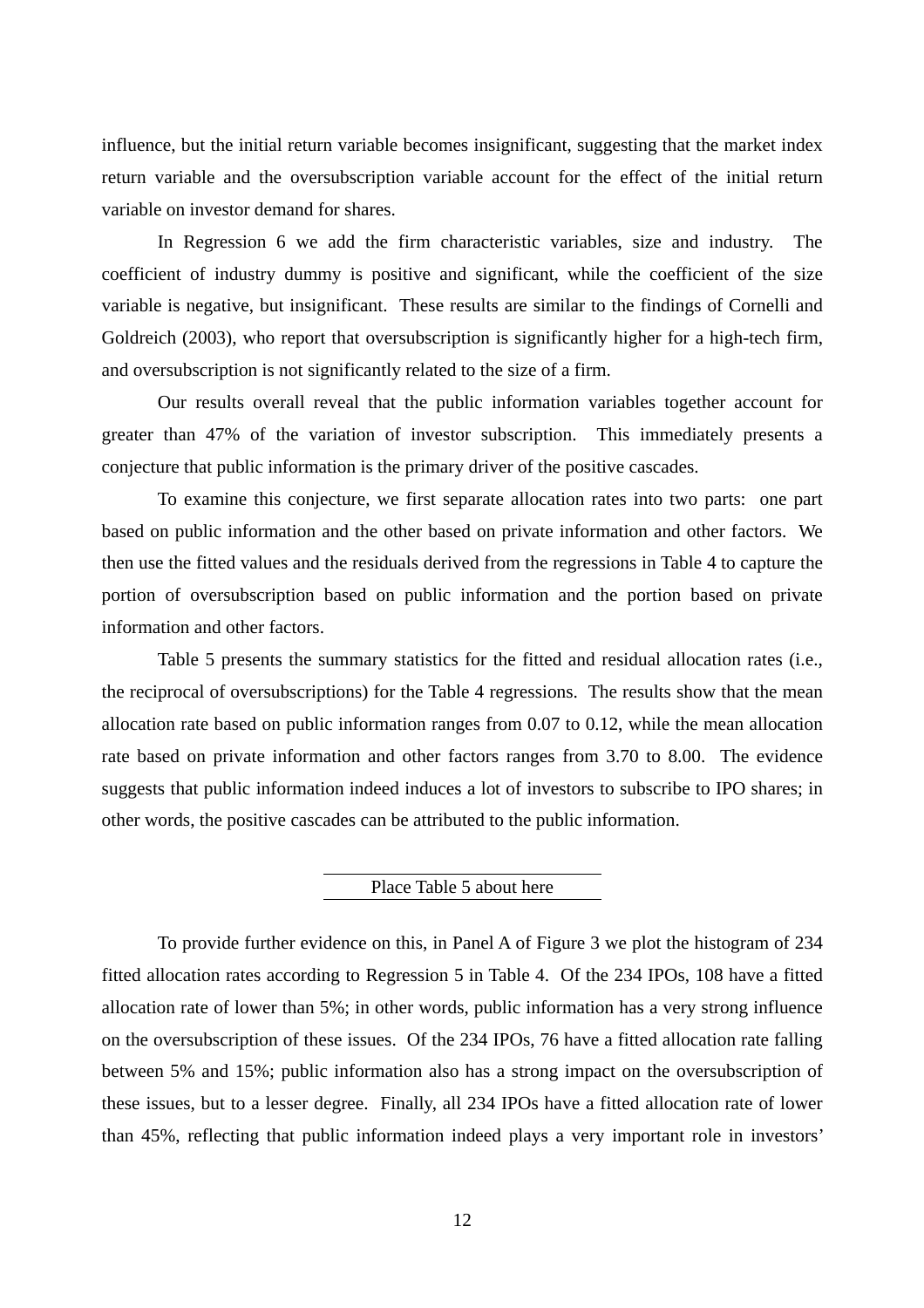decisions to subscribe to IPO shares. Results from the other regressions in Table 4 show a similar distribution pattern of fitted allocation rates.

### Place Figure 3 about here

Panel B of Figure 3 is a histogram of residual allocation rates according to Regression 5 in Table 4. The distribution pattern of residual allocation rates is very different from the pattern of fitted allocation rates. Of the 234 IPOs, 96 have an allocation rate of higher than 95%, while only four IPOs have an allocation rate of lower than 5%. The evidence indicates that private information is not the primary driver of a positive cascade, but rather the primary driver of a negative cascade. Results from the other regressions in Table 4 show a similar distribution pattern of residual allocation rates.

Panel A of Figure 2 indicates that of the 234 IPOs, only 27 have an allocation rate of higher than 95%; in Panel B of Figure 3, however, we find that 96 IPOs have a residual allocation rate of higher than 95%, suggesting that the investor demand for shares that is induced by public information has helped 69 issuing firms avoid the threat of a negative information cascade. On the other hand, in Panel A of Figure 2, we find that 130 IPOs have an allocation rate of lower than 5%, while in Panel B of Figure 3 only four IPOs have an allocation rate of lower than 5%. This evidence reflects that public information has helped 126 IPOs achieve a positive information cascade. The overall evidence suggests that public information outweighs the effect of private information in influencing investors' decisions to subscribe to IPO shares.

To provide further evidence, we focus differences in underpricing for different groups of IPOs. We first examine the 96 IPOs with a residual allocation rate of more than 95%; of these 96 IPOs, 27 eventually experience a negative information cascade (that is, an allocation rate of higher than 95%), while the other 69 IPOs avoid the negative cascade.<sup>11</sup> Suppose that these 96 IPOs were originally poorer-quality issues according to investors' private valuations, and that the market prices of these issues adjust to their true values when trading commences; there should be no significant differences in underpricing between the 27 negative cascade issues and the 69 in-between issues if it is public information that enables the latter to avoid a negative cascade. The results are in Table 6.

 $\overline{a}$ 

 $11$  These issues are not included in positive cascades; that is, they belong to in-between issues.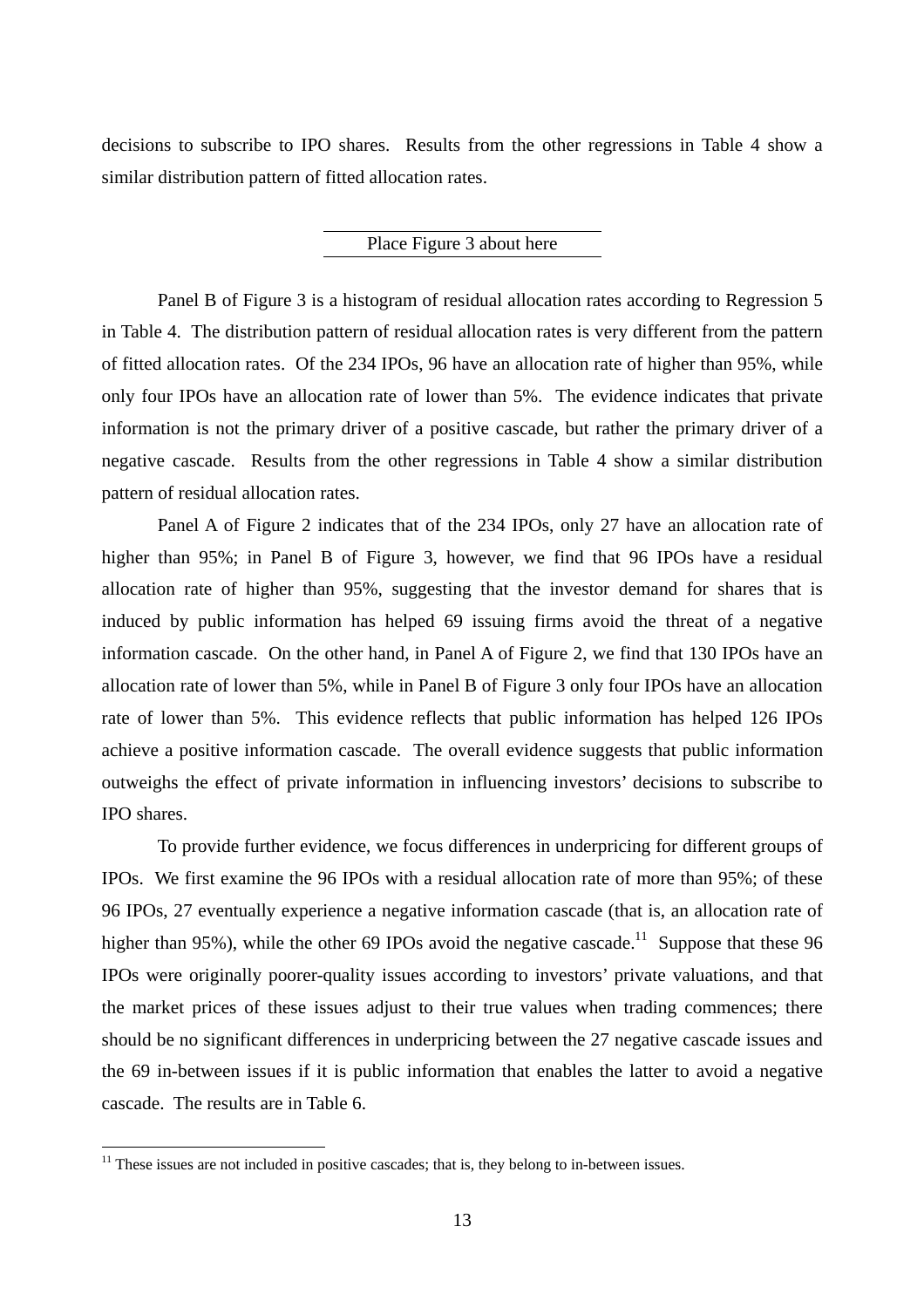## Place Table 6 about here

In Table 6, as in Table 4, we use three types of explanatory variables. First, we use a set of firm characteristic control variables, such as the size of a firm (*Ln\_sale*) and the industry factor (*Hi\_tech*). Recent IPO research has documented that these firm characteristic variables affect the aftermarket return of an offering. Second, we use the market index return variable (*Mkt\_rtn*) to reflect recent secondary market conditions. Finally, we use the initial return variable (*Ir\_cipo*) to reflect recent IPO market conditions. In Table 6, we calculate these public information variables as of the IPO date (instead of the earlier subscription date as before) to account for the impact of public information on IPO underpricing.

We measure the underpricing difference between these two groups of issues (27 issues versus 69 issues) by the negative cascade dummy. The NC dummy in Table 6 (column 1) is negative and statistically significant when examined independently. After we include control variables in the regression, the difference in underpricing (column 2) is negative, but becomes insignificant. That is, the negative cascade issues on average are not more underpriced than the 69 in-between issues. Both the industry variable and the market index return variable, on the other hand, have a significant and positive impact on underpricing.

When the regression is conditioned on the market index returns or initial returns of other contemporaneous IPOs (column 3), neither the market index return variable nor the initial return variable has a significant impact on the underpricing of negative cascades. The market index return variable, however, does have a significant and positive impact on the underpricing of inbetween issues (the nonnegative cascade dummy: NNC). This indicates that the underpricing difference between negative cascades and in-between issues is attributable more to public than to private information.

## **C. Public information, asymmetric information, and underpricing**

Is it public information or asymmetric information that is the primary driver of IPO underpricing? Ritter and Welch (2002) argue that asymmetric information is unlikely to be the primary driver of IPO underpricing, and other studies have shown that public information has a very strong influence on IPO underpricing. These results hence challenge asymmetric information as the primary driver of IPO underpricing. Welch (1992, theorem 5, p. 707) states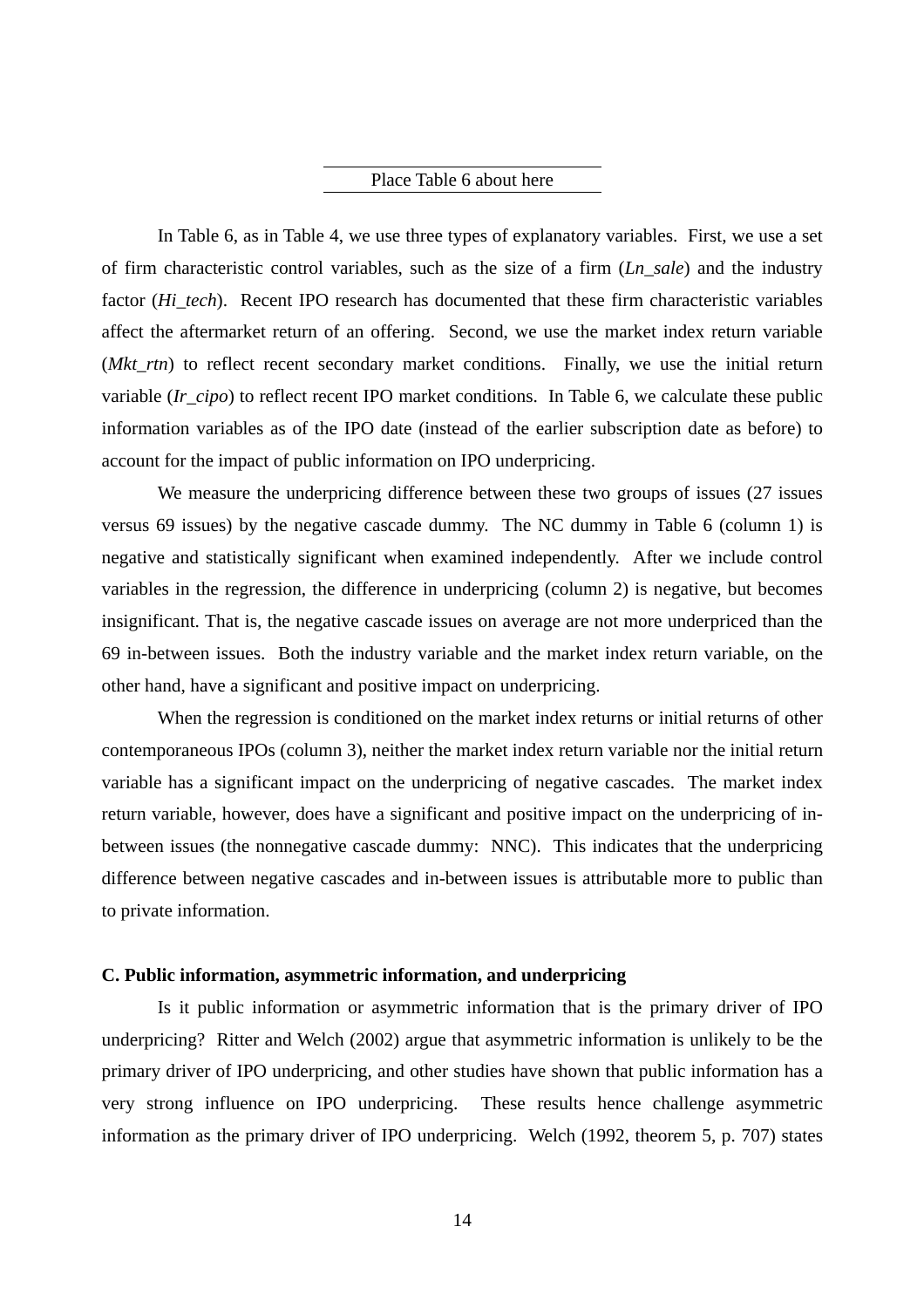that the expected IPO underpricing is between 0% and 50% for successful offerings, which can ex-post be either underpriced or overpriced.

If we deem positive cascades as successful issues and negative cascades as unsuccessful ones, and if earlier investors approached with a random signal of either H (a high valuation on the issue) or L (a low valuation on the issue), then issues realizing a positive cascade should, on average, be more underpriced than issues realizing a negative cascade. In other words, if asymmetric information underlying Welch's model is the primary driver of underpricing, then the cascade dummy should have a stronger influence than public information on the underpricing. These tests are in Table 7.

## Place Table 7 about here

In Table 7, we use the same three types of explanatory variables: firm characteristic variables, a market index return variable, and the initial return variable. Regression 1 in Table 7 shows that the underpricing difference between negative cascade issues and positive cascade issues (27 issues versus 130 issues, measured by the negative cascade dummy (NC)) is negative and statistically significant when examined independently.

After we include the control variables in regression 2, the underpricing difference is still negative and statistically significant. That is, positive cascade issues are on average more underpriced than negative cascade issues. In regression 3, conditioned either on the market index return or on the initial return, neither variable has a significant impact on the underpricing of negative cascade issues, but the market index return variable does have a significant and positive impact on the underpricing of positive cascade issues (positive cascade dummy: PC). Although the cascade dummy has a significant effect on the IPO underpricing, the effect of either the industry factor or the market index returns is even stronger, suggesting that asymmetric information is unlikely to be the primary driver of IPO underpricing.<sup>12</sup>

Cornelli and Goldreich (2003) document that oversubscription predicts returns, suggesting that oversubscription in an IPO does help to value the issue correctly. They also find that when they introduce oversubscription, the issue price relative to the initial price range becomes insignificant in predicting initial returns. In other words, oversubscription embodies

 $\overline{a}$ 

 $12$  When we group both positive cascade issues and in-between issues as the successful issues, and negative cascade issues as the unsuccessful ones, the underpricing difference between successful issues and unsuccessful issues then becomes insignificant.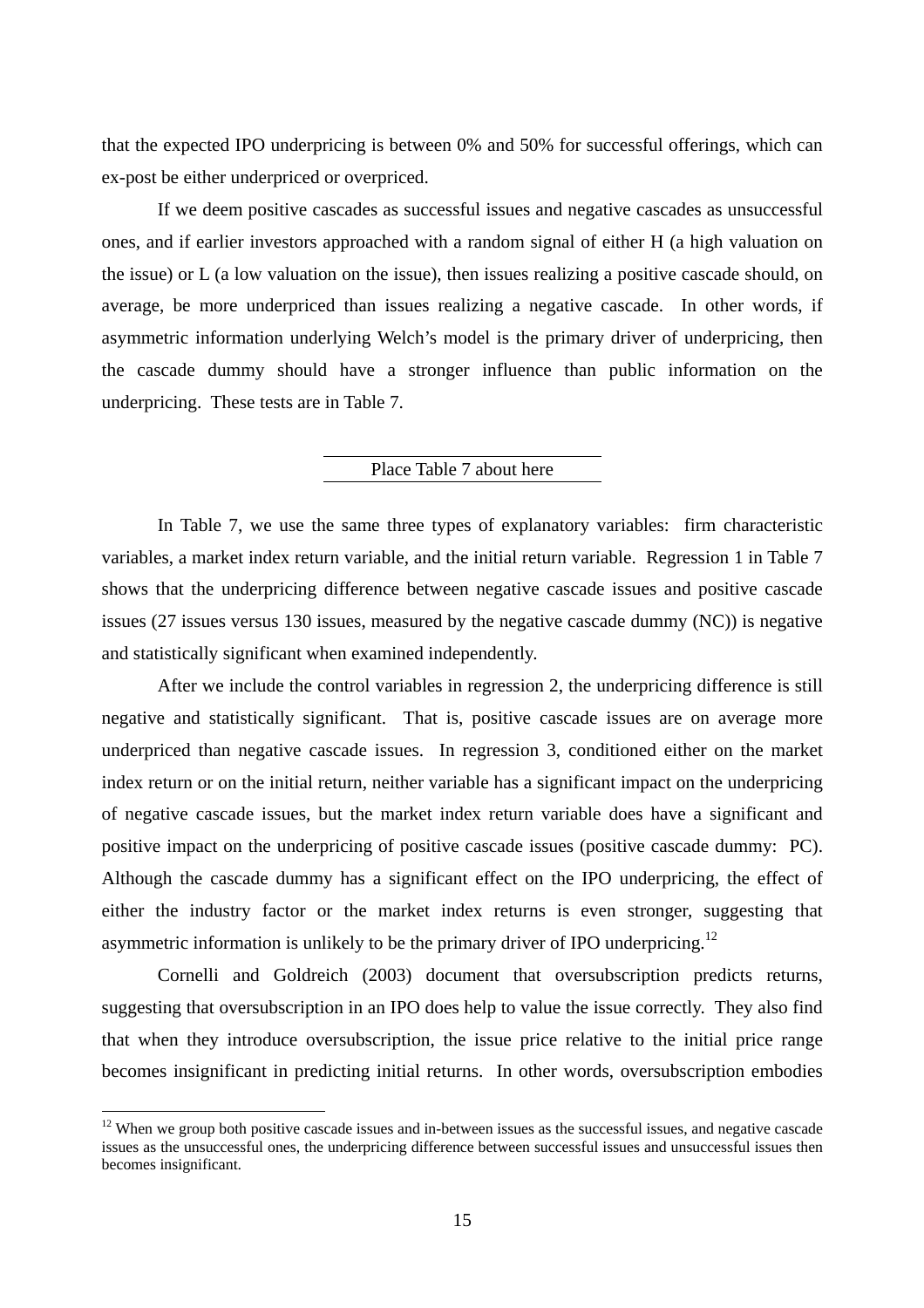more information, both public and private, than what the underwriter has incorporated in setting the issue price.

To further verify whether asymmetric information is the primary driver of IPO underpricing, for each IPO, we would like to extract both public information and private information from the oversubscription of individual IPOs. We use regression 5 of Table 4 for fitted and residual oversubscription values to proxy for public information and private information. We then investigate the relation between initial returns, where the fitted oversubscription serves as the public information variable and the residual oversubscription serves as the asymmetric information variable.

The result relates the initial return to the fitted oversubscription (*Fit\_os*), the residual oversubscription (*Res\_os*), the size of a firm (*Ln\_sale*), and the high-tech dummy (*Hi\_tech*) (tstatistics in parentheses):

Initial Returni = 15.6002 + 7.7623 *Hi\_tech*i – 2.5118 *Ln\_sale*<sup>i</sup> (0.70) (2.04) (-1.68) + 13.4333 *Fit\_os*i + 8.0297 *Res\_os*<sup>i</sup> (8.65) (7.33) Adjusted R2 = 0.4510

The results show that while the residual oversubscription predicts returns, the effect of fitted oversubscription on returns is even stronger. For each 1 percentage point increase in the fitted oversubscription, there is about a 13% increase in initial returns, while each 1 percentage point increase in the residual oversubscription is accompanied by only an 8% increase in initial returns, suggesting that asymmetric information is unlikely to be the primary driver of IPO underpricing.

#### **D. Discussion**

Theories based on asymmetric information have long been the principal explanation of IPO underpricing. More recently, authors such as Bradley and Jordan (2002), Derrien and Womack (2003), Loughran and Ritter (2002), and Lowry and Schwert (2004) have found that a huge amount of the variation in IPO underpricing is predictable using available public information, such as market returns, an industry factor, and the initial returns of other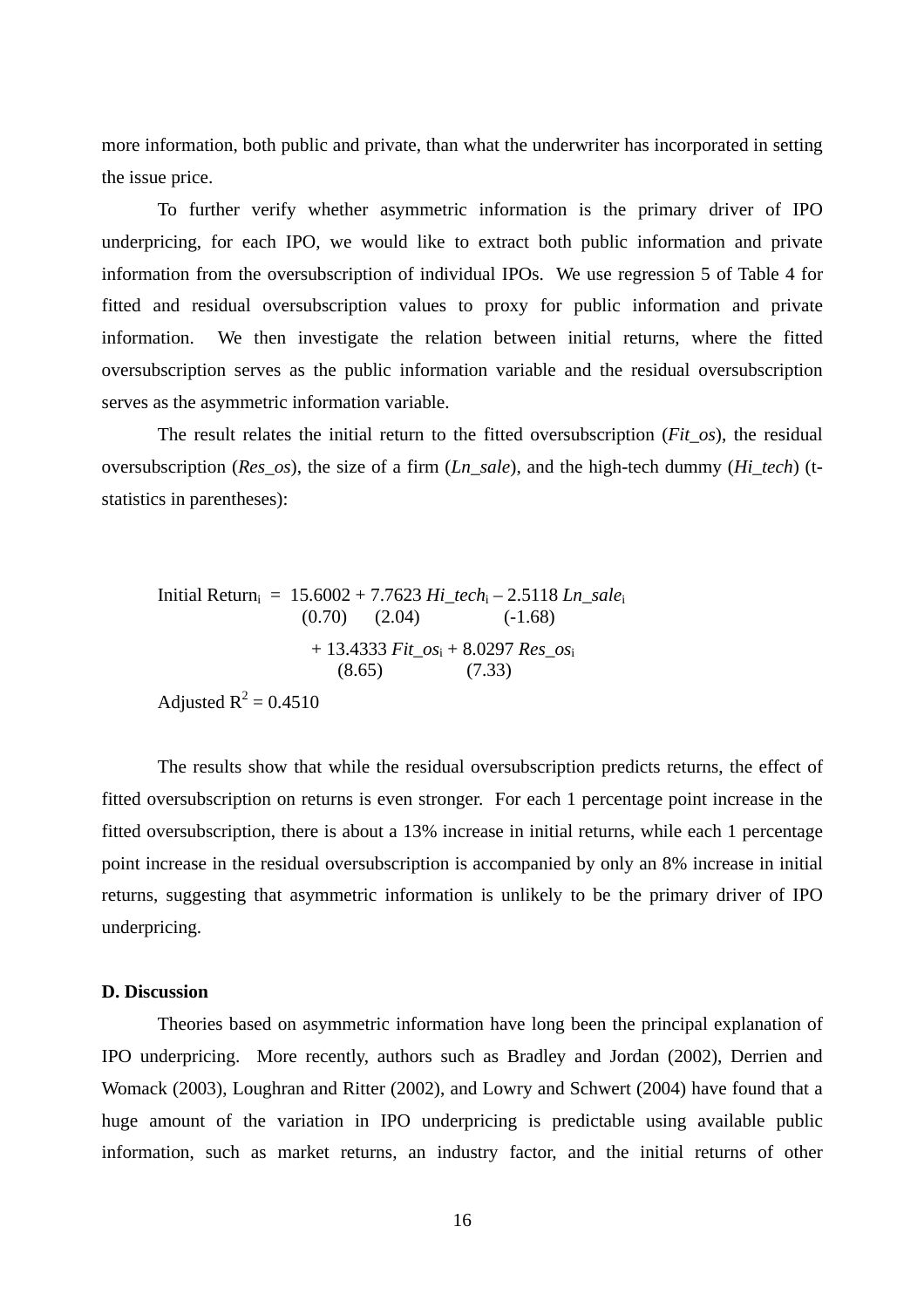contemporaneous IPOs. Ritter and Welch (2002) hence argue that asymmetric information is not the primary driver of IPO underpricing.

We have now shown that while positive cascades are more underpriced than negative ones, market conditions have an even stronger influence on underpricing. Moreover, investor oversubscription induced by market conditions has a stronger influence on underpricing than does investor oversubscription induced by asymmetric information. We would interpret this result as assurance that asymmetric information is not the primary driver of IPO underpricing, although it is not proof that public information is the primary driver of underpricing.

Welch's (1992) model of information cascades assumes that investors are differently informed, even though they are more informed than issuers, and that investors who have observed previous investor actions will update their valuations of a company. Issuers hence have to underprice issues in order to create a positive information cascade.

One requirement for such an information cascade, as Daniel (2002) argues, is that later investors believe earlier investors actually have significant private information. The evidence from our IPO sample, however, reveals that not only is the public signal a primary driver of positive cascades, but during hot markets it also outweighs the private signal, which is the primary driver of negative cascades. Our results are therefore not quite consistent with Welch's (1992) model, which presumably assumes that private information is the primary driver of an information cascade but that public information has no role in driving an information cascade.

A remarkable result is that not only is the public signal a primary driver of a positive cascade, but it also dampens the private signal. This result is consistent with the suggestion of Draho (2001), who posits that public information serves as a coordinating device, because investors use it to form beliefs about the beliefs of other investors, and they will condition subscription decisions on their beliefs about other investors' demands. When public information becomes more favorable, investors are more willing to subscribe to issues even with poor fundamentals. Hence, these issues with poor fundamentals can be quite successful during a hot market, but they might fail in normal market conditions.

Although we are unable to distinguish whether later investors have observed public information directly from the markets or indirectly from other investors or from both, the overall evidence suggests that investors probably condition their demand for IPO shares on public information. This deduction would not be unreasonable if we assume investors will flip received shares in the aftermarket. In hot markets, it is easier to flip received shares, as buying

17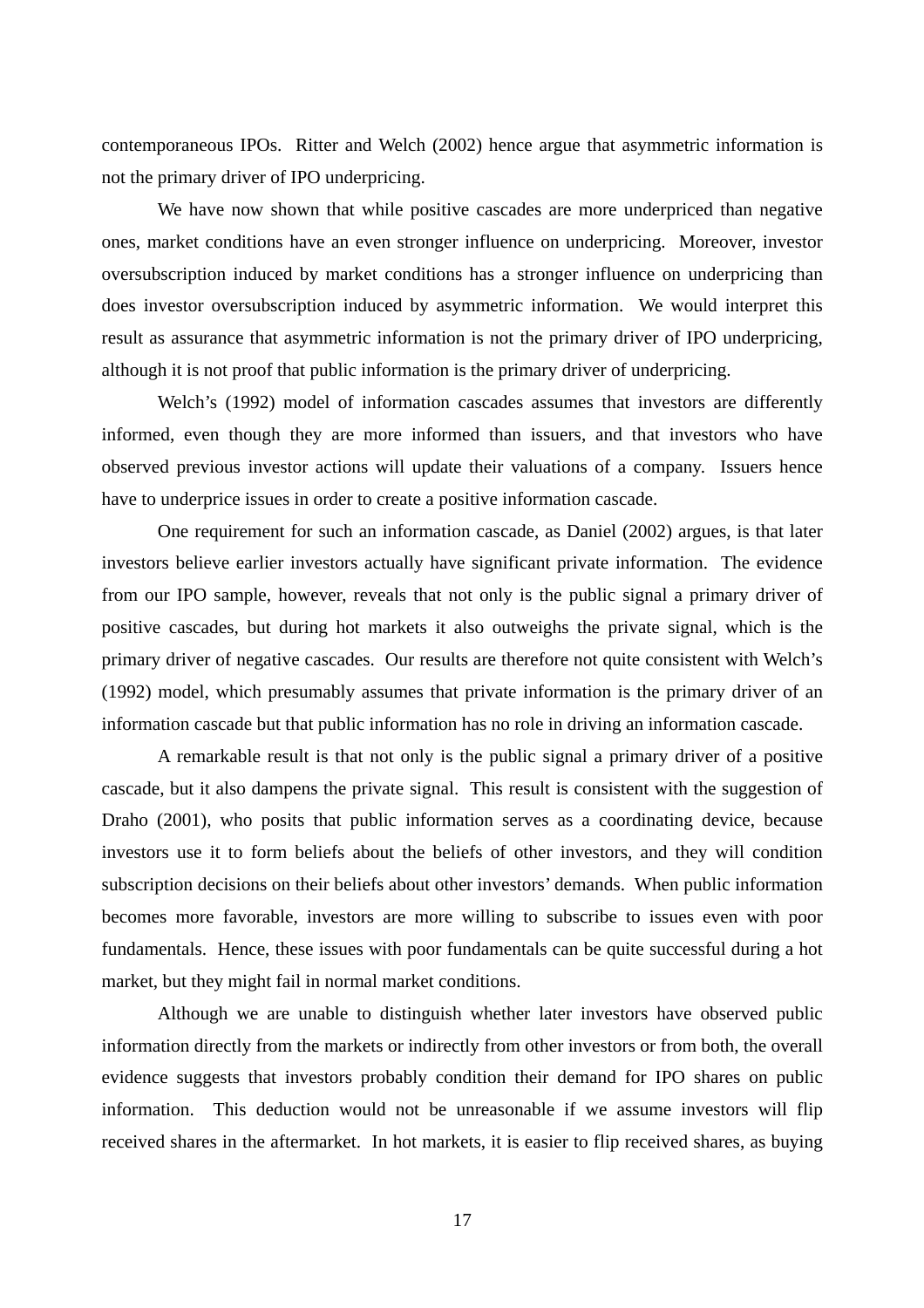is aggressive in the aftermarket, and investors are more willing to subscribe to IPO shares. In depressed markets, investor demand will decline in the aftermarket, and it becomes more difficult to flip shares; investors are hence more likely to retreat from the IPO markets. Aggarwal (2003) finds that flipping by investors is much higher for hot IPOs (IPOs with the highest initial returns) than for cold IPOs (IPOs with the lowest initial returns), which is consistent with our deduction.

Our evidence indicates that while positive cascades are on average more underpriced than negative ones, public information has an even stronger influence on the underpricing of positive cascades; moreover, the variable of market index returns has the strongest influence on the underpricing of positive cascades, while its effect on the underpricing of negative cascades is insignificant. This reflects that when market returns are high, investors are willing to overpay in the aftermarket, making it easier to flip shares. When market returns are low, investors will not overpay in the aftermarket, making it harder to flip shares. Market conditions will therefore have an impact on investor demand for IPO shares.

Another behavioral explanation of why investors might condition IPO subscription on market conditions is the prospect theory of Kahneman and Tversky (1979), which Loughran and Ritter (2002) use to explain the phenomenon of partial adjustment to public information, and the reason why issuers do not get upset about leaving money on the table. The idea that people care about changes in financial wealth and that they are loss-averse as to changes is a central feature of prospect theory. The house money effect of Thaler and Johnson (1990) and the biased selfattribution theory of Daniel et al. (1998) predict that investors will become less loss-averse or more confident as they achieve a previous gain in the stock market or on previous IPOs, and therefore will demand more of the stock; however, if they have recently experienced painful losses in the market, then they might become more loss-averse. This explains why market index returns and initial returns of other contemporaneous IPOs have a very strong and positive influence on investor demand for IPO shares.

Our results show there is a considerable difference in numbers of positive and negative cascades (130 versus 27 in Panel A of Figure 2), suggesting that issuing firms are more likely to delay or withdraw an issue in a depressed market than in a hot market, which results in fewer negative cascades. The evidence is consistent with Lerner (1994), who, using a sample of privately held venture-backed biotechnology firms, shows that these companies go public when market equity valuations are high and employ private financing when valuations are low.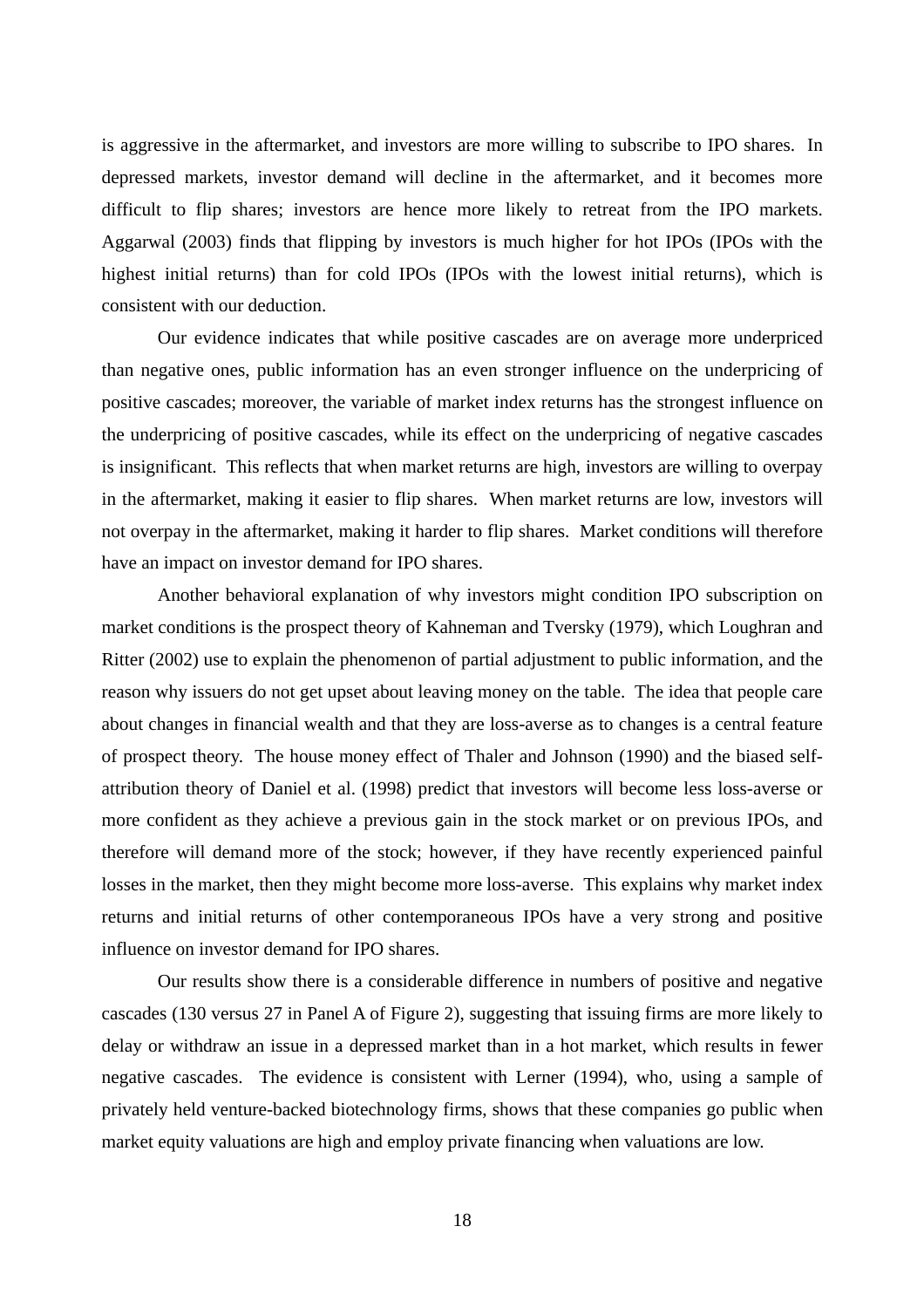Our results are consistent with arguments in Draho (2000) and Daniel (2002), who treat the going-public decision as a real option. They argue that taking the choice of going public is equivalent to exercising the option to wait, which is viewed as the cost of undertaking an IPO. The issuing firms view hot IPO markets as a particularly good time to issue, likely because the prices are particularly high. This means that the cost of waiting (or delaying) would be too great in a hot market; in a cold market, the cost of waiting (or delaying) is lower. They hence conclude that IPOs should be more likely to occur in an up market than in a down market.

Our results are also consistent with the implication of Schultz (2003) and Subrahmanyam and Titman (1999), who posit that markets provide valuable public information to issuers, who take advantage of increased growth opportunities that are signaled by higher prices of firms in the market. Firms are hence more likely to go public during favorable market conditions. The semi-rational theory posited by Ritter and Welch (2002) also predicts that firms are more inclined to go public after valuations in the public markets have increased.

## **VI. Herding in Follow-on Fixed-Price Offerings**

Given that public information accounts for the lion's share of investor demand for shares, we might ask whether the incorporated public information or the embedded private information in auctions has a stronger influence on the herding among investors in follow-on fixed-price offerings. In other words, is public information or private information the primary driver of investor demand for shares of follow-on offerings?

To answer this question, we conduct a simple test on follow-on fixed-price offerings.

## **A. Publicized information from the auction**

Prior to the conduction of follow-on fixed-price offers, the Taiwan Securities Dealer Association releases some information collected from the auction to the public. The information usually includes the quantity-weighted average bidding price for winning bids, the auction clearing price, the open offer price, the demand schedule of winning bids, the identity of winning bidders, the overall oversubscription ratio, the number of bids, and the number of shares (or dollar amount) allocated as well as the bidding price of each winning bid.

The publicized information includes not only public information available prior to the auction period, but also auction bidders' private information; later investors hence evaluate the released information and decide whether to subscribe to shares of follow-on fixed-price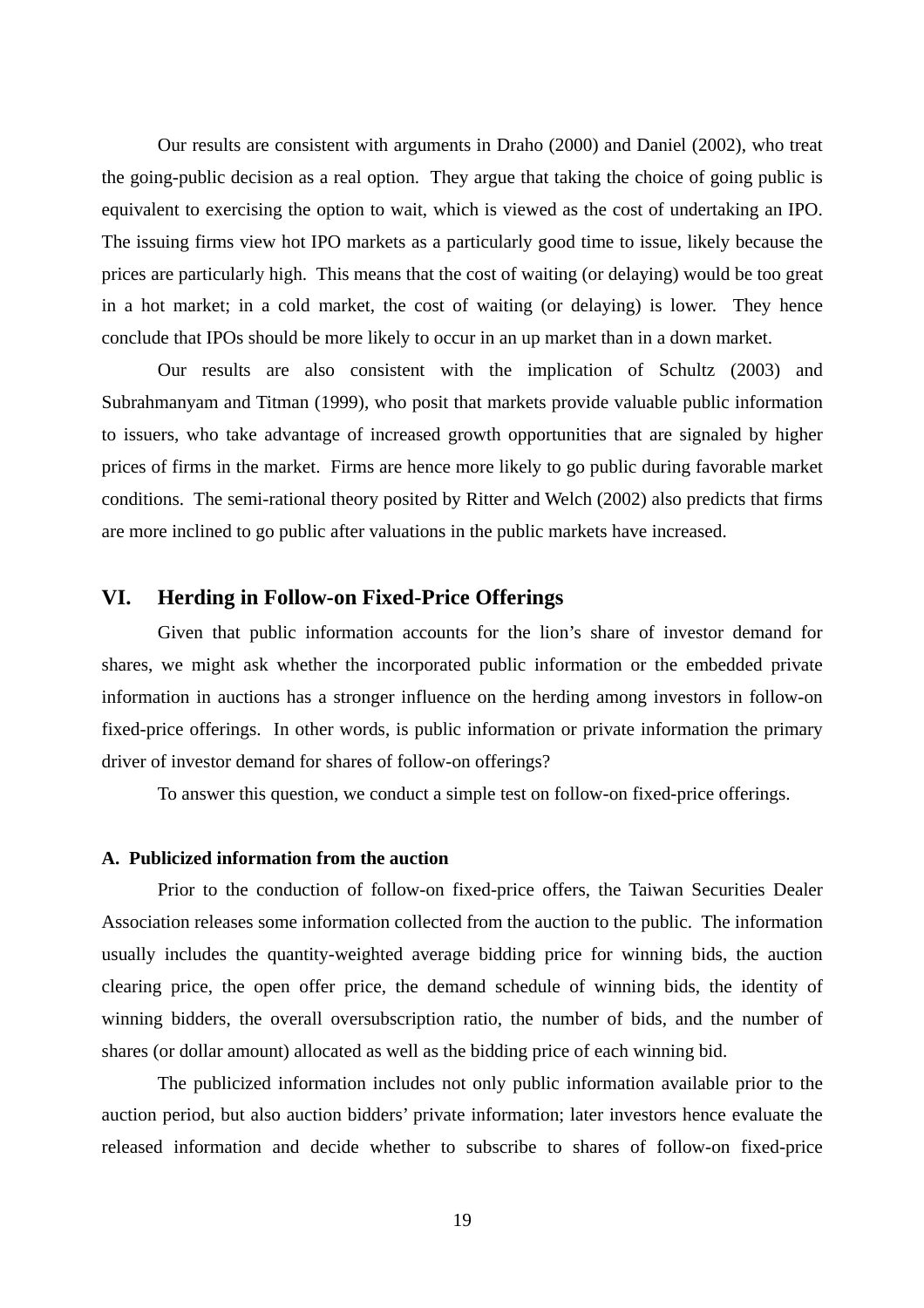offerings.

 $\overline{a}$ 

We abstract some information variables from the released information as follows. First, we use the price-relevant information from investors' bids. Following the spirit of Cornelli and Goldreich (2003), we normalize the quantity-weighted bidding price for winning bids relative to the possible price range of follow-on fixed-price offering.

Formally, the normalized quantity-weighted bidding price (henceforth NQWP) for winning bids is equal to  $(Pw - Pmin)/(Pmax - Pmin)$ ; Pw is the quantity-weighted bidding prices for winning bids; and Pmax and Pmin are, respectively, the maximum and minimum of the initial price range set by the underwriter.<sup>13</sup> The normalized bidding price is above one when the quantity-weighted bidding price is above the maximum of the initial price range.

This normalization procedure adjusts for the price range. The difference between the quantity-weighted bidding price and the minimum price is large when the range is narrow, but small when the range is broad. When the NQWP is high, information reveals that the offering is a good one or that the issuer sets a lower minimum price as insurance, so later investors will aggressively subscribe to shares.

Second, we abstract the quantity-relevant information from investor bids. We capture the quantity-relevant information with the measure of oversubscription (actually the logarithms of oversubscription) as well as the number of bids (also the logarithms of the number of bids). Particularly, we focus on oversubscription corresponding to all bids, measured at a price equal to the lowest bidding price. When oversubscription is high, information reveals that an offering is a good one. Similarly, when there are many bids, information also reveals that the offering is a good one; later investors will seek shares of the offering.

Table 8 reports the summary statistics for NQWP, oversubscription from the auction, and number of bids. On average, the NQWP for winning bids is 1.56 (the median is 1.28), reflecting that the initial price range specified by underwriters is relatively low compared to the market's pre-auction expectation of the issue value.

#### Place Table 8 about here

The mean oversubscription is 3.94 (the median is 3.30), with a range of between 17.20 and 0.39. This fact reflects that some auctions have a very successful result while a few fail.

 $13$  The average Pmax and Pmin difference for our hybrid auctions is set at NT\$22 while the median of the difference is NT\$17.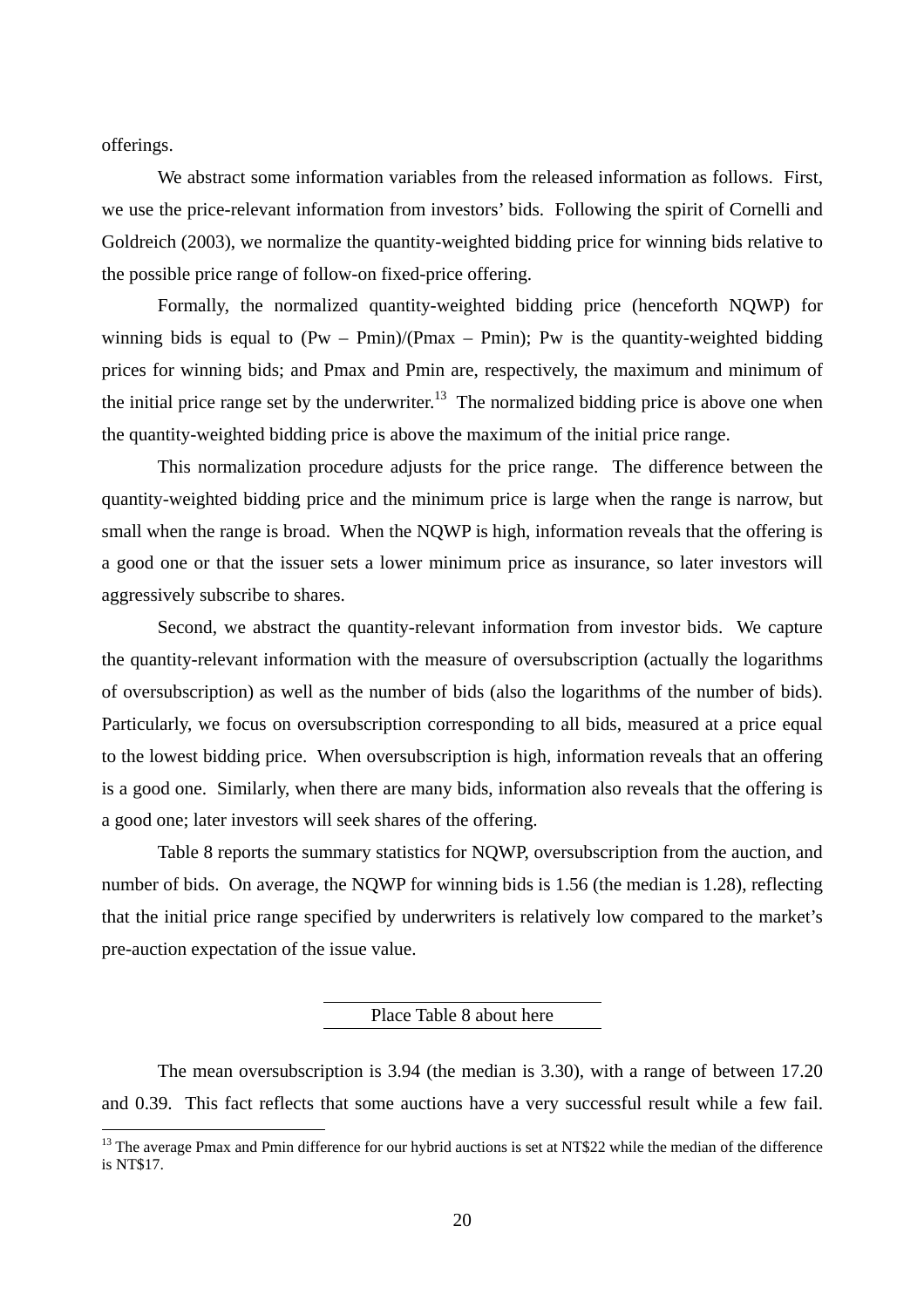The mean number of bids is 987 (the median is 645), with a range between 5,406 and 39.

#### **B. Publicized information and herding**

We next analyze the fixed-price subscription following the auction for 77 hybrid IPOs in detail. The released information incorporates not only the public information that was generated before the auction period, but also the investor private information revealed in auctions. To investigate whether public information is the primary driver of investors' demand for shares, we first abstract the element of public information from investor bids in auctions. As in Table 3, we use the market index return variable (*Mkt\_rtn*) and the initial return variable (*Ir\_cipo*) to reflect the market conditions, but we here calculate these two public information variables as of the auction's beginning date. We also use the industry factor (*Hi\_tech*) and the size of a firm (*Ln\_sale*) to capture information on firm characteristics.

We regress the NQWP, the natural logarithm of oversubscription (*Ln\_os*), and the natural logarithm of number of bids (*Ln\_nob*) on the public information variables: the market index return prior to the auction period, the initial return of other contemporaneous IPOs, the hightech dummy, and the size of a firm.

Table 9 presents the regression results, showing that investors indeed incorporate public information into their bids. Regression 1 indicates that both *Ir\_cipo* and *Hi\_tech* have a positive and significant impact on investors' bidding prices of winning bids, suggesting that participants offer higher prices in hot issue markets and for high-tech firms; *Ln\_sale* has a negative and significant impact on investors' bidding prices, suggesting that investors submit lower bids for larger firms.

### Place Table 9 about here

Regression 2 in Table 9 shows that the initial return variable has a very strong influence on the oversubscription of auctions. What is contrary to our expectation is that neither the market index return nor the high-tech dummy has a significant impact on investor oversubscription at auctions. This result is contrary to our earlier finding on investors' oversubscription of pure fixed-price offerings that the market index return and the high-tech dummy have a positive and significant impact (Reg6, Table 4). In other words, the fixed-price offerings and auctions reflect a different relationship between oversubscription and public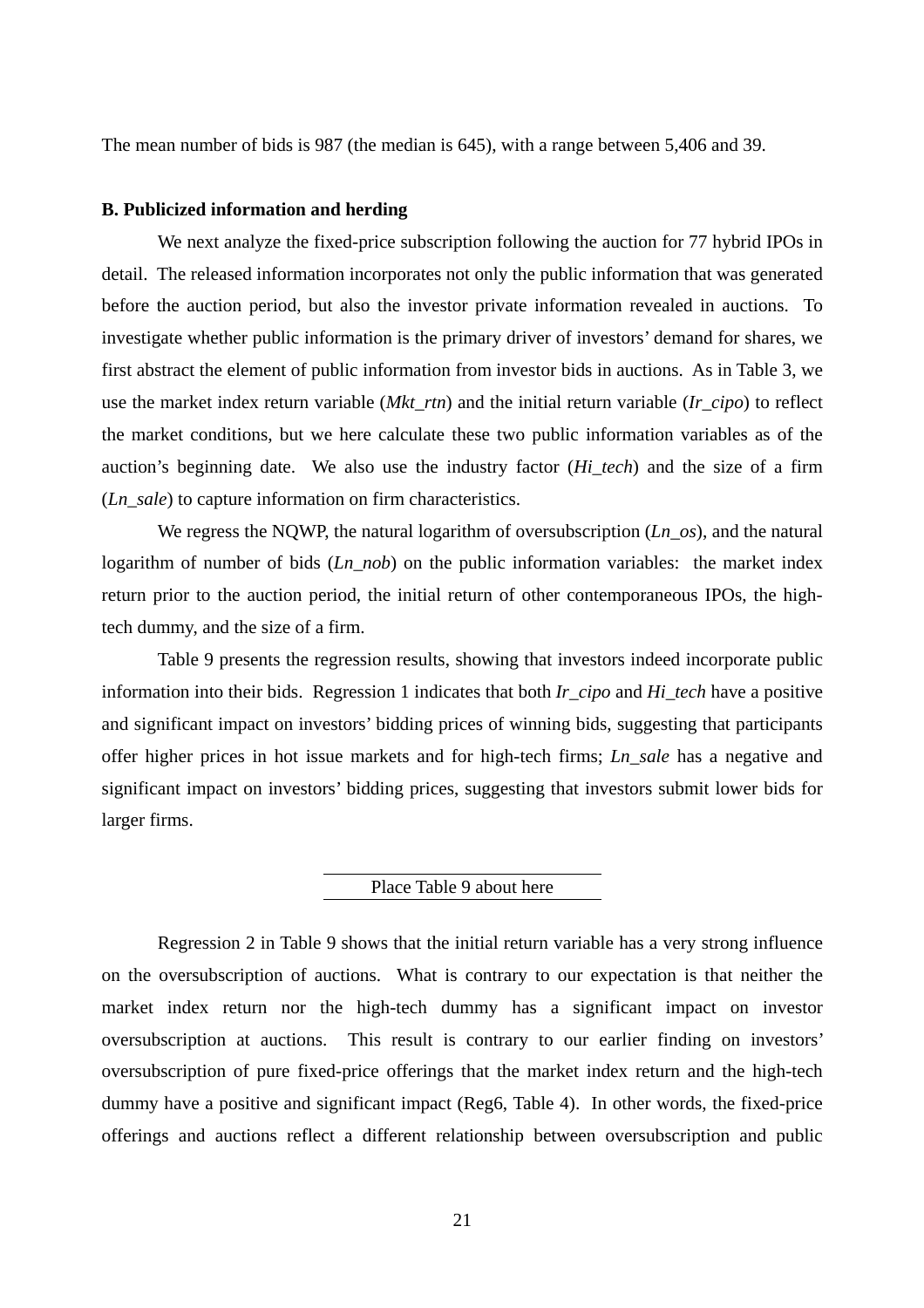information.

We posit that the insignificance of the market index return variable and of the high-tech dummy might be attributable to the participation of institutional investors and large individual investors in IPO auctions. Aggarwal, Prabhala, and Puri (2002) show that institutional investors have better information than retail investors, while Lee, Taylor, and Walter (1999) provide evidence that large investors have better information than small investors. Better-informed investors are in a better position at auction than uninformed investors, and they will definitely condition subscriptions on their private information. If informed investors are planning to flip their shares in the aftermarket, the public information on which they condition this action might be the initial returns of other contemporaneous IPOs, rather than market index returns and firm characteristics. The fact that institutional investors and large investors have an active role in Taiwanese IPO auctions presumably dilutes the influence of uninformed investors, resulting in an insignificant relationship between market index returns and oversubscription of auctions.

Another reason for the insignificant relationship between the market return and oversubscription of an auction is that in an auction the price is not set ahead of time, and the market return therefore may be less important. On the contrary, in a fixed-price offering the price is already set, and changes in the market return will therefore have influenced investors' subscriptions.

To further investigate the influence of institutional investors and large investors on the oversubscription of auctions, we plot the histogram of allocation rates for 77 IPO auctions in Figure 4. The distribution surprisingly exhibits an almost reverse U-shaped distribution, in striking contrast to the U-shaped distribution of allocation rates we have observed in pure fixedprice offerings. We interpret this evidence as suggesting that herding is more likely to occur in fixed-price offerings, where investors are relatively homogeneous and uninformed, than in auctions, where investors are relatively diverse and some have better information than others. Participants in our fixed-price offerings are exclusively individual investors, who are more subject to fads according to Lee, Shleifer, and Thaler (1991). In other words, investor characteristics are relevant to herding in IPO markets.

Place Figure 4 about here

Selling methods may be another important explanation for the presence of herding in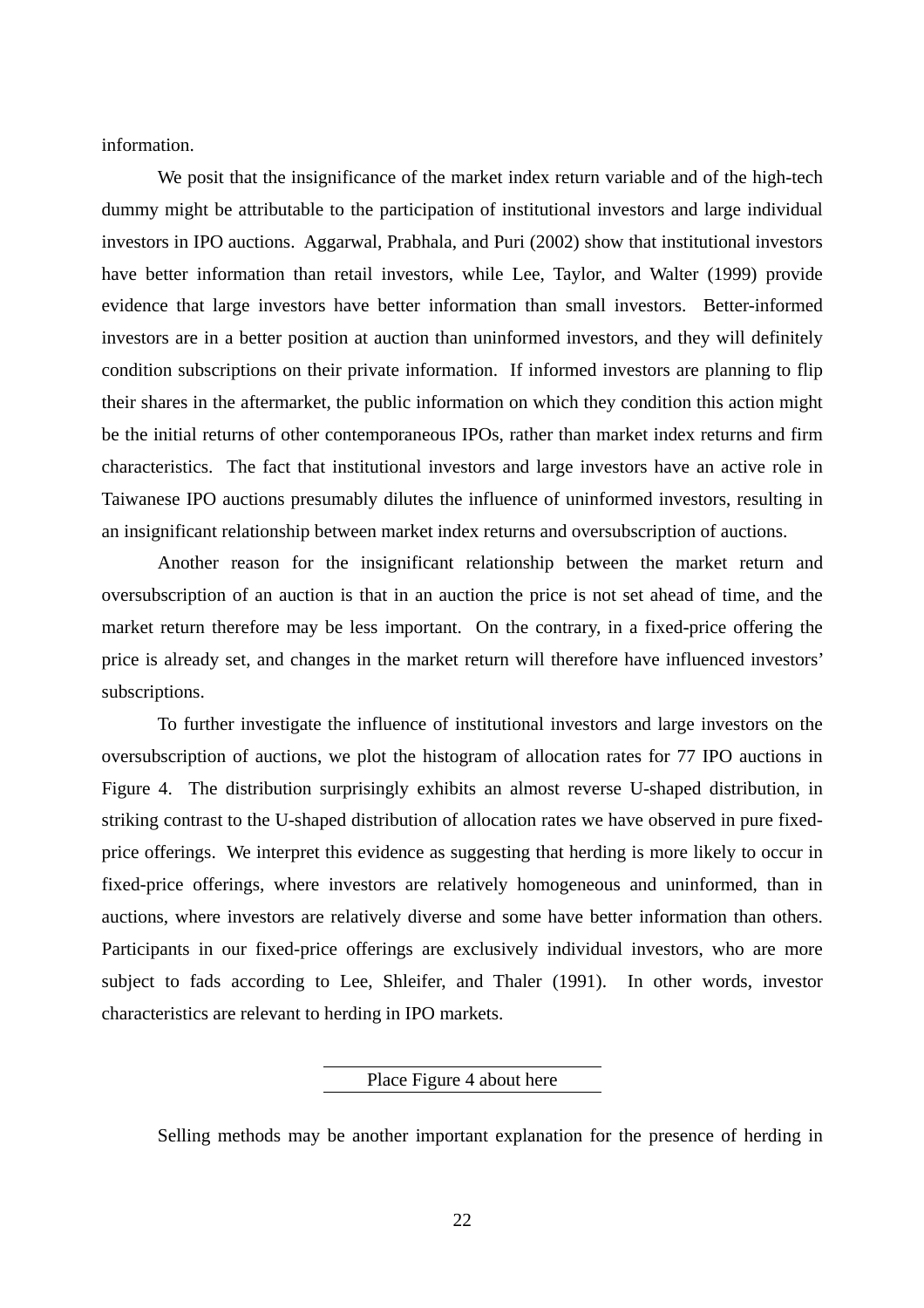IPOs. Amihud et al. (2003) demonstrate that the distribution of allocation rates for 245 Israeli uniform-price auctions exhibits a U-shaped pattern.<sup>14</sup> In discriminatory auctions, the winning bidders pay what they bid, and because the uninformed do not have any information advantage, they might not participate in the IPO market so as to avoid the "winner's curse." In either fixedprice offerings or uniform-price auctions, all winning bidders pay the same offer price, reducing the threat of the winner's curse, and they become more aggressive in subscribing to IPO shares. Our evidence is consistent with Chowdhry and Sherman (1996), who presents a theoretical model on the relationship between oversubscription and selling methods, and they conclude that extreme levels of oversubscription are more likely to occur in fixed-price offerings.

Another explanation of why investors avoid Taiwanese auctions is a longer delay between the auction and the IPO date than between the fixed-price offering and the IPO date. Investors therefore expose themselves to more market risk in auctions than in fixed-price offerings.

Regression 3 in Table 9 shows that both *Mkt\_rtn* and *Ir\_cipo* have a positive and significant impact on the number of bids; this result is somewhat different from what is reported in Regression 2, where only *Ir\_cipo* is significantly related to oversubscription. The underlying reason for the difference is that an oversubscription in auctions is equivalent to the quantityweighted number of bids, where institutional bids and large bids are assigned a greater weight as they demand more shares. In the case of the number of bids, each individual bid is assigned an equal weight, and institutional investors and large investors are hence dominated by retail investors and small investors, who condition their subscriptions on the market index returns, resulting in a significant relation between number of bids and market index returns.

As in Table 5 we use the fitted values and the residuals from regressions in Table 9 to capture public information and private information, respectively. In Table 10 we present the results of an analysis that relates the oversubscription of follow-on fixed-price offers to NQWP, *Ln\_os*, and *Ln\_nob*.

Place Table 10 about here

 $\overline{a}$ 

<sup>&</sup>lt;sup>14</sup> Amihud et al.'s report includes 37 fixed-price offerings and 245 uniform-price auctions. Of their 282 IPOs, 142 IPOs have an allocation rate of lower than 5% and 73 have an allocation rate of over 95%. Therefore, excluding the 37 fixed-price offerings from their IPO sample will not drastically change the U-shaped distribution of allocation rates; in other words, the distribution of allocation rates for 245 uniform-price auctions should also exhibit a similar U-shaped pattern.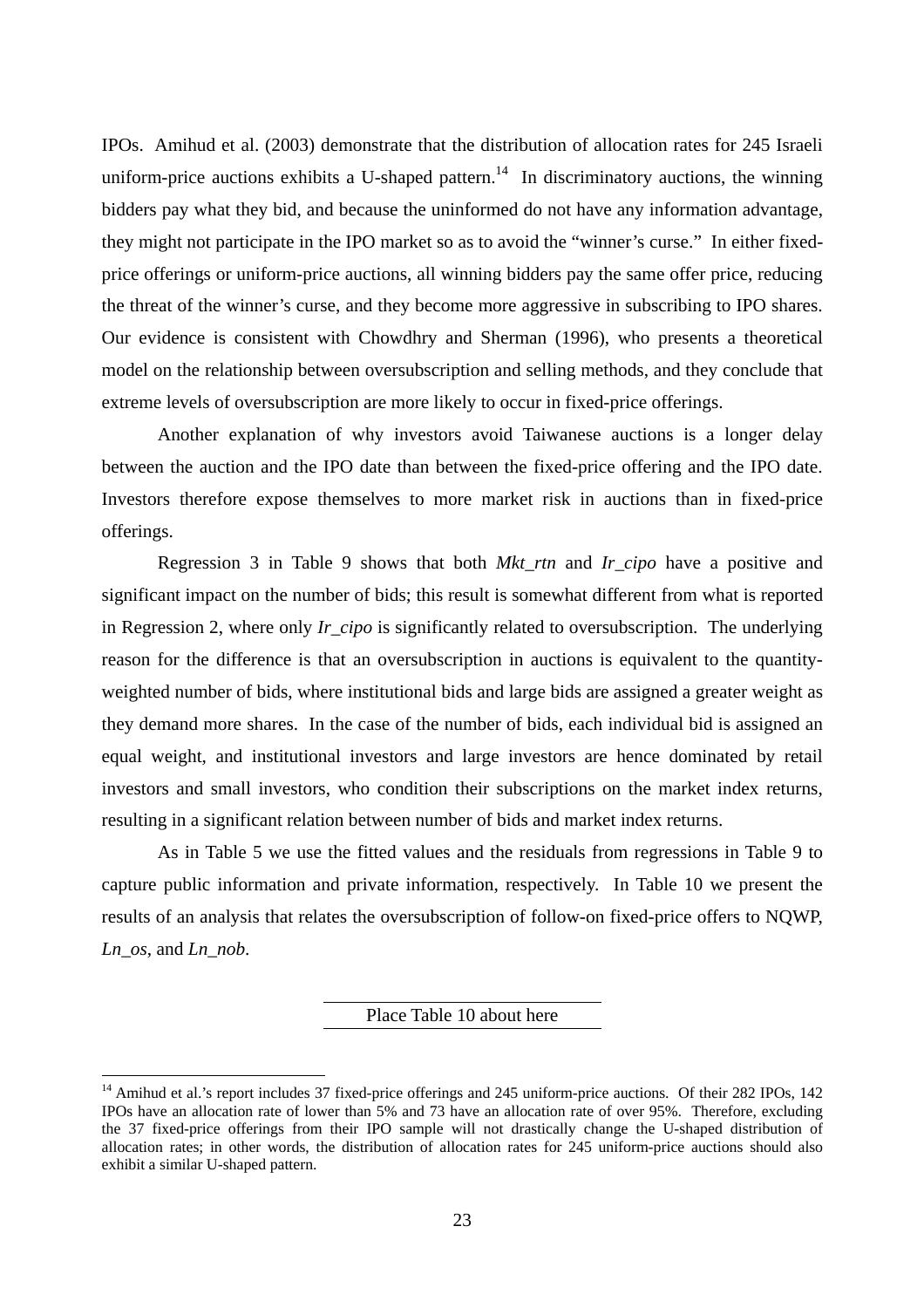Regression 1 in Table 10 shows that coefficients for the variables of  $Ln\_{os}$  (t-statistic = 3.02), NQWP (t-statistic = 2.70), and  $Ln\_nob$  (t-statistic = 3.41) are all positive and very significantly different from zero. This regression has an adjusted R-squared of over 59%, indicating that information released from the auction indeed has a very strong influence on investor demand for shares of follow-on fixed-price offerings.

In order to verify whether public information has a stronger influence than does private information on investors' demand for shares of follow-on fixed-price offerings, we regress the oversubscription on the fitted values of and on the residuals of NQWP, *Ln\_os*, and *Ln\_nob*, respectively. Regression 2 relates the oversubscription of follow-on fixed-price offerings to the fitted values; this regression has an adjusted R-squared of over 40%, but none of the coefficients have t-values exceeding 2.0, suggesting an apparent collinearity.

Because the fitted values of *Ln\_os* and of *Ln\_nob* are highly correlated, we exclude the fitted values of *Ln\_nob* and rerun the regression. Regression 3 shows the results; this regression has an adjusted R-squared of over 41%, and the coefficient of the fitted *Ln\_os* is significant, but the coefficient of NQWP is not. The results suggest that when later investors subscribe to shares of subsequent offerings, they condition their purchase decisions more on earlier investor actions than on the revealed value of IPO shares.

Regression 4 relates the oversubscription of follow-on fixed-price offerings to the residuals of NQWP, *Ln\_os*, and *Ln\_nob*; this regression has an adjusted R-squared of above 19%, and there also is an apparent collinearity. We hence rerun the regression by excluding the residuals of *Ln\_nob*. Regression 5, similar to Regression 3, shows that the coefficient of residual oversubscription is significant, but the coefficient of NQWP is not. This regression has an adjusted R-squared of 17.26%, suggesting that public information predicts much more of the variation of investors' demand for shares than does private information.

## **VII. Conclusion**

Our examination of information cascades in IPOs indicates that for Taiwanese fixedprice offerings the distribution of allocation rates exhibits a U-shaped distribution as implied by Welch (1992). Further evidence indicates that while the private signal is the primary driver of a negative cascade, the public signal is not only the primary driver of a positive cascade, but also outweighs the private signal. These results are not quite consistent with Welch's (1992) model, which posits that asymmetric information is the primary driver of an information cascade.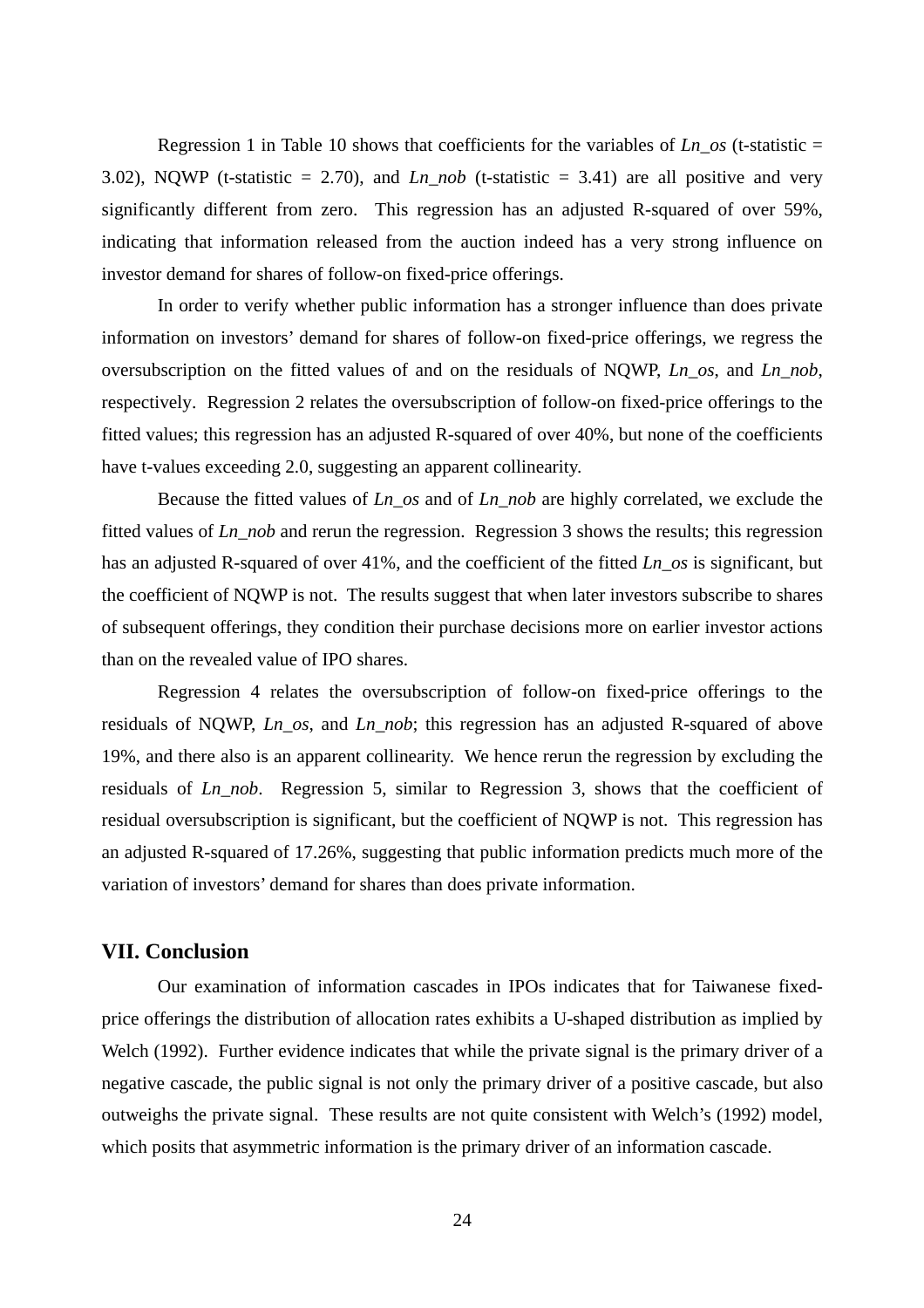Instead, the results are consistent with Draho (2001), who argues that public information acts as a coordinating device, because investors use it to form beliefs about the beliefs of other investors. Investors then will condition subscription decisions on their beliefs of other investors' demands, hence creating an information cascade. In addition, we propose two explanations, flipping and the prospect theory, of why investors condition their subscriptions on market conditions. Finally, changes in market conditions influence investor subscription decisions since the prices have already been set in fixed-price offerings.

When we investigate whether asymmetric information is the primary driver of IPO underpricing, we find that the cascade dummy has a significant effect on the underpricing, but the effect of public information is even stronger. In short, we can rely on the evidence for assurance that asymmetric information is not the primary driver of IPO underpricing, even though not proof that public information is the primary driver of underpricing.

We also examine Benveniste and Busaba's (1997) hypothesis of eliminating negative cascades through information spillovers. The distribution of allocation rates on follow-on fixedprice offerings suggests that information spills over from auctions to follow-on fixed-price offers. The evidence that most firms in our sequential hybrids have achieved a positive information cascade in follow-on fixed-price offers is consistent with Benveniste and Busaba (1997), who argue that information spillovers enable issuers to avoid the threat of a negative information cascade.

We also find that public information that is incorporated into earlier investor bids has a stronger influence on later investor demand for shares of follow-on fixed-price offers than does the private information that is incorporated into investors' bids. Finally, we find that herding is more likely to occur in fixed-price offerings than in auctions. We interpret the evidence as suggesting that investor characteristics and IPO selling methods are related to herding in IPO markets.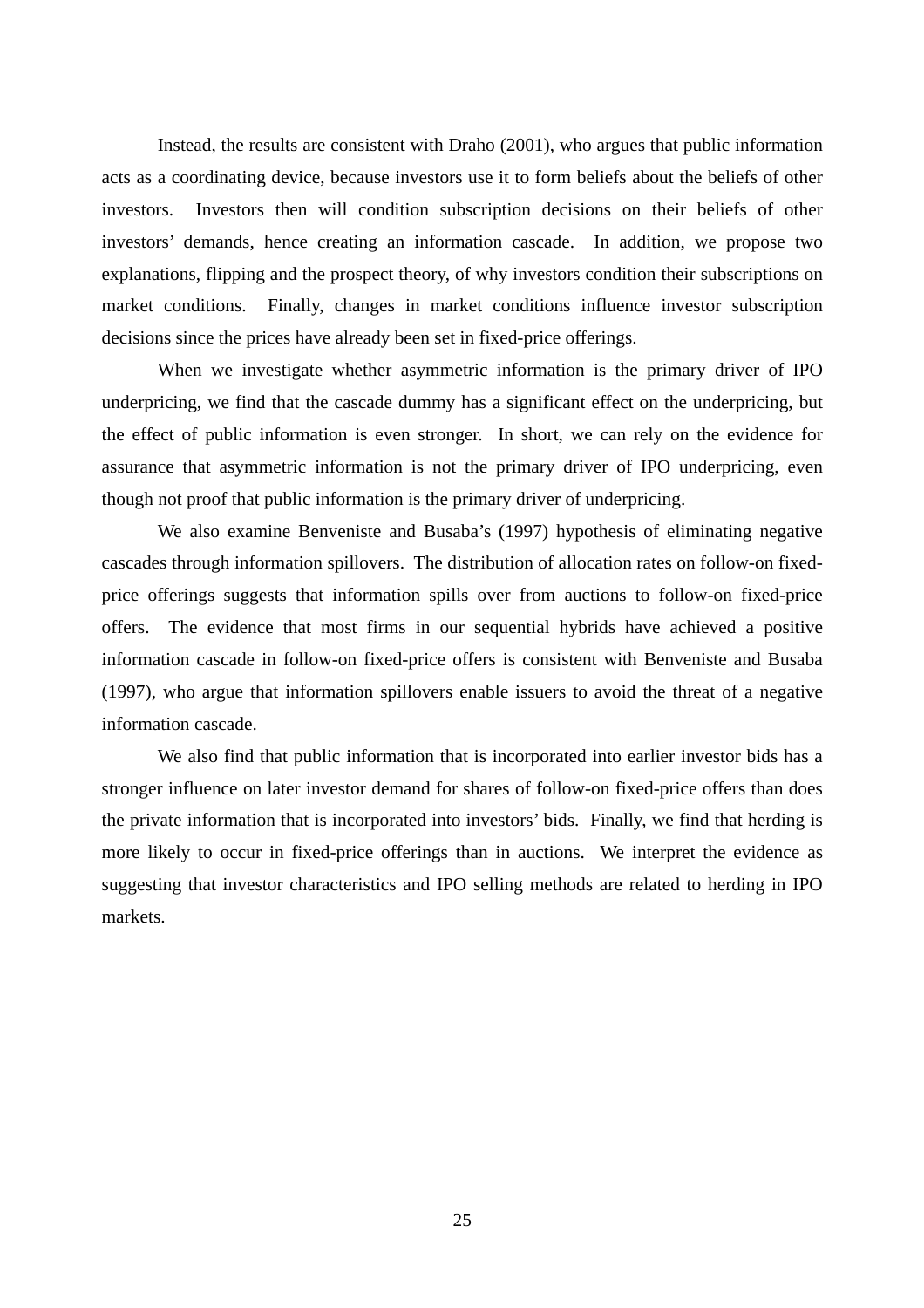## **References**

Aggarwal, R. "Allocation of Initial Public Offerings and Flipping Activity," *Journal of Financial Economics* 68 (2003), 111-135.

Aggarwal, R., N. R. Prabhala, and M. Puri. "Institutional Allocation in Initial Public Offerings: Empirical Evidence," *Journal of Finance* 57 (2002), 1421-1442.

Amihud, Y., S. Hauser, and A. Kirsh. "Allocations, Adverse Selection and Cascades in IPOs: Evidence from Israel," *Journal of Financial Economics* 68 (2003), 137-158.

Benveniste, L. M., and W. Y. Busaba. "Bookbuilding vs. Fixed Price: An Analysis of Competing Strategies for Marketing IPOs," *Journal of Financial and Quantitative Analysis* 32 (1997), 383-403.

Benveniste, L. M., W. Y. Busaba, and W. Wilhelm. "Information Externalities and the Role of Underwriters in Primary Equity Markets," *Journal of Financial Intermediation* 11 (2002), 61- 80.

Benveniste, L. M., and W. J. Wilhelm. "A Comparative Analysis of IPO Proceeds under Alternative Regulatory Environments," *Journal of Financial Economics* 28 (1990), 173-207.

Biais, B., P. Bossaerts, and J. C. Rochet. "An Optimal IPO Mechanism," *Review of Economic Studies* 69 (2002), 117-146.

Biais, B., and A. M. Faugeron-Crouzet. "IPO Auctions: English, Dutch, … French, and Internet," *Journal of Financial Intermediation* 11 (2002), 9-36.

Bradley, D. J., and B. D. Jordan. "Partial Adjustment to Public Information and IPO Underpricing," *Journal of Financial and Quantitative Analysis* 37 (2002), 595-616.

Chemmanur, T., and H. M. Liu. "How Should a Firm Go Public? A Dynamic Model of the Choice Between Fixed-Price Offerings and Auctions in IPOs and Privatizations," Working Paper, Boston College. (2002) .

Chowdhry, B., and A. Sherman. "International Differences in Over-subscription and Underpricing of IPOs," *Journal of Corporate Finance* 2 (1996), 359-381.

Cornelli, F., and D. Goldreich. "Bookbuilding: How Informative is the Order Book?" *Journal of Finance* 58 (2003), 1415-1444.

Daniel, K. "Discussion of 'Why Don't Issuers Get Upset About Leaving Money on the Table in IPOs?' " *Review of Financial Studies* 15 (2002), 445-454.

Daniel, K., D. Hirshleifer, and A. Subrahmanyam. "Investor Psychology and Security Market Under- and Over-reactions," *Journal of Finance* 53 (1998), 1839-1886.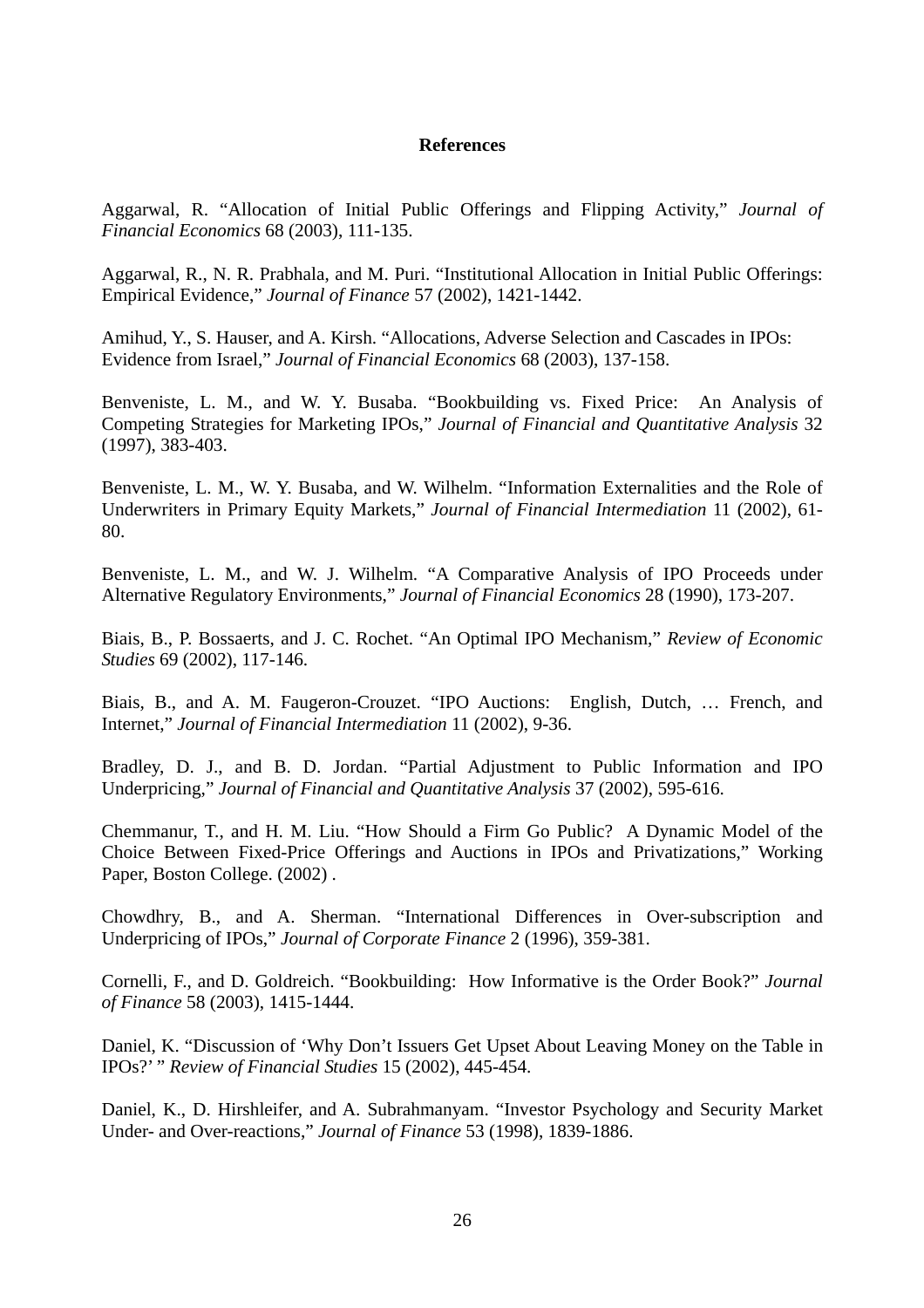Derrien, F., and K. L. Womack. "Auction vs. Bookbuilding and the Control of Underpricing in Hot IPO Markets," *Review of Financial Studies* 16 (2003), 31-61.

Draho, J. "The Coordinating Role of Public Information in Hot Market IPOs," Working Paper, Yale University. (2001)

Draho, J. "The Timing of Initial Public Offerings: A Real Option Approach," Working Paper, Yale University. (2000)

Kahneman, D., and A. Tversky. "Prospect Theory: An Analysis of Decision Under Risk," *Econometrica* 47 (1979), 263-291.

Lee, C., A. Shleifer, and R. Thaler. "Investor Sentiment and the Closed-end Fund Puzzle," *Journal of Finance* 46 (1991), 29-48.

Lee, P. J., S. L. Taylor, and T. S. Walter. "IPO Underpricing Explanations: Implications from Investor Application and Allocation Schedules," *Journal of Financial and Quantitative Analysis* 34 (1999), 425-444.

Lerner, J. "Venture Capitalists and the Decision to Go Public," *Journal of Financial Economics* 35 (1994), 293-316.

Ljungqvist, A., V. Nanda, and R. Singh. "Hot Markets, Investor Sentiment, and IPO Pricing," Working Paper, New York University. (2001).

Loughran, T., and J. Ritter. "Why Don't Issuers Get Upset about Leaving Money on the Table in IPOs?" *Review of Financial Studies* 15 (2002), 413-443.

Lowry, M., and G. W. Schwert. "Is the IPO Pricing Process Efficient?" *Journal of Financial Economics* 71 (2004), 3-26.

Ritter, J., and I. Welch. "A Review of IPO Activity, Pricing, and Allocations," *Journal of Finance* 57 (2002), 1795-1828.

Schultz, P. "Pseudo Market Timing and the Long-Run Underperformance of IPOs", Journal of Finance 58 (2003), 483-518.

Sherman, A. "Global Trends in IPO Methods: Book Building versus Auctions," Working Paper, University of Notre Dame. (2003)

Subrahmanyam, A., and S. Titman. "The Going Public Decision and the Development of Financial Markets," *Journal of Finance* 54 (1999), 1045-1082.

Thaler, R., and E. Johnson. "Gambling with House Money and Trying to Break Even: The Effect of Prior Outcomes on Risky Choice," *Management Science* 36 (1990), 643-660.

Welch, I. "Sequential Sales, Learning, and Cascades," *Journal of Finance* 47 (1992), 695-732.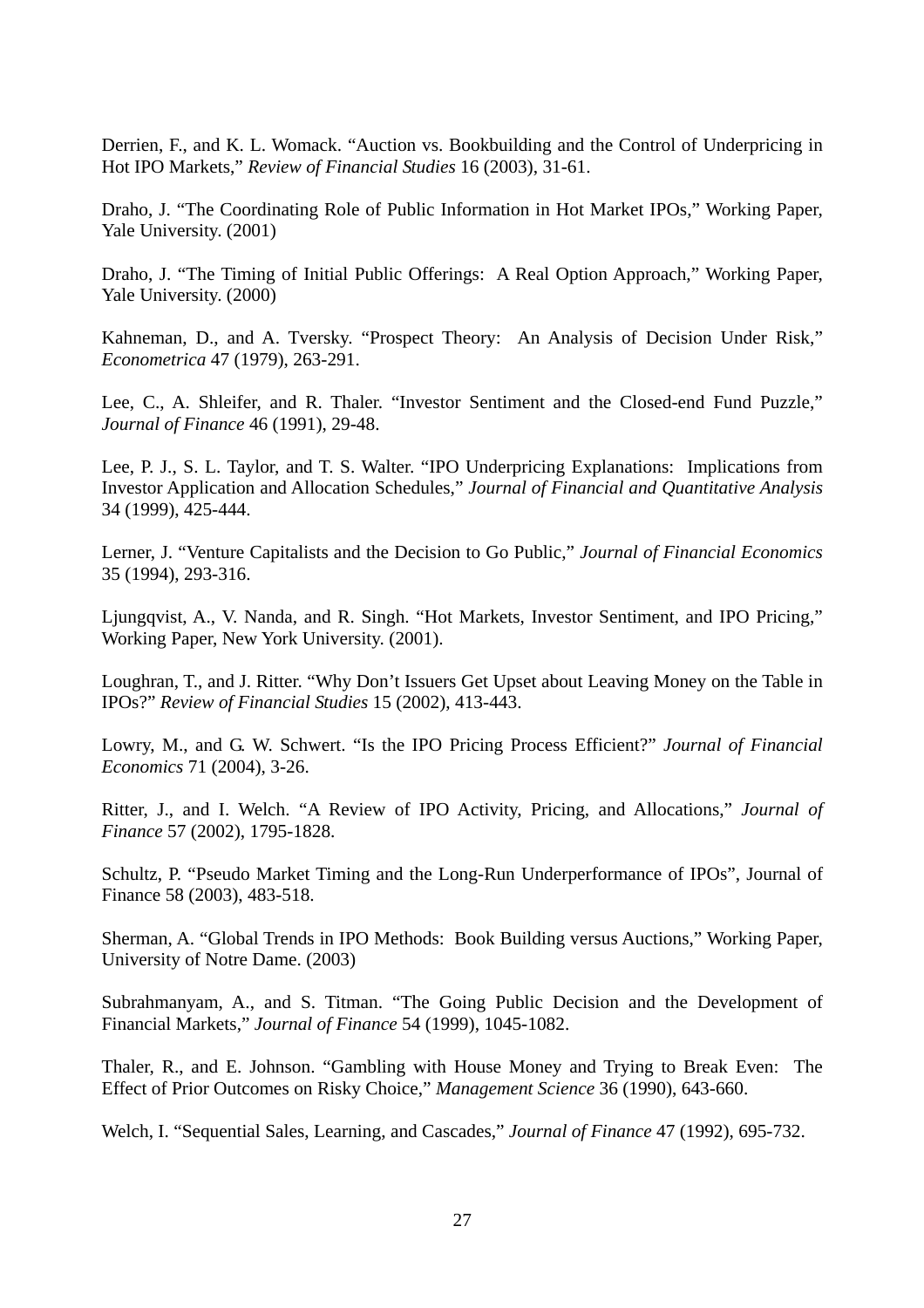White, H. "A Heteroskedaticity-Consistent Covariance Matrix Estimator and a Direct Test for Heteroskedaticity," *Econometrica* 48 (1980), 817-838.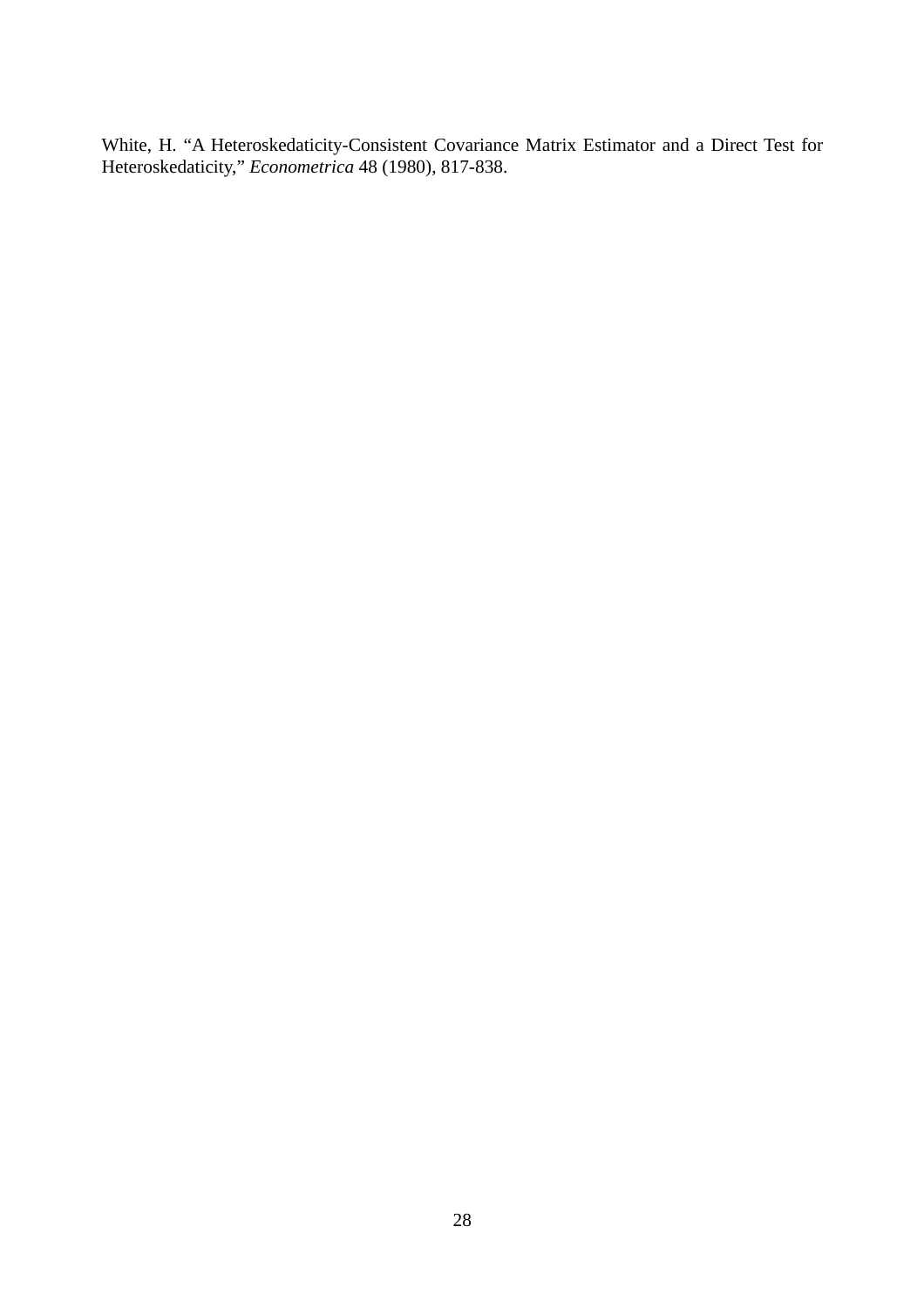## **Appendix: Pricing rule for follow-on fixed-price offerings**

Suppose an issuing firm puts 10,000 IPO shares at the auction with an initial price range of \$20 to \$30. The issuer will set the offer price for the follow-on fixed-price offering following one of three procedures.

Case 1: Oversubscription and auction clearing price above the initial price range

The Taiwan Securities Dealers Association collects investors' bids and compiles a demand schedule:

| <b>Bidder</b>               | Shares bid | Bid price |
|-----------------------------|------------|-----------|
| Α                           | 4,000      | \$40      |
| В                           | 6,000      | 35        |
| $\mathcal{C}_{\mathcal{C}}$ | 6,000      | 31        |
| D                           | 8,000      | 28        |
| E                           | 8,000      | 24        |
| E                           | 9,000      | 22        |

The Association will fill orders submitted from bidders A and B, who together absorb the 10,000 auctioned shares. As the clearing price, \$35 in this case, is above the initial price range, the issuer will take the maximum price of the initial price range, \$30 in this case, as the offer price in the follow-on fixed-price offer.

Case 2: Oversubscription and auction clearing price within the initial price range

The Taiwan Securities Dealers Association collects investors' bids and compiles a demand schedule:

| <b>Bidder</b> | Shares bid | Bid price |
|---------------|------------|-----------|
| А             | 2,000      | \$34      |
| В             | 2,000      | 31        |
| $\subset$     | 3,000      | 28        |
|               | 3,000      | 26        |
| Ε             | 4,000      | 22        |
| F             | 5,000      | 20        |

The Association will fill orders submitted from bidders A, B, C, and D, who together absorb the 10,000 auctioned shares. As the clearing price, \$26 in this case, is within the initial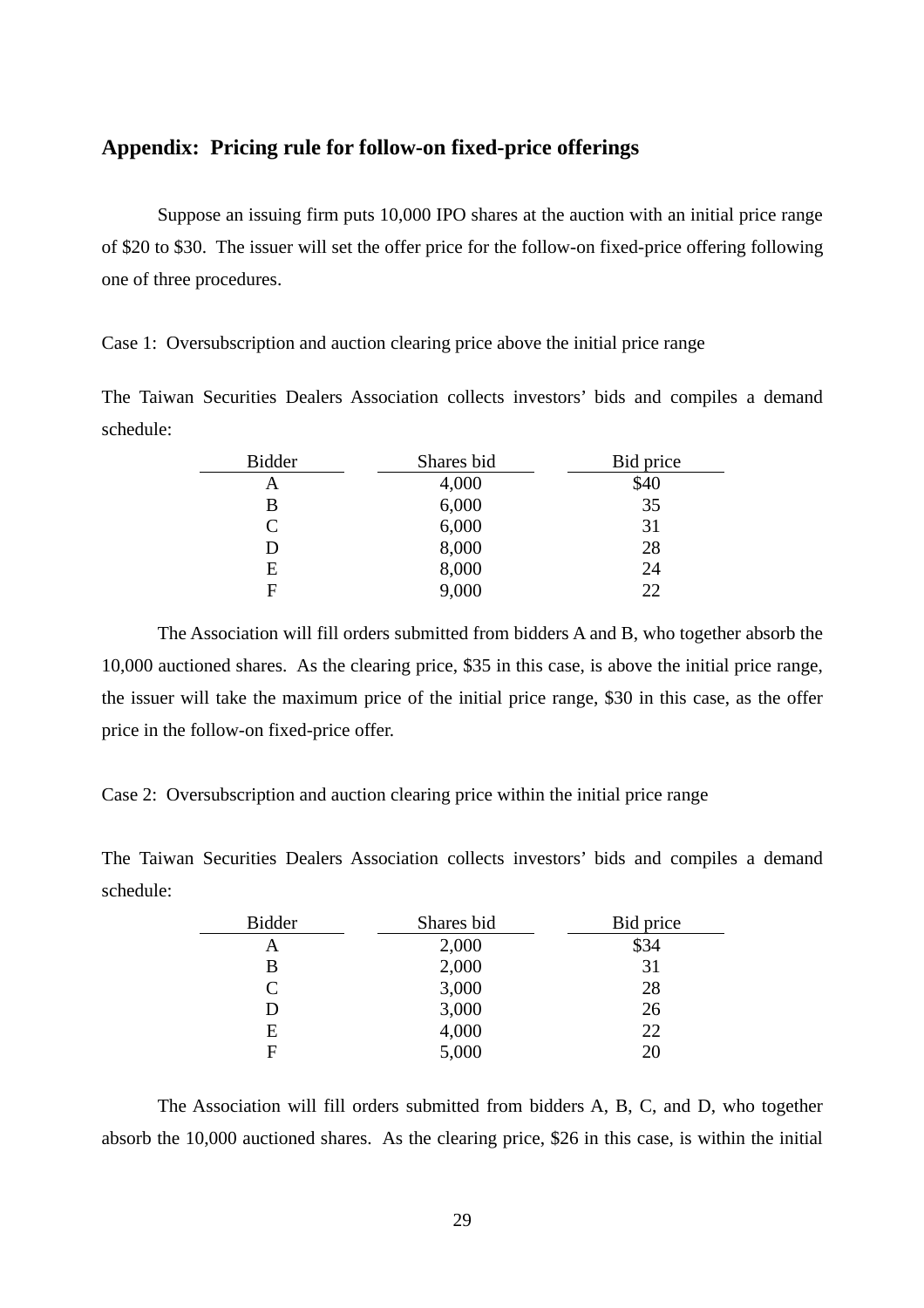price range, the issuer will set the offer price of the follow-on fixed-price offer at the quantityweighted price calculated from the winning bids with bidding prices within the initial price range, i.e., bids from C and D. In this case, the offer price is set at \$27 (\$28  $\times$  3,000 shares/6,000 shares  $+$  \$26  $\times$  3,000 shares/6,000 shares).

#### Case 3: Undersubscription

The Taiwan Securities Dealers Association collects investors' bids and compiles a demand schedule:

| <b>Bidder</b> | Shares bid | Bid price |
|---------------|------------|-----------|
| Α             | 1,000      | \$26      |
| В             | 1,000      | 24        |
| C             | 2,000      | 22        |
| D             | 2,000      | 20        |
| E             | --         |           |
| E             |            |           |

Since the total number of shares wanted is less than the number of auctioned shares, the Association will fill all investors' orders, and the issuer will set the auction base price, \$20 in this case, as the offer price of the follow-on fixed-price offer.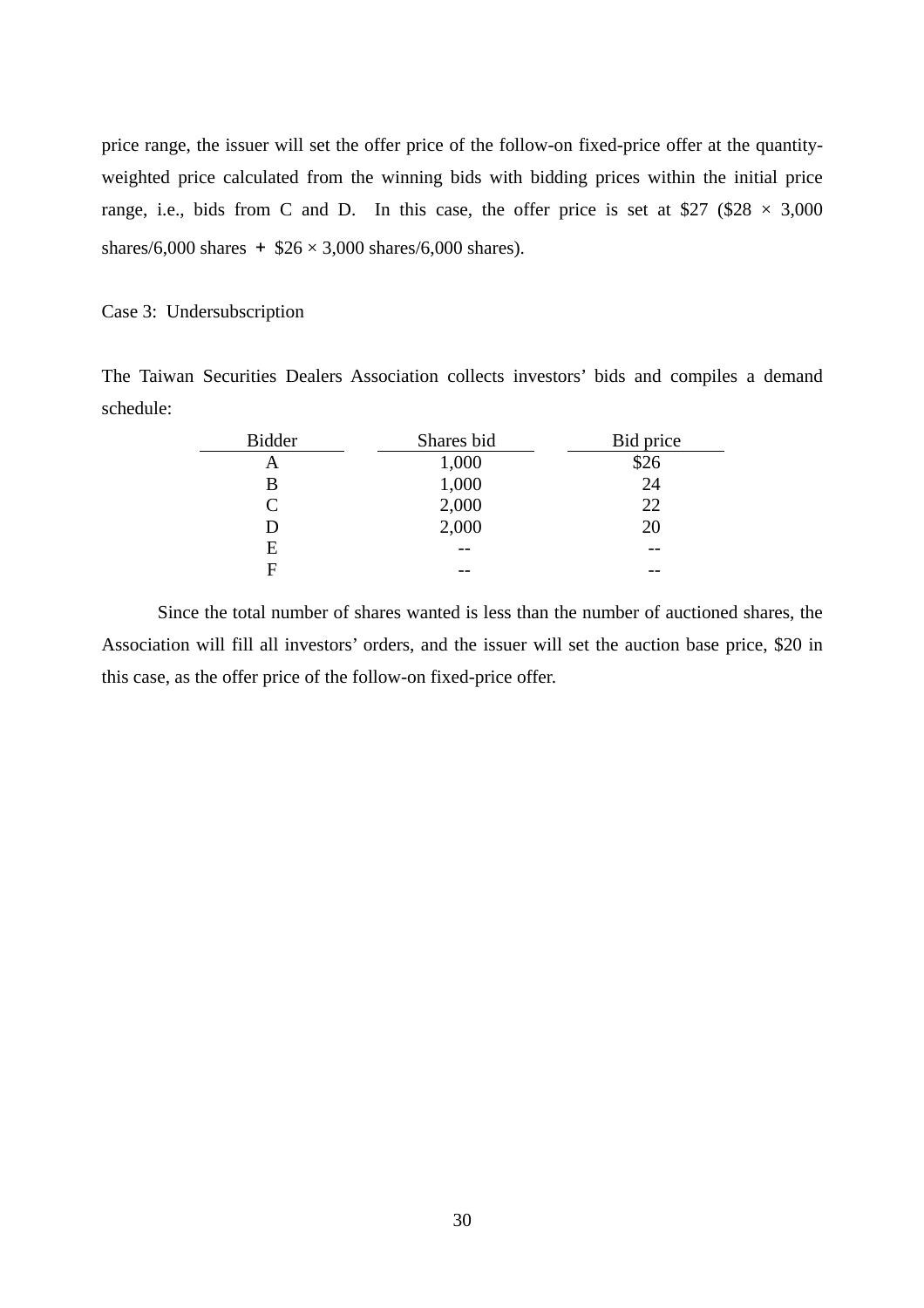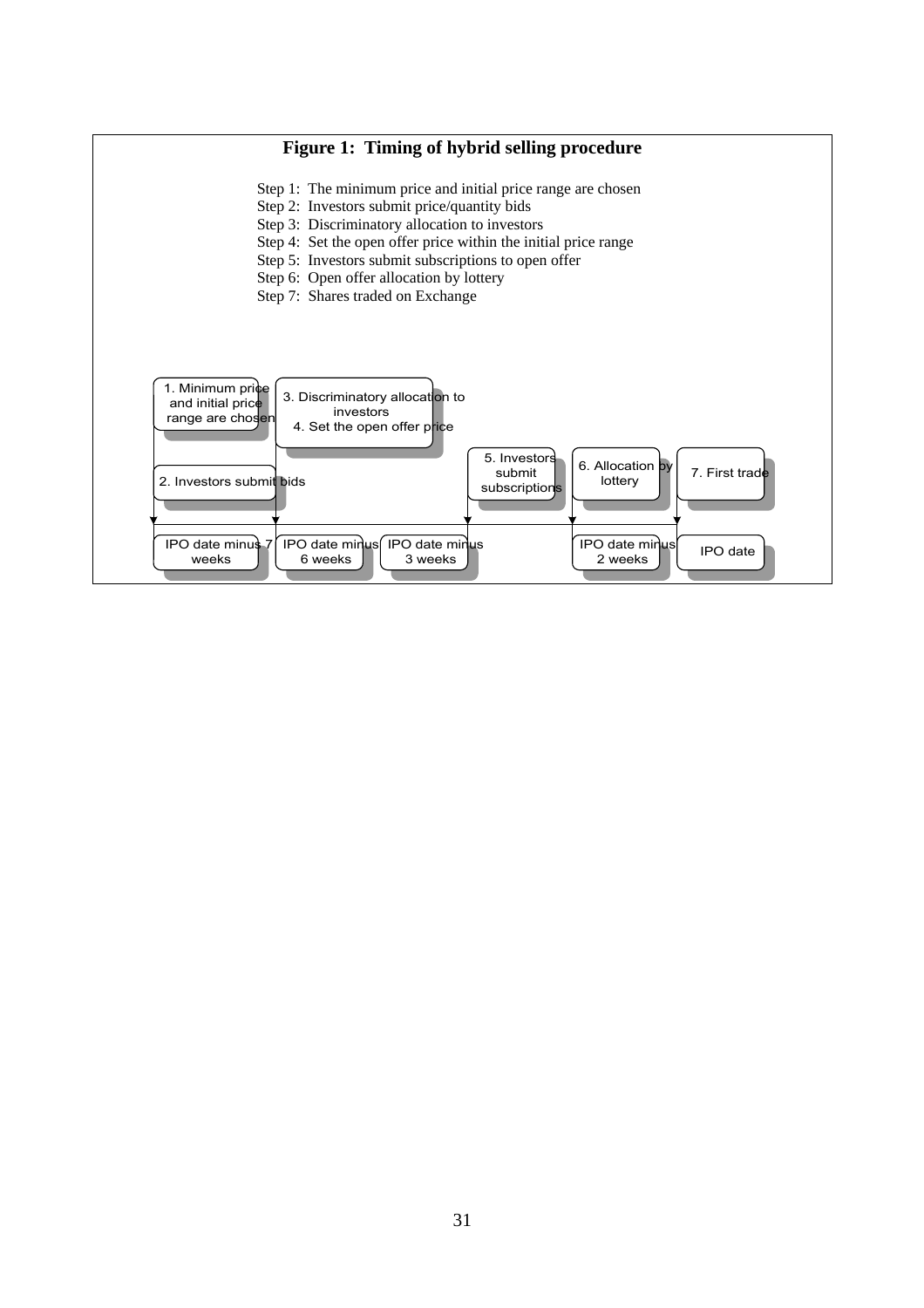## **Figure 2: Distribution of allocation rates to investors in IPOs: Pure fixed-price offerings vs. follow-on fixed-price offerings**



A. Pure fixed-price

65

50

60

70



The first histogram shows the allocation calculated as the ratio of issued shares to the total demand for shares at the pure fixed-price offerings. The average is 0.4656. The second histogram shows the allocation at the hybrid fixed-price offerings. The average is 0.0758.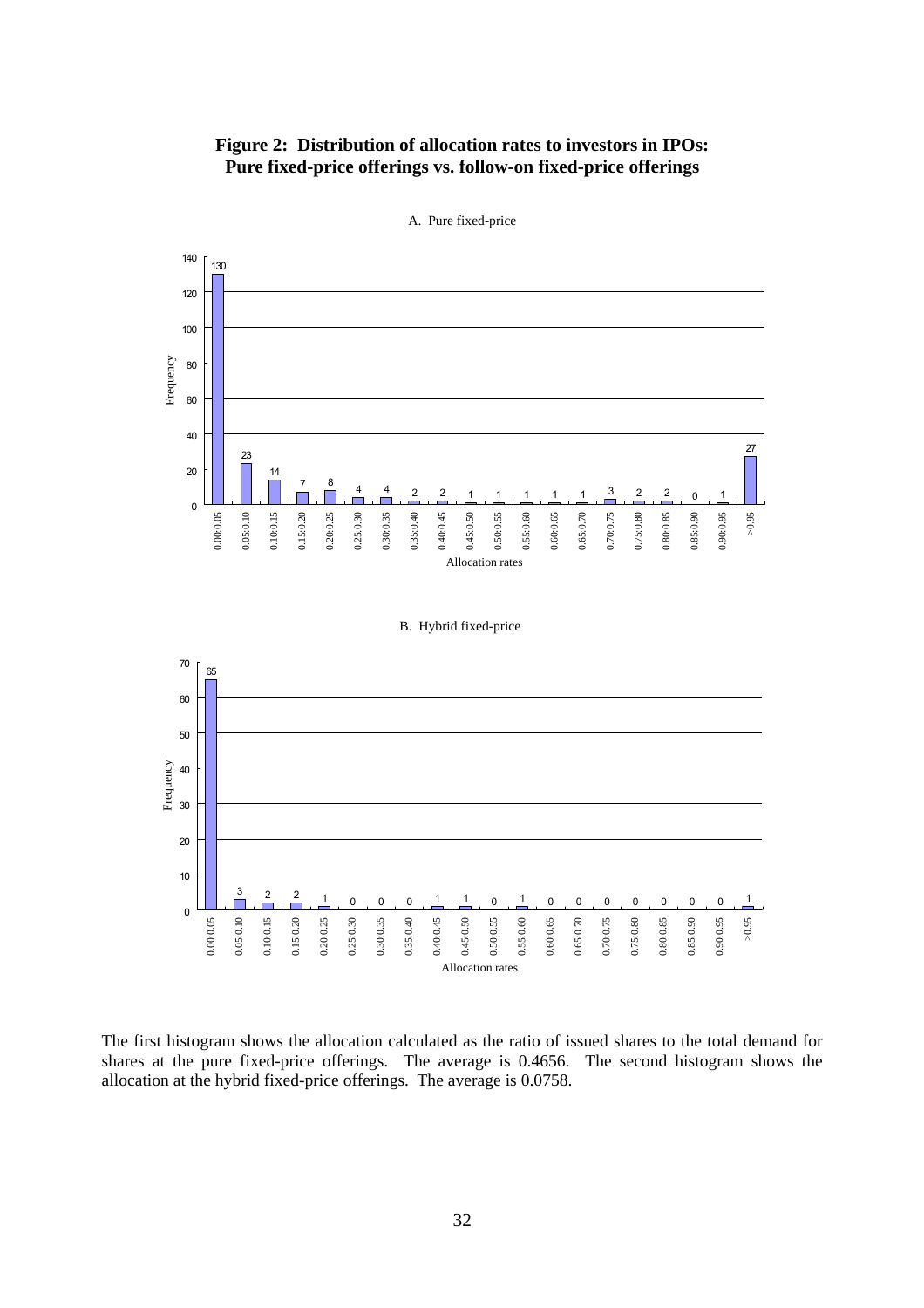



The first histogram shows the distribution of the fitted allocation rates for 234 pure fixed-price IPOs and the second shows the distribution of the residual allocation rates. The fitted values and residuals are from Reg5 of Table 4.

Allocation rates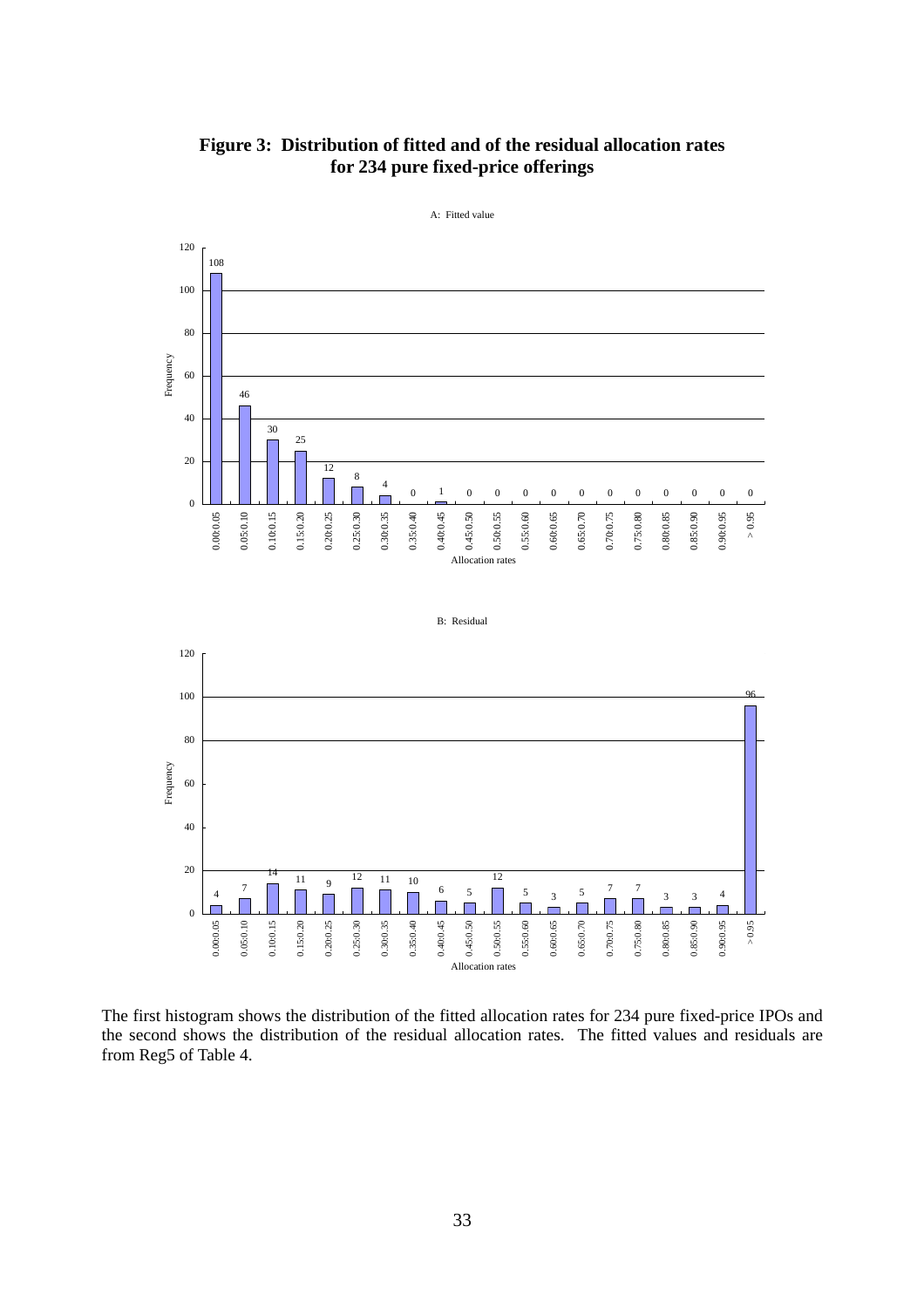

**Figure 4: Distribution of allocation rates for 77 IPO auctions** 

The histogram shows the allocation calculated as the ratio of issued shares to total demand for shares of 77 IPO auctions. The average allocation rate is 0.4056.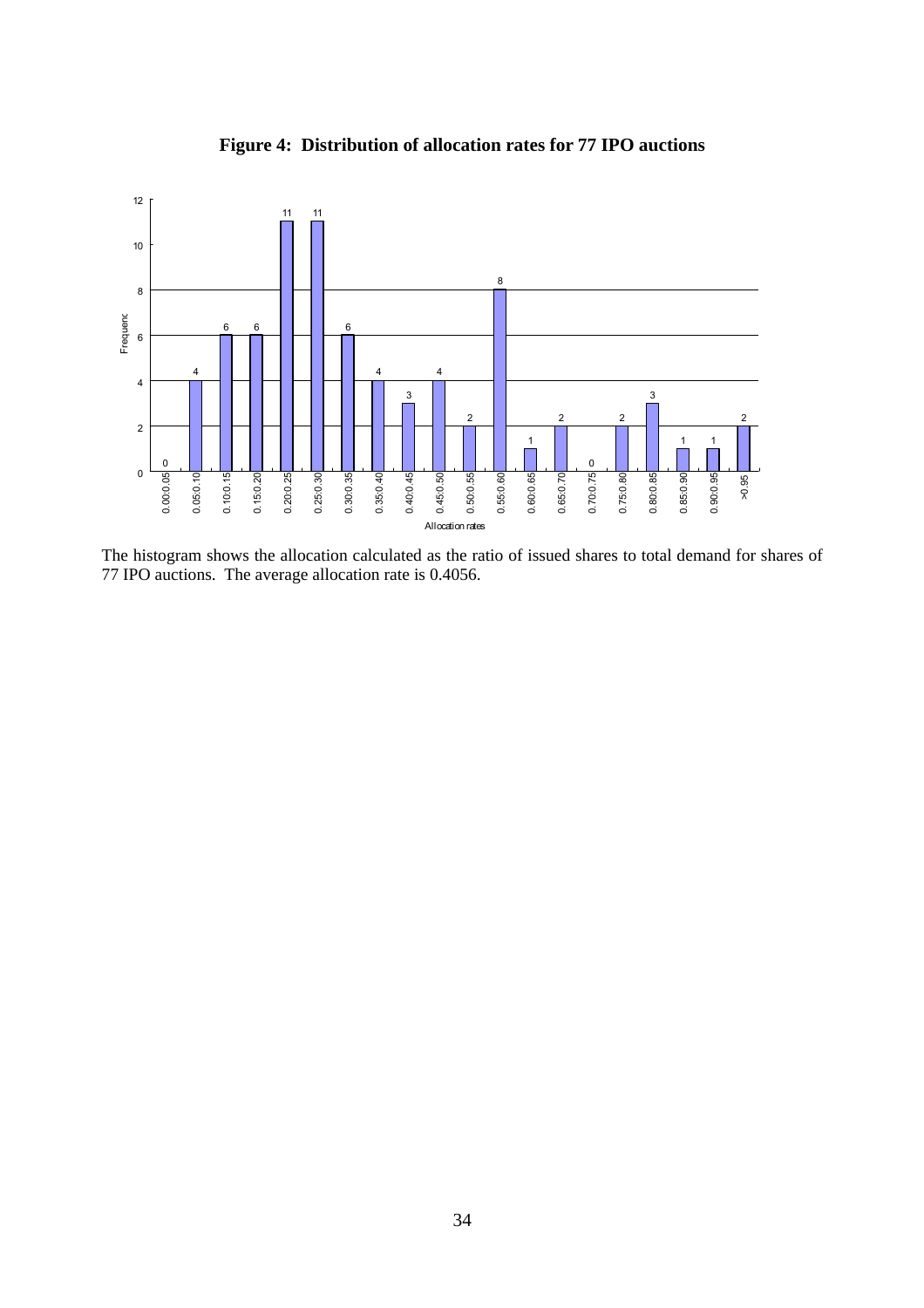## **Table 1Number of IPOs categorized by year, offer type, exchange, and industry**

IPOs with closed-end funds and Taiwan Depository Receipts have been excluded. We collect the original sample from the database of the Taiwan Securities Dealers Association. 311 sample companies went public during the sample period from January 1996 through June 2000. TSE represents the Taiwan Stock Exchange and OTC represents the over-the-counter market.

|       | Total<br>Pure Fixed-price Offers |            |          |           |             | <b>Hybrid Offers</b> |            |          |                |             |                          |
|-------|----------------------------------|------------|----------|-----------|-------------|----------------------|------------|----------|----------------|-------------|--------------------------|
| Year  | Number                           |            | Exchange |           | Industry    | Total                |            | Exchange |                | Industry    | Total                    |
|       | of IPOs                          | <b>TSE</b> | OTC      | High-tech | Traditional |                      | <b>TSE</b> | OTC      | High-tech      | Traditional |                          |
| 1996  | 65                               | 31         | 28       | 24        | 35          | 59                   |            |          |                |             |                          |
| 1997  | 35                               |            |          |           |             |                      | 16         |          |                | 16          | 23                       |
| 1998  | 53                               |            | 21       |           | 21          | 30                   | 3          | 10       |                |             | 23                       |
| 1999  | 111                              |            | 81       | 4         | 51          | 92                   |            |          |                |             | 19                       |
| 2000  | 47                               |            | 35       | 22        | 19          | 4 <sub>1</sub>       |            |          |                |             |                          |
| Total | 311                              | 61         | !73      | 97        | 137         | 234                  | 44         | 33       | 4 <sub>1</sub> | 36          | $\overline{\phantom{a}}$ |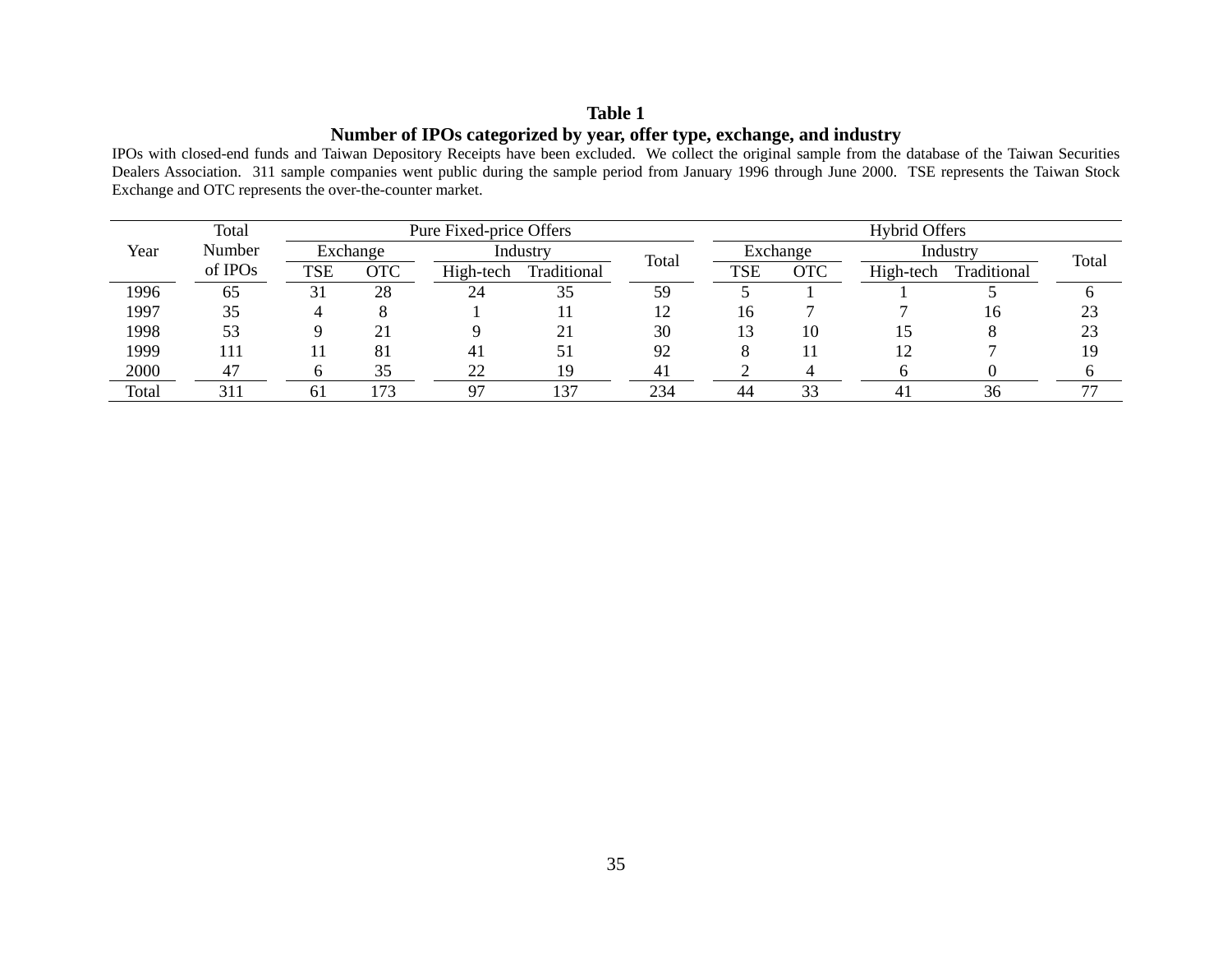## **Table 2 Summary statistics for 311 IPOs by year**

The allocation rate is the total supply of shares divided by total demand of shares. Because of the 7 percent daily limit imposed on the price movements of securities traded in Taiwanese stock markets, security prices may continue to hit the limit many days following the listing day. Therefore, the initial returns are the cumulative returns until the day on which the limit is not hit. Sales are based on financial statements of the year preceding the IPO. Age is the number of years from the year of inception of the firm to the IPO year. During the sample period, the exchange rate ranges from about 27 to 35 NT\$/US\$.

|       | <b>Panel A: Pure Fixed-price Offers</b> |                        |                  |         |                       |                     |                    |                    |                  |                  |
|-------|-----------------------------------------|------------------------|------------------|---------|-----------------------|---------------------|--------------------|--------------------|------------------|------------------|
|       |                                         | Number of IPOs by      |                  | Total   | <b>Initial Return</b> | <b>IPO</b> Proceeds | Fraction of        | <b>Issue Price</b> | <b>Sales</b>     | Age              |
|       |                                         | <b>Allocation Rate</b> |                  | Number  | Mean                  | Mean                | <b>Equity Sold</b> | Mean               | Mean             | Mean             |
| Year  | Greater                                 | Less                   | <b>Between</b>   | of IPOs | [Median]              | [Median]            | Mean               | [Median]           | [Median]         | [Median]         |
|       | than $0.95$                             | than $0.05$            | $0.95$ and       |         | (% )                  | (NT\$)              | [Median]           | (NT\$)             | (NT\$)           | (years)          |
|       |                                         |                        | 0.05             |         |                       | millions)           | (% )               |                    | billions)        |                  |
| 1996  | 8                                       | 29                     | 22               | 59      | 21.60<br>[14.28]      | 640.20<br>[260.93]  | 16.24<br>$[10.20]$ | 29.55<br>[25.00]   | 4.96<br>[1.90]   | 16.81<br>[13.50] |
| 1997  | $\boldsymbol{0}$                        | 12                     | $\boldsymbol{0}$ | 12      | 55.14<br>[69.34]      | 532.36<br>[136.97]  | 13.32<br>[5.81]    | 28.88<br>[25.00]   | 6.15<br>$[1.60]$ | 23.95<br>[19.08] |
| 1998  | $\overline{2}$                          | 12                     | 16               | 30      | 3.91<br>$[-1.96]$     | 879.87<br>[267.54]  | 25.18<br>[7.50]    | 34.32<br>[32.25]   | 4.38<br>[1.86]   | 18.19<br>[13.45] |
| 1999  | 17                                      | 44                     | 31               | 92      | 14.98<br>[5.35]       | 224.92<br>[136.57]  | 7.09<br>[4.15]     | 35.37<br>[29.00]   | 2.13<br>[1.28]   | 18.66<br>[16.37] |
| 2000  | $\boldsymbol{0}$                        | 34                     | $\tau$           | 41      | 39.78<br>[31.37]      | 248.14<br>[171.30]  | 5.44<br>[3.79]     | 46.34<br>[36.00]   | 2.52<br>$[1.01]$ | 16.75<br>[16.67] |
| Total | 27                                      | 131                    | 76               | 234     | 21.64<br>[12.30]      | 433.43<br>[165.26]  | 11.75<br>[5.00]    | 35.36<br>[28.50]   | 3.41<br>$[1.38]$ | 18.07<br>[15.23] |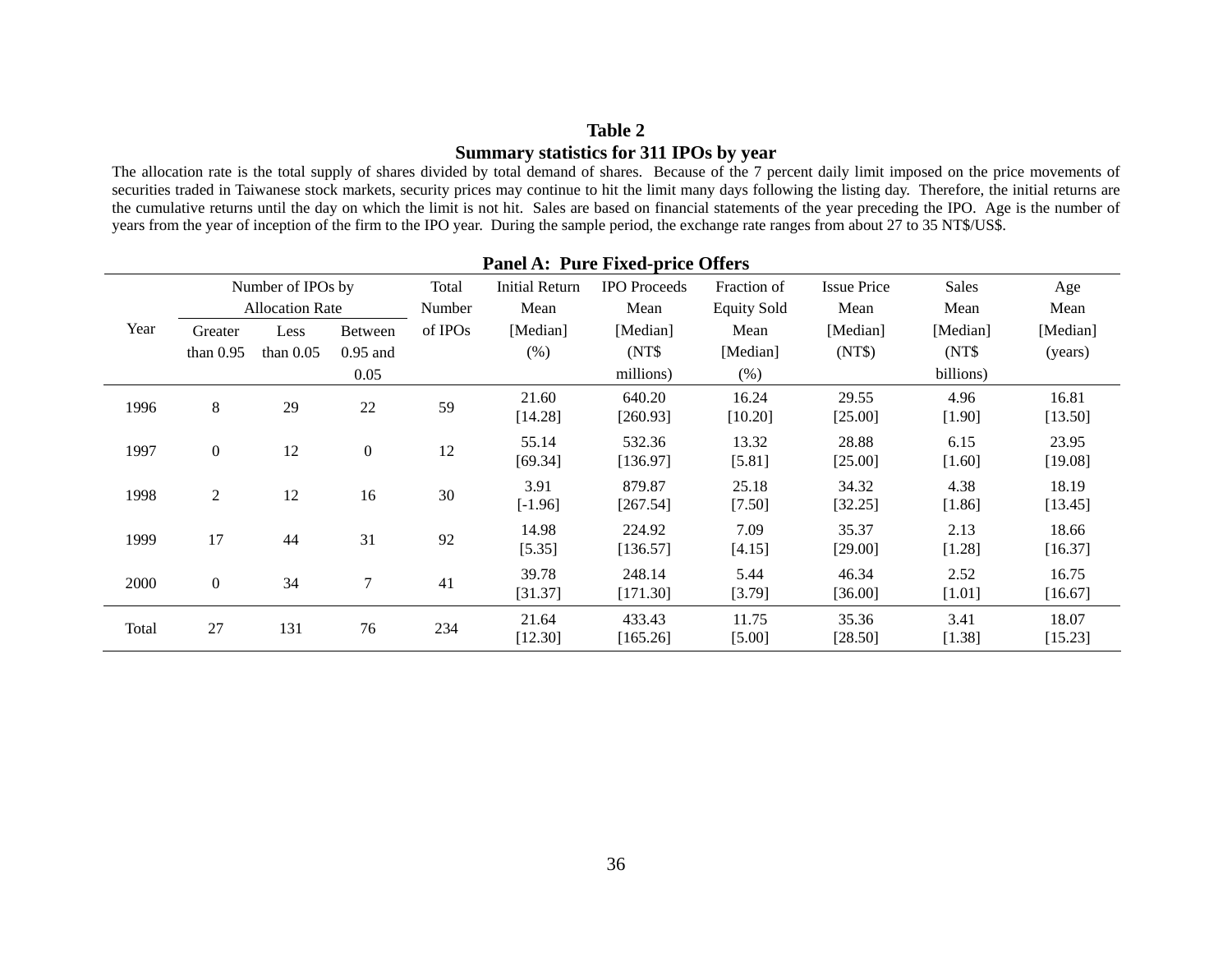# **Table 2 (continued)**

|       | Fallel D. Trybrid Otiers |                              |                  |         |                       |                      |                    |                    |                  |                  |
|-------|--------------------------|------------------------------|------------------|---------|-----------------------|----------------------|--------------------|--------------------|------------------|------------------|
|       |                          | Number of IPOs by            |                  | Total   | <b>Initial Return</b> | <b>IPO</b> Proceeds  | Fraction of        | <b>Issue Price</b> | Sales            | Age              |
|       |                          | Allocation Rate (followed-on |                  | Number  | Mean                  | Mean                 | <b>Equity Sold</b> | Mean               | Mean             | Mean             |
| Year  |                          | fixed-price offers)          |                  | of IPOs | [Median]              | [Median]             | Mean               | [Median]           | [Median]         | [Median]         |
|       | Greater                  | Less                         | <b>Between</b>   |         | (% )                  | (NT\$)               | [Median]           | (NT\$)             | (NT\$)           | (years)          |
|       | than $0.95$              | than $0.05$                  | $0.95$ and       |         |                       | millions)            | (% )               |                    | billions)        |                  |
|       |                          |                              | 0.05             |         |                       |                      |                    |                    |                  |                  |
| 1996  | $\boldsymbol{0}$         | $\overline{4}$               | $\overline{2}$   | 6       | 36.23<br>[29.89]      | 1,482.87<br>[871.57] | 26.88<br>[19.68]   | 46.46<br>[44.25]   | 4.98<br>[1.70]   | 24.57<br>[23.34] |
| 1997  | $\boldsymbol{0}$         | 22                           | $\mathbf{1}$     | 23      | 22.71<br>[20.07]      | 1,258.13<br>[783.36] | 19.97<br>[15.31]   | 54.94<br>[51.00]   | 6.58<br>[2.13]   | 19.53<br>[18.52] |
| 1998  | $\boldsymbol{0}$         | 22                           | $\mathbf{1}$     | 23      | 12.77<br>[12.52]      | 921.14<br>[573.70]   | 13.23<br>[11.10]   | 68.13<br>[54.00]   | 2.82<br>$[1.65]$ | 14.15<br>[12.41] |
| 1999  |                          | 11                           | 7                | 19      | 13.40<br>[6.74]       | 1,051.44<br>[448.15] | 12.25<br>[7.47]    | 73.79<br>[40.01]   | 5.16<br>$[1.73]$ | 16.00<br>[15.88] |
| 2000  | $\boldsymbol{0}$         | 6                            | $\boldsymbol{0}$ | 6       | 76.88<br>[72.33]      | 607.77<br>[621.70]   | 8.40<br>[7.78]     | 75.27<br>[70.80]   | 2.69<br>[2.58]   | 11.32<br>[6.37]  |
| Total |                          | 65                           | 11               | 77      | 22.72<br>[13.41]      | 1,073.30<br>[680.40] | 15.69<br>[11.68]   | 64.46<br>[51.00]   | 4.68<br>[1.81]   | 16.80<br>[14.70] |

**Panel R: Hybrid Offers**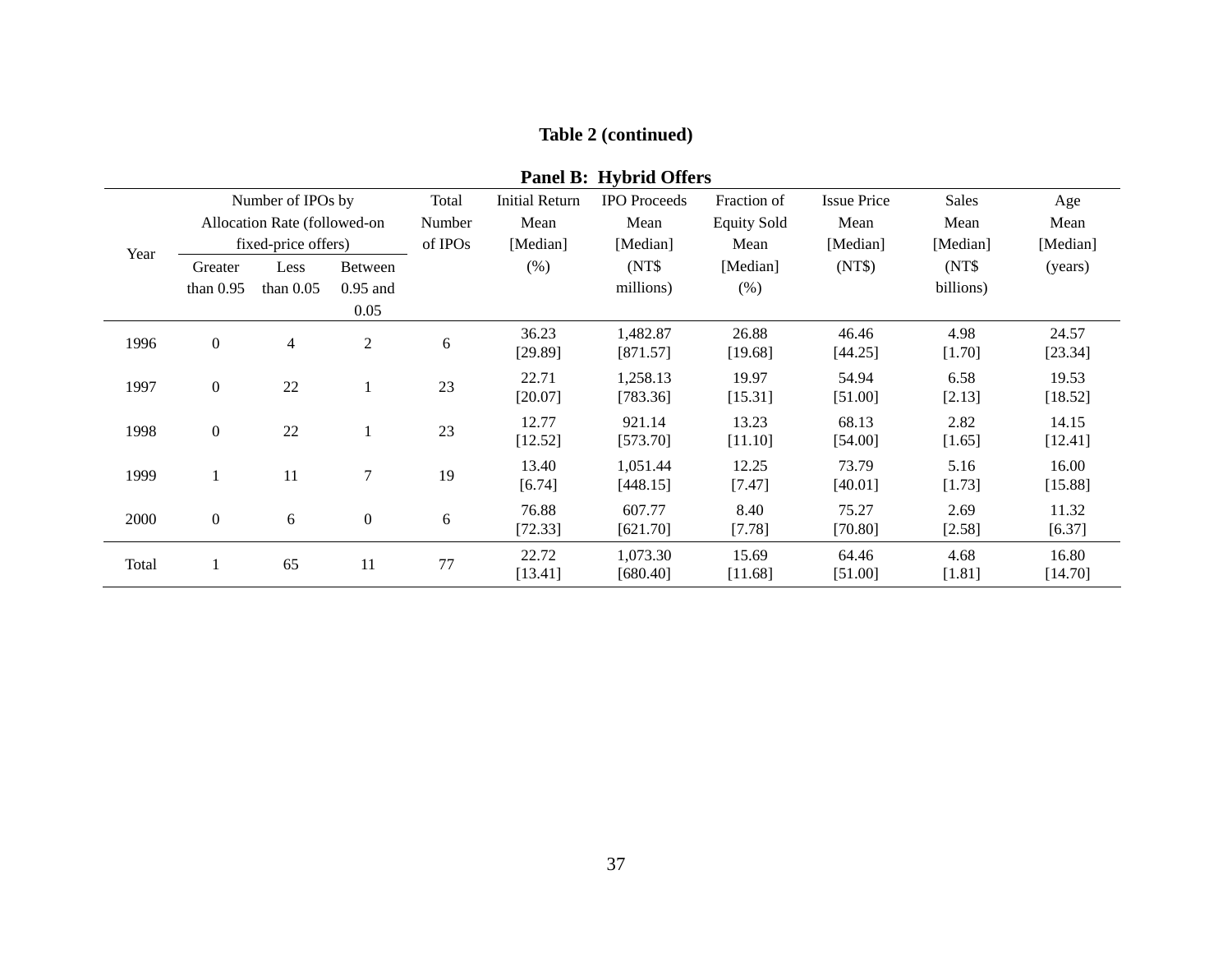## **Table 3 Descriptive statistics for public information variables on 311 IPOs**

*Ln\_sale*, a variable proxy for firm size, is the natural logarithm of the yearly sales preceding the IPO year. *Hi\_tech* is a dummy variable equal to 1 if the firm is a high technology firm. *Market index return variable*, which captures market conditions, is constructed as a three-month weighted average of the buy-and-hold returns of the Taiwan Stock Exchange index with weights of 3 for the most recent month, 2 for the next month, and 1 for the third month before the subscription beginning date. *Oversubscription variable*, which measures the demand of other contemporaneous IPOs, is constructed as a three-month weighted average of the monthly average oversubscription of other contemporaneous IPOs for each of the three months before the subscription beginning date. *Initial return variable*, which measures the pricing of other contemporaneous IPOs, is constructed as a three-month weighted average of the arithmetic average initial return of other contemporaneous IPOs for each of the three months before the subscription beginning date.

|                                        |                                 | Pure Fixed-Price<br>Offerings | Follow-on<br><b>Fixed-Price</b><br>Offerings | Mean<br><b>Differences</b><br>(t-statistic) |
|----------------------------------------|---------------------------------|-------------------------------|----------------------------------------------|---------------------------------------------|
| Ln sale                                | Mean<br>Std. dev.<br>Median     | 14.2585<br>1.0797<br>14.1363  | 14.6580<br>1.0004<br>14.4068                 | $-0.3995$<br>$(-2.96)$ *                    |
| Hi_tech                                | Total number<br>Percent $(\% )$ | 97<br>41.45                   | 41<br>53.25                                  | 11.79<br>$(-1.79)$                          |
| Market index<br>return variable<br>(%) | Mean<br>Std. dev.<br>Median     | 2.6393<br>5.8674<br>1.9400    | 0.4583<br>6.6674<br>0.2117                   | 2.1811<br>$(2.55)^*$                        |
| Oversubscription<br>variable           | Mean<br>Std. dev.<br>Median     | 58.5732<br>45.2803<br>37.8084 | 81.1222<br>69.6433<br>62.2305                | $-22.5491$<br>$(-2.65)$ *                   |
| Initial return<br>variable $(\%)$      | Mean<br>Std. dev.<br>Median     | 18.3041<br>16.9012<br>15.0223 | 19.0311<br>18.0738<br>16.1059                | $-0.7270$<br>$(-0.31)$                      |

\* Significant at the 5% level.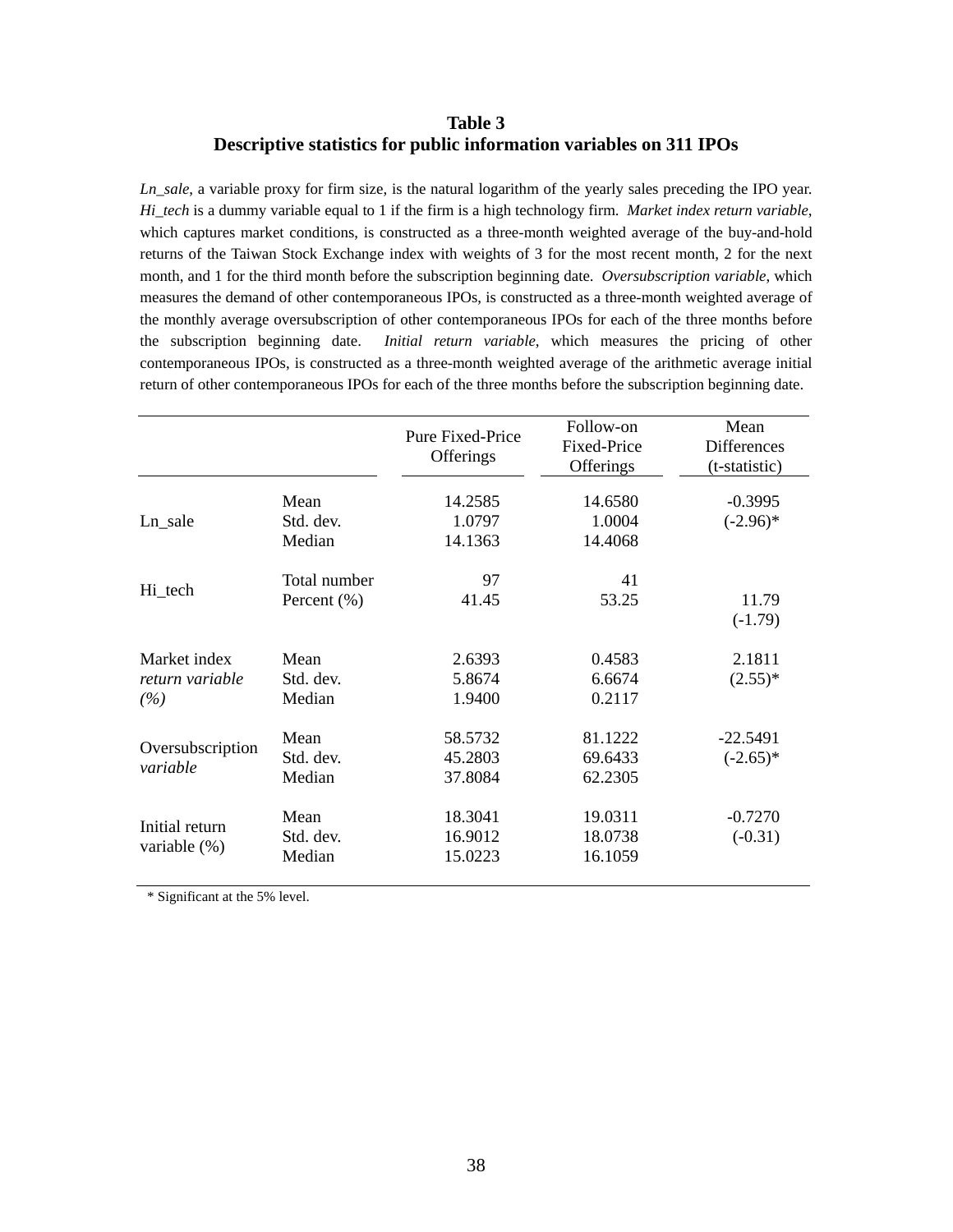## **Table 4 Oversubscription for 234 pure fixed-price offerings**

This table presents regression coefficients (and White's (1980) heteroskedasticity-adjusted t-statistics in parentheses) for various model specifications on 234 pure fixed-price offerings. The dependent variable in these regressions is the natural logarithm of the open offer oversubscription. Mkt\_rtn is the market index return, which is constructed as a three-month weighted average of the buy-and-hold returns of the Taiwan Stock Exchange index with weights of 3 for the most recent month, 2 for the next month, and 1 for the third month before the subscription beginning date. Ln\_os is the natural logarithm of the oversubscription variable, which is constructed as a three-month weighted average of the monthly average oversubscription of other contemporaneous IPOs for each of the three months before the subscription beginning date. Ir\_cipo is the initial return variable, constructed as a three-month weighted average of the arithmetic average initial return of other contemporaneous IPOs for each of the three months before the subscription beginning date. Hi\_tech is a dummy variable equal to 1 if the firm is a high technology firm. Ln\_sale, a variable proxy for firm size, is the natural logarithm of the yearly sales preceding the IPO year.

| Dependent Variable |                       |                        |                      | Ln(oversubscriptition) |                        |                        |
|--------------------|-----------------------|------------------------|----------------------|------------------------|------------------------|------------------------|
|                    | Reg1                  | Reg2                   | Reg3                 | Reg4                   | Reg <sub>5</sub>       | Reg <sub>6</sub>       |
| Intercept          | 2.4653<br>$(18.04)^*$ | $-0.9805$<br>$(-1.77)$ | 0.0978<br>(0.18)     | 1.9705<br>$(10.78)$ *  | 0.0895<br>(0.13)       | 2.5806<br>(1.84)       |
| Mkt rtn            | 0.1555<br>$(9.11)^*$  |                        | 0.1135<br>$(6.08)*$  |                        | 0.1138<br>$(5.26)^*$   | 0.0932<br>$(4.66)^*$   |
| Ln os              |                       | 1.0273<br>$(7.20)$ *   | 0.6603<br>$(4.25)^*$ |                        | 0.6636<br>$(3.06)*$    | 0.3617<br>(1.90)       |
| $Ir\_cipo$         |                       |                        |                      | 0.0495<br>$(7.32)^*$   | $-0.0003$<br>$(-0.02)$ | 0.0148<br>(1.65)       |
| Hi tech            |                       |                        |                      |                        |                        | 1.8673<br>$(10.16)^*$  |
| $Ln\_sale$         |                       |                        |                      |                        |                        | $-0.1650$<br>$(-1.80)$ |
| Adjusted R-squared | 20.32%                | 17.38%                 | 25.84%               | 16.98%                 | 25.52%                 | 47.29%                 |

\* Significant at the 5% level.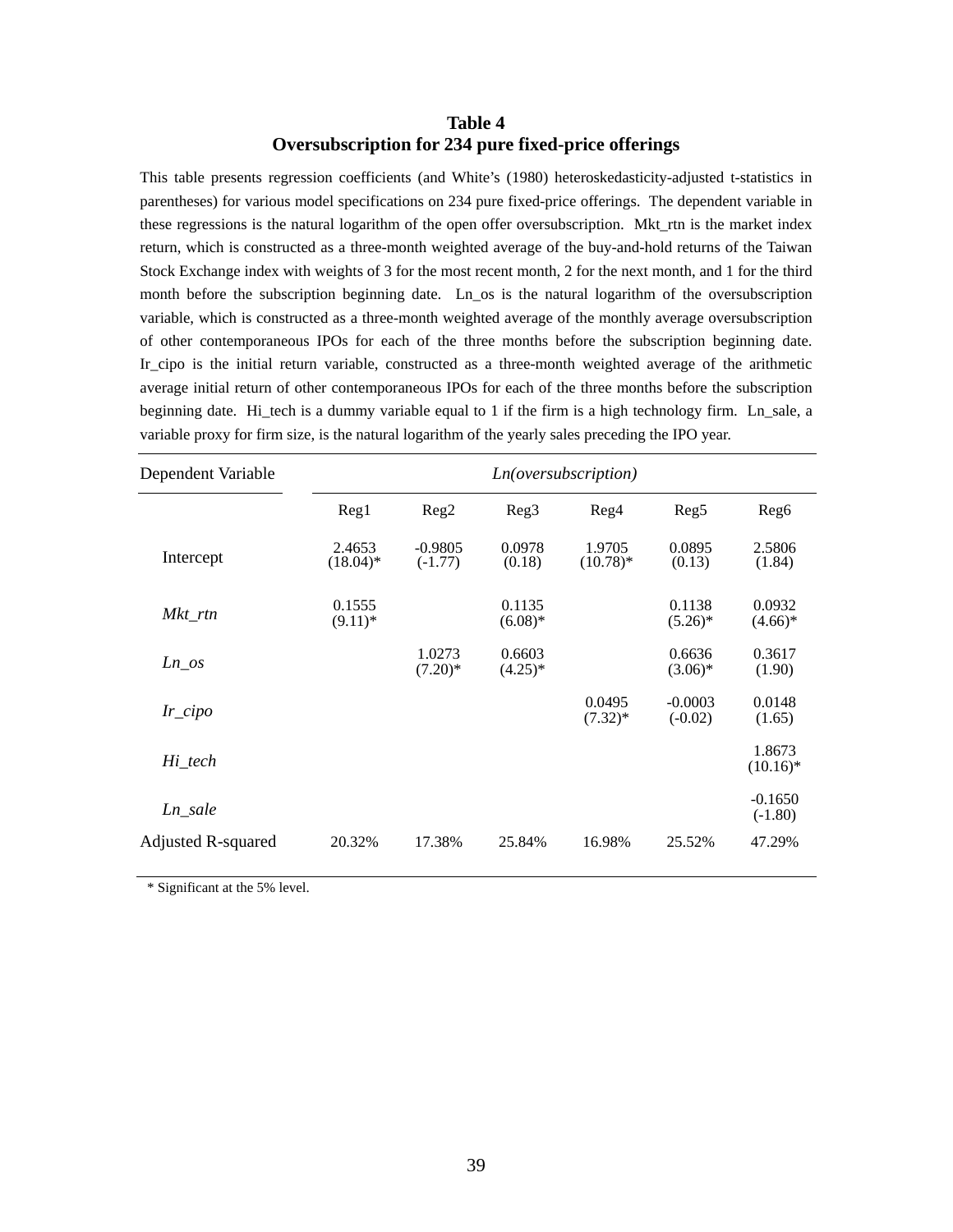## **Table 5 Descriptive statistics for fitted allocation rates and residual allocation rates**

The fitted and residual oversubscriptions in Table 4 are transformed into fitted and the residual allocation rates in this table. The fitted values in Reg1 through Reg6 are the fitted allocation rates equivalent to 1/oversubscription, where the oversubscription is the antilogarithm of fitted *ln(oversubscription)* in Reg1 to Reg6 of Table 4, and the residuals in Reg1 to Reg6 are the residual allocation rates equivalent to 1/(residual oversubscription), where the residual oversubscription is the antilogarithm of residuals in Reg1 to Reg6 of Table 4.

| Item             |                     | Mean   | <b>Std Dev</b> | Median | Max.     | Min.   |
|------------------|---------------------|--------|----------------|--------|----------|--------|
| Reg1             | Fitted value        | 0.0800 | 0.0661         | 0.0629 | 0.4153   | 0.0057 |
|                  | Residual            | 6.6456 | 23.2168        | 0.7644 | 231.3768 | 0.0125 |
|                  | Fitted value        | 0.0786 | 0.0623         | 0.0639 | 0.2486   | 0.0116 |
| $\text{Reg2}$    | Residual            | 7.9651 | 28.9667        | 0.5995 | 299.3985 | 0.0582 |
| Reg3             | Fitted value        | 0.0879 | 0.0783         | 0.0588 | 0.4074   | 0.0054 |
|                  | Residual            | 7.2056 | 29.0235        | 0.7255 | 306.6873 | 0.0394 |
| Reg4             | Fitted value        | 0.0736 | 0.0448         | 0.0663 | 0.1832   | 0.0066 |
|                  | Residual            | 7.1399 | 24.0855        | 0.7373 | 268.8248 | 0.0232 |
| Reg <sub>5</sub> | <b>Fitted value</b> | 0.0880 | 0.0784         | 0.0590 | 0.4080   | 0.0054 |
|                  | Residual            | 7.2080 | 29.0366        | 0.7265 | 306.6567 | 0.0394 |
| Reg <sub>6</sub> | Fitted value        | 0.1232 | 0.1411         | 0.0640 | 0.7103   | 0.0019 |
|                  | Residual            | 3.7304 | 12.3069        | 0.8452 | 135.9143 | 0.0166 |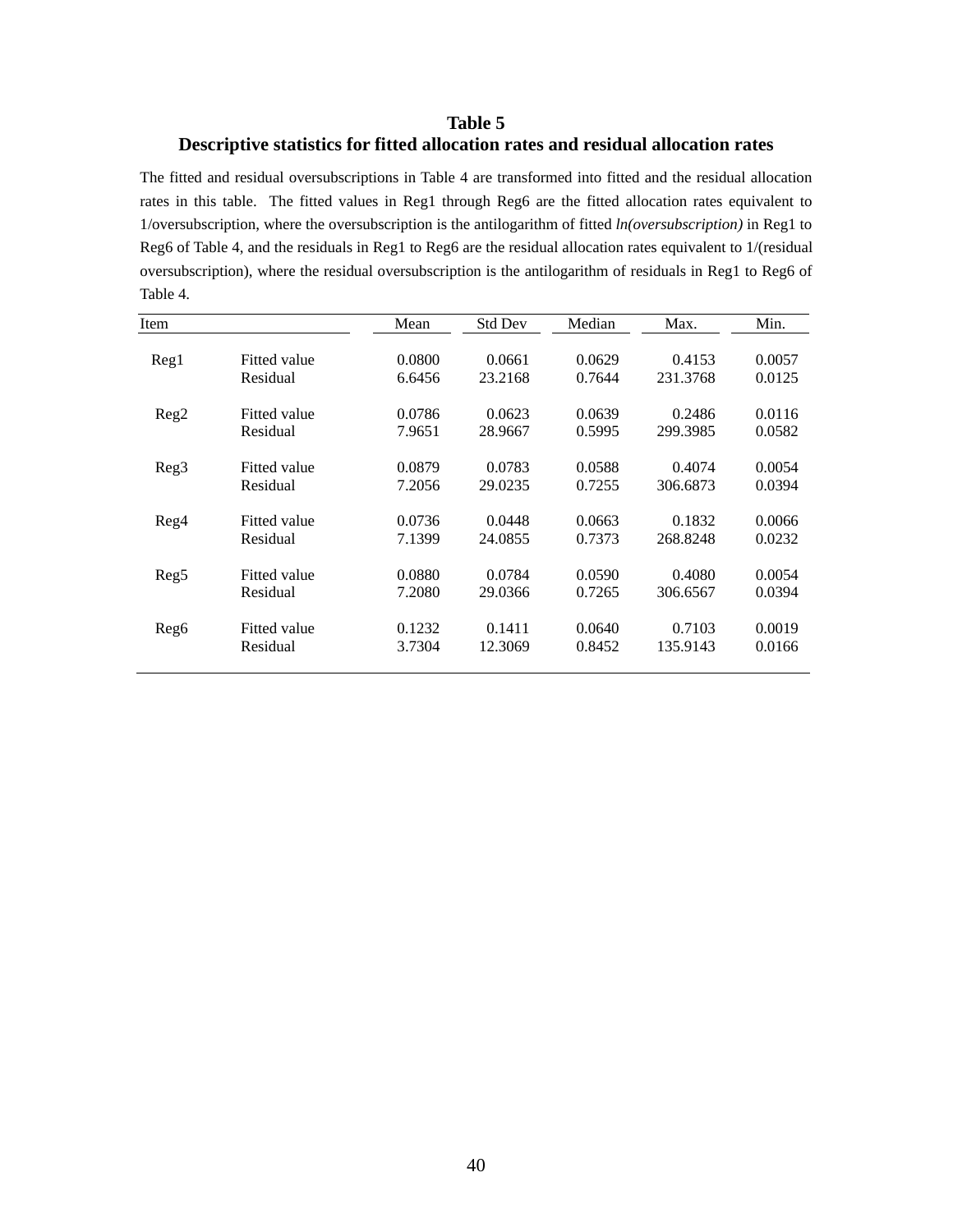#### **Table 6**

#### **Regression analyses on initial returns of 96 undersubscription offerings**

96 offerings have a residual allocation rate of higher than 95%. These residual allocation rates are from Reg5 of Table 4. The dependent variable is the initial return. *Mkt\_rtn* is the *market index return*, which is constructed as a three-month weighted average of the buy-and-hold returns of the Taiwan Stock Exchange index with weights of 3 for the most recent month, 2 for the next month, and 1 for the third month before the IPO date. *Ir\_cipo* is the *initial return variable*, constructed as a three-month weighted average of the arithmetic average initial return of other contemporaneous IPOs for each of the three months before the IPO date. *Hi\_tech* is a dummy variable equal to 1 if the firm is a high technology firm. *Ln\_sale*, a variable proxy for firm size, is the natural logarithm of the yearly sales preceding the IPO year. *NC* is a dummy variable equal to 1 if firms eventually experience a negative cascade with an allocation rate of higher than 95%. *NNC* is a dummy variable equal to 1 if firms do not experience a negative cascade. In parentheses are White's (1980) heteroskedasticity-adjusted t-statistics.

| Dependent Variable        |                           | <b>Initial Return</b>  |                        |
|---------------------------|---------------------------|------------------------|------------------------|
|                           | Reg1                      | Reg2                   | Reg <sub>3</sub>       |
| Intercept                 | 10.1097<br>$(3.23)*$      | 9.9085<br>(0.50)       | 9.2408<br>(0.46)       |
| Mkt_rtn                   |                           | 2.1826<br>$(4.66)*$    |                        |
| $Ir\_cipo$                |                           | 0.0273<br>(0.30)       |                        |
| Hi_tech                   |                           | 14.5718<br>$(2.11)^*$  | 14.0749<br>$(2.25)^*$  |
| Ln_sale                   |                           | $-0.7601$<br>$(-0.56)$ | $-0.8358$<br>$(-0.60)$ |
| NC (negative cascades)    | $-18.3523$<br>$(-4.27)$ * | $-6.7677$<br>$(-1.48)$ | $-1.8597$<br>$(-0.39)$ |
| $(Mkt\_rtn)(NC)$          |                           |                        | 0.2930<br>(0.44)       |
| $(Ir\_cipo)(NC)$          |                           |                        | $-0.4055$<br>$(-0.70)$ |
| $(Mkt\_rtn)(NNC)$         |                           |                        | 2.6523<br>$(5.39)*$    |
| $(Ir\_cipo)(NNC)$         |                           |                        | 0.0375<br>(0.42)       |
| <b>Adjusted R-squared</b> | 10.03%                    | 43.26%                 | 50.00%                 |

 <sup>\*</sup> Significant at the 5% level.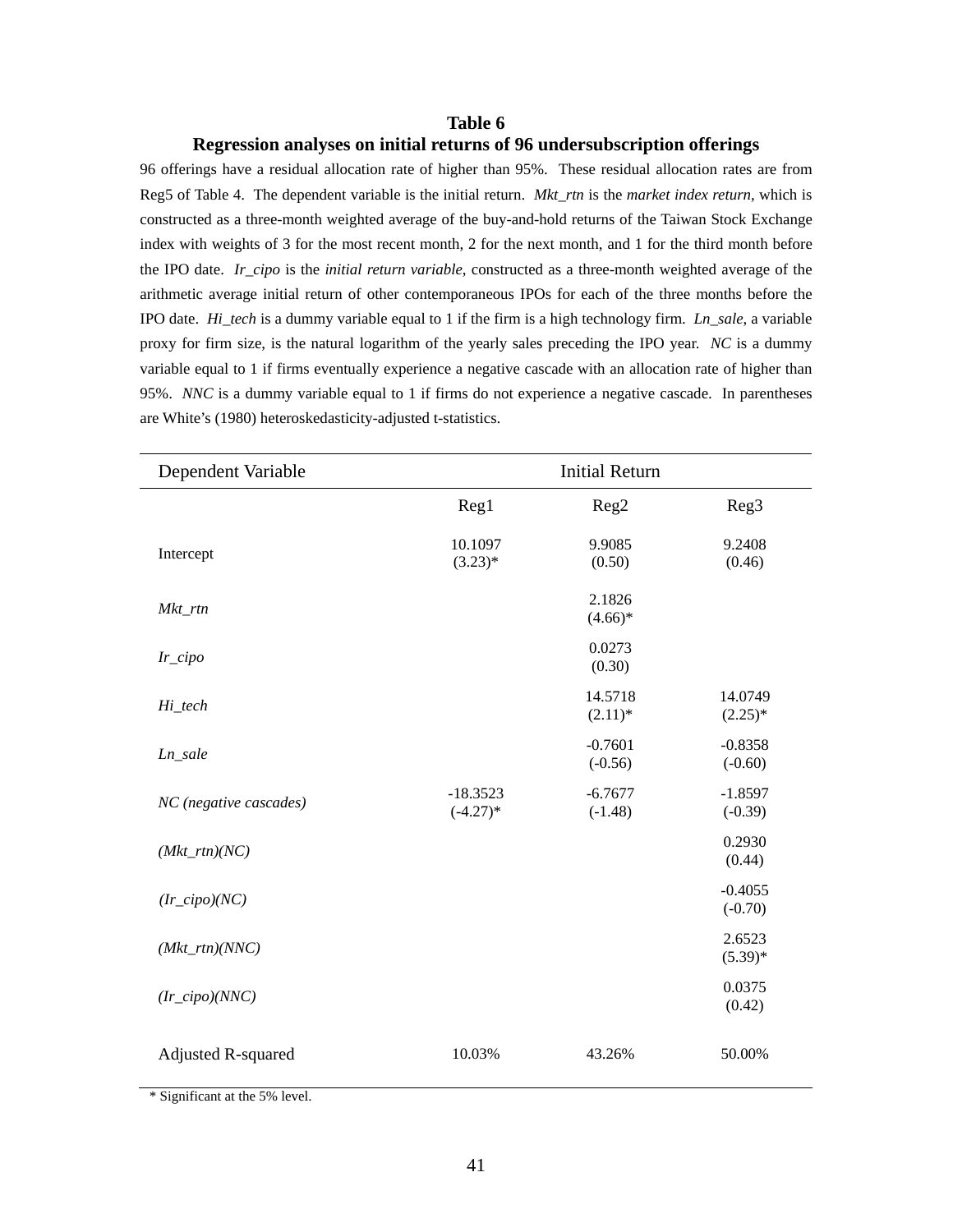#### **Table 7**

#### **Regression analyses on underpricing of positive and negative cascades**

This table reports the regression analyses on the underpricing of 130 positive cascades and 27 negative cascades in pure fixed-price offers. These cascades are from Panel A of Figure 2. The dependent variable is the initial return. *Mkt\_rtn* is the *market index return*, which is constructed as a three-month weighted average of the buy-and-hold returns of the Taiwan Stock Exchange index with weights of 3 for the most recent month, 2 for the next month, and 1 for the third month before the IPO date. *Ir\_cipo* is the *initial return variable*, constructed as a three-month weighted average of the arithmetic average initial return of other contemporaneous IPOs for each of the three months before the IPO date. *Hi\_tech* is a dummy variable equal to 1 if the firm is a high technology firm. *Ln\_sale*, a variable proxy for the firm size, is the natural logarithm of the yearly sales preceding the IPO year. *NC* is a dummy variable equal to 1 if firms eventually experience a negative cascade with an allocation rate of higher than 95%. *PC* is a dummy variable equal to 1 if firms experience a positive cascade with an allocation rate of lower 5%. In parentheses are White's (1980) heteroskedasticity-adjusted t-statistics.

|                           | Reg1                      | Reg2                      | Reg <sub>3</sub>          |
|---------------------------|---------------------------|---------------------------|---------------------------|
| Intercept                 | 38.0233<br>$(13.99)*$     | 40.4479<br>(1.14)         | 39.4228<br>(1.09)         |
| Mkt_rtn                   |                           | 1.9533<br>$(4.83)*$       |                           |
| Ir_cipo                   |                           | 0.1416<br>(0.93)          |                           |
| Hi_tech                   |                           | 16.1903<br>$(3.34)$ *     | 16.6777<br>$(3.44)$ *     |
| Ln_sale                   |                           | $-1.8512$<br>$(-0.75)$    | $-1.9460$<br>$(-0.78)$    |
| NC (negative cascades)    | $-46.2659$<br>$(-7.06)$ * | $-22.6775$<br>$(-4.01)$ * | $-16.4401$<br>$(-2.68)$ * |
| $(Mkt\_rtn)(NC)$          |                           |                           | 0.1903<br>(0.28)          |
| $(Ir\_cipo)(NC)$          |                           |                           | $-0.3669$<br>$(-0.64)$    |
| $(Mkt\_rtn)(PC)$          |                           |                           | 2.1712<br>$(5.10)^*$      |
| $(Ir\_cipo)(PC)$          |                           |                           | 0.1803<br>(1.16)          |
| <b>Adjusted R-squared</b> | 23.85%                    | 40.10%                    | 41.50%                    |

\* Significant at the 5% level.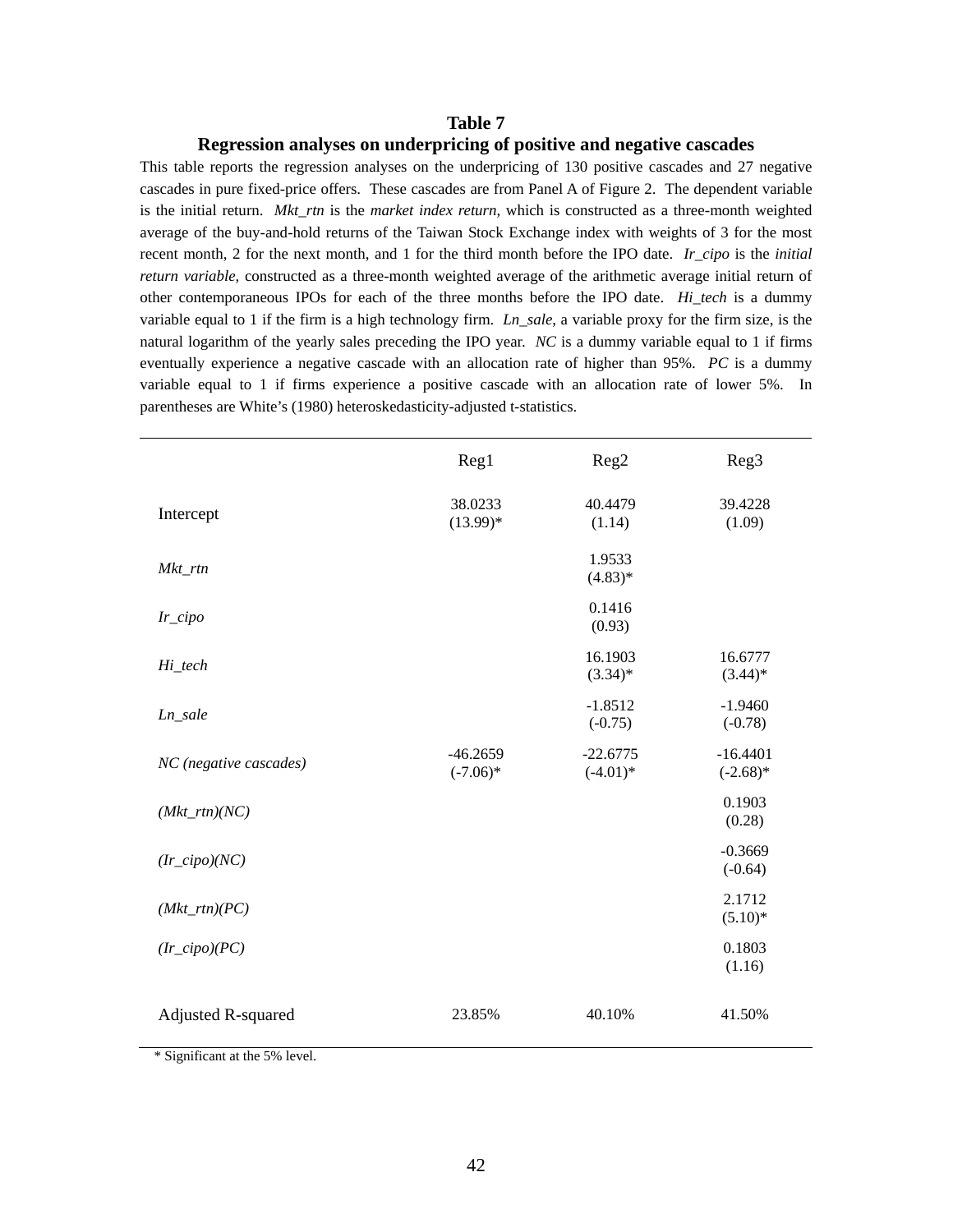## **Table 8 Summary statistics for publicized information variables**

The sample is 77 hybrid IPOs from January 1996 through June 2000 offered on the Taiwan Stock Exchange (44) and over-the-counter (33). NQWP (winning bids) is the normalized quantity-weighted bidding price for winning bids, which is equal to  $(Pw - Pmin)/(Pmax - Pmin)$ , where Pw is the quantity-weighted bidding price for winning bids, and Pmax and Pmin are, respectively, the maximum and the minimum of the initial price range announced by the underwriter. Oversubscription in auctions is given by total demand/supply of shares, where demand is measured at the lowest bidding price.

| Item                       | Mean | <b>Std Dev</b> | Maximum | Minimum | Median |
|----------------------------|------|----------------|---------|---------|--------|
| NQWP (winning bids)        | 1.56 | 1.20           | 7.87    | 0.11    | 1.28   |
| Oversubscription (auction) | 3.94 | 2.98           | 17.20   | 0.39    | 3.30   |
| Number of bids (auction)   | 987  | 1.120          | 5.406   | 39      | 645    |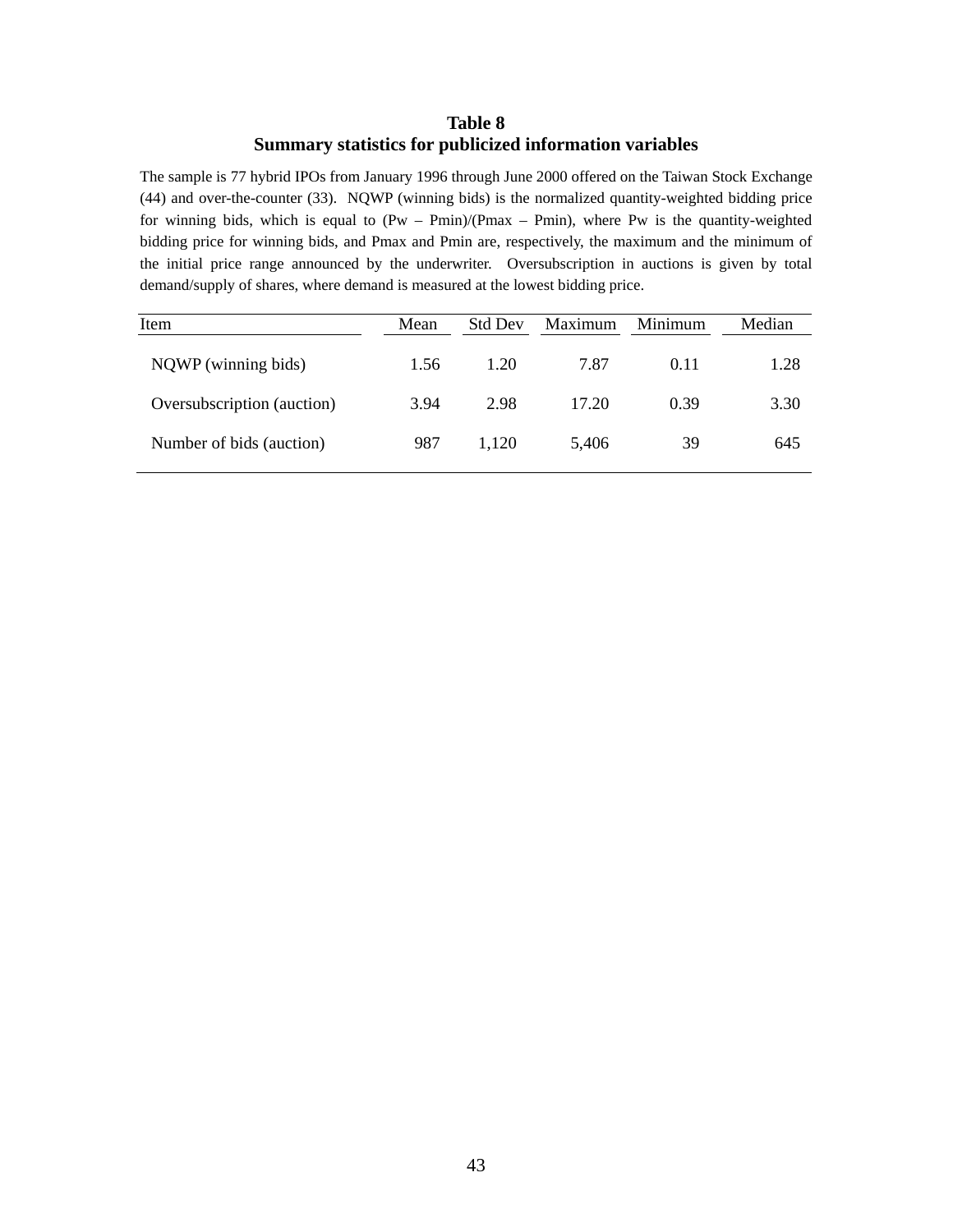## **Table 9 Public information and investor bids for 77 IPO auctions**

This table reports coefficients (and White's (1980) heteroskedasticity-adjusted t-statistics in parentheses) for regressions related to the effect of market index returns, initial returns, industry and firms' sales on investors' bidding prices, the over-subscription, and the number of bids. *NQWP* (winning bids) is the quantity-weighted bidding price for winning bids normalized to the price range. *Ln\_os* is the logarithm of total demand/supply of shares, where demand is measured at the lowest bidding price. *Ln\_nob* is the natural logarithm of the number of bids. *Mkt\_rtn* is the market index return prior to the auction period. *Ir\_cipo* is the initial return of other contemporaneous IPOs prior to the auction period. *Hi\_tech* is a dummy set to one for issuers in a high-tech industry. *Ln\_sale* is the logarithm of annual sales.

| Dependent Variable          | $NQWP$ (winning bids) | $Ln\_os$  | $Ln\_nob$  |
|-----------------------------|-----------------------|-----------|------------|
| <b>Independent Variable</b> | Reg1                  | Reg2      | Reg3       |
| Intercept                   | 3.67                  | $-0.24$   | 0.62       |
|                             | $(2.55)^*$            | $(-0.22)$ | (0.41)     |
| Mkt_rtn                     | 0.02                  | $-0.01$   | 0.06       |
|                             | (0.63)                | $(-0.98)$ | $(2.64)$ * |
| $Ir\_cipo$                  | 0.03                  | 0.02      | 0.02       |
|                             | $(3.78)$ *            | $(5.22)*$ | $(2.38)*$  |
| Hi_tech                     | 0.78                  | 0.14      | 0.31       |
|                             | $(3.33)*$             | (0.95)    | (1.48)     |
| $Ln\_sale$                  | $-0.22$               | 0.06      | 0.35       |
|                             | $(-2.16)$ *           | (0.80)    | $(3.36)*$  |
| Adjusted R-squared          | 31.21%                | 24.54%    | 35.92%     |
| N                           | 77                    | 77        | 77         |

\* Significant at the 5% level.